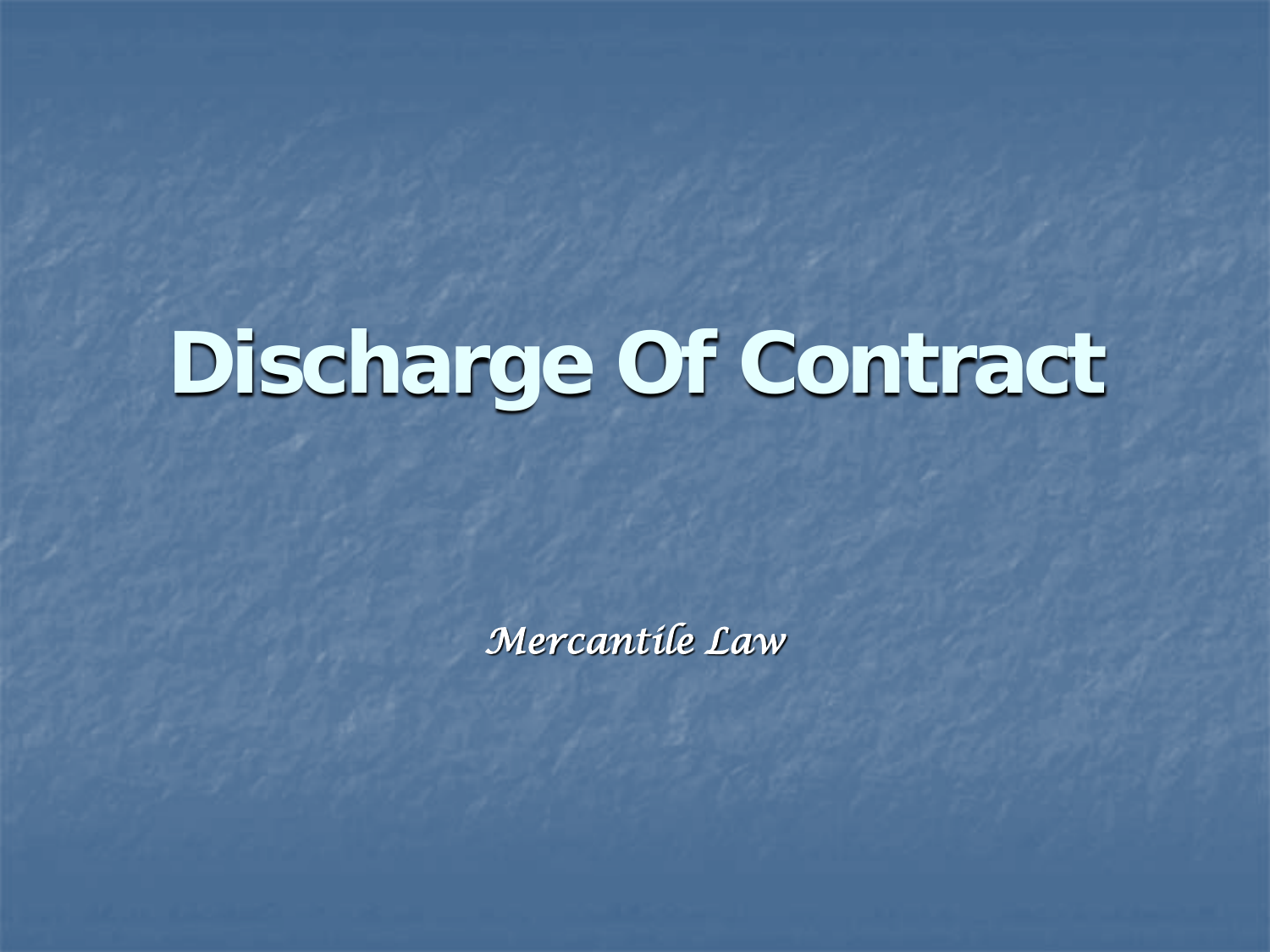Discharge of contract means termination of the contractual relationship between the parties. A contract is said to be discharged when it ceases to operate, i.e., when the rights and obligations created by it come to an end.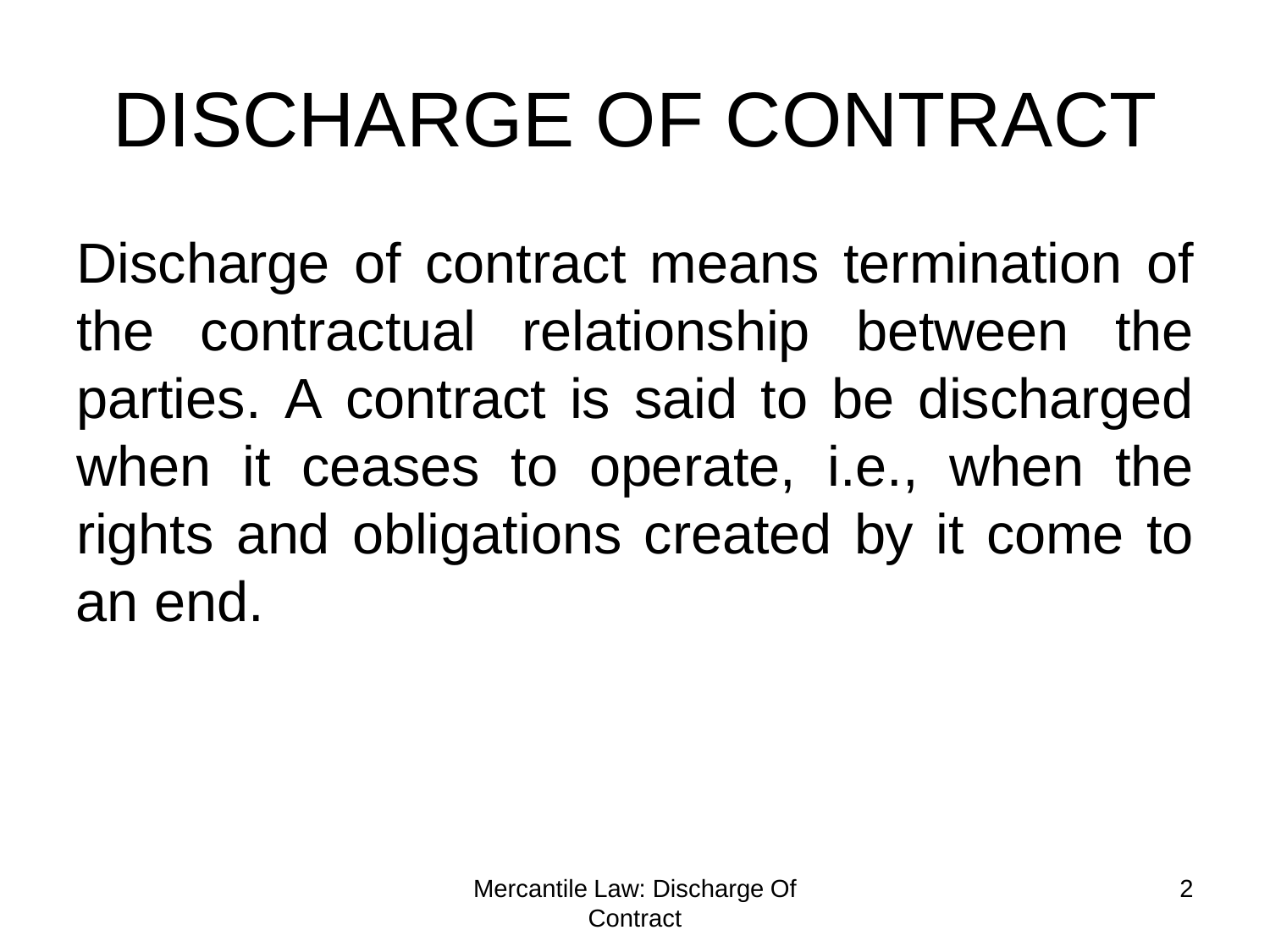A contract may be discharged –

- 1. By performance.
- 2. By agreement or consent
- 3. By impossibility or performance
- 4. By lapse of time
- 5. By operation of law
- 6. By breach of contract.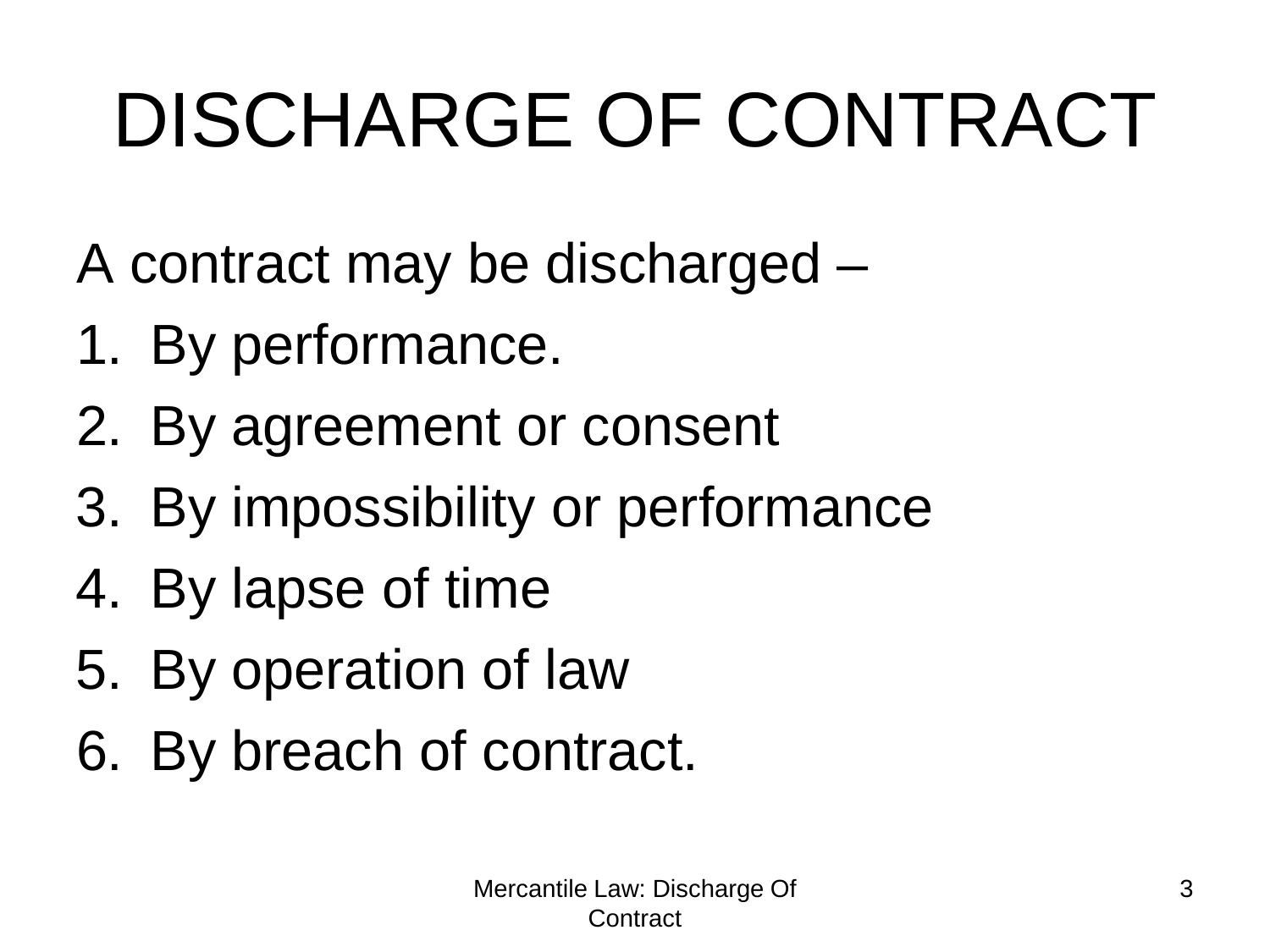#### **Discharge by Performance**

Performance means the doing of that which is required by a contract. Discharge by performance takes place when the parties to the contract fulfill their obligations arising under the contract within the time and in the manner prescribed. In such a case, the parties are discharged and the contract comes to an end. But if only one party performs the promise, he alone is discharged. Such a party gets a right of action against the other party who is guilty of breach.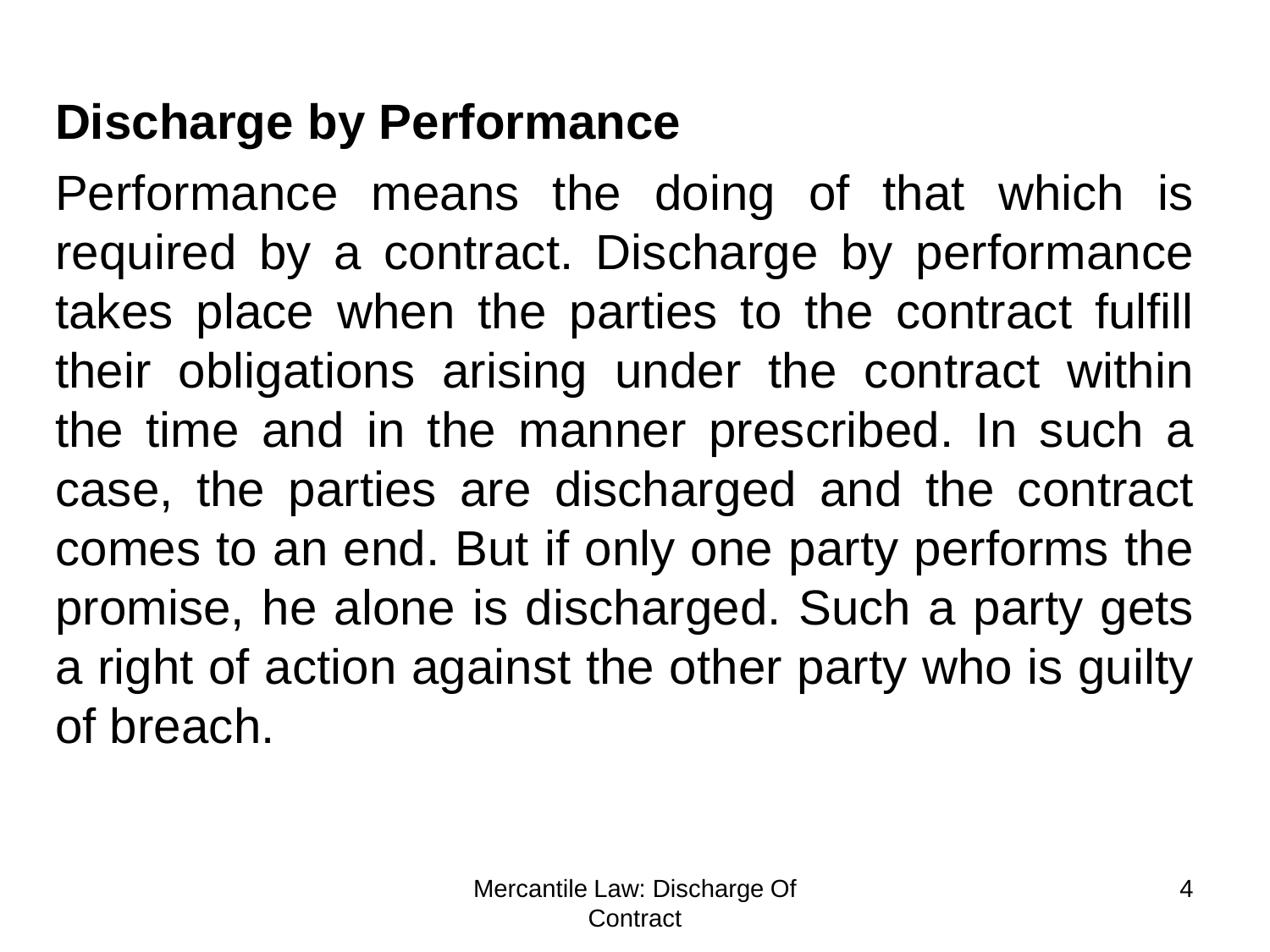Performance of a contract is the most usual mode of its discharge. It may be by

- (1) actual performance, or
- (2) attempted performance.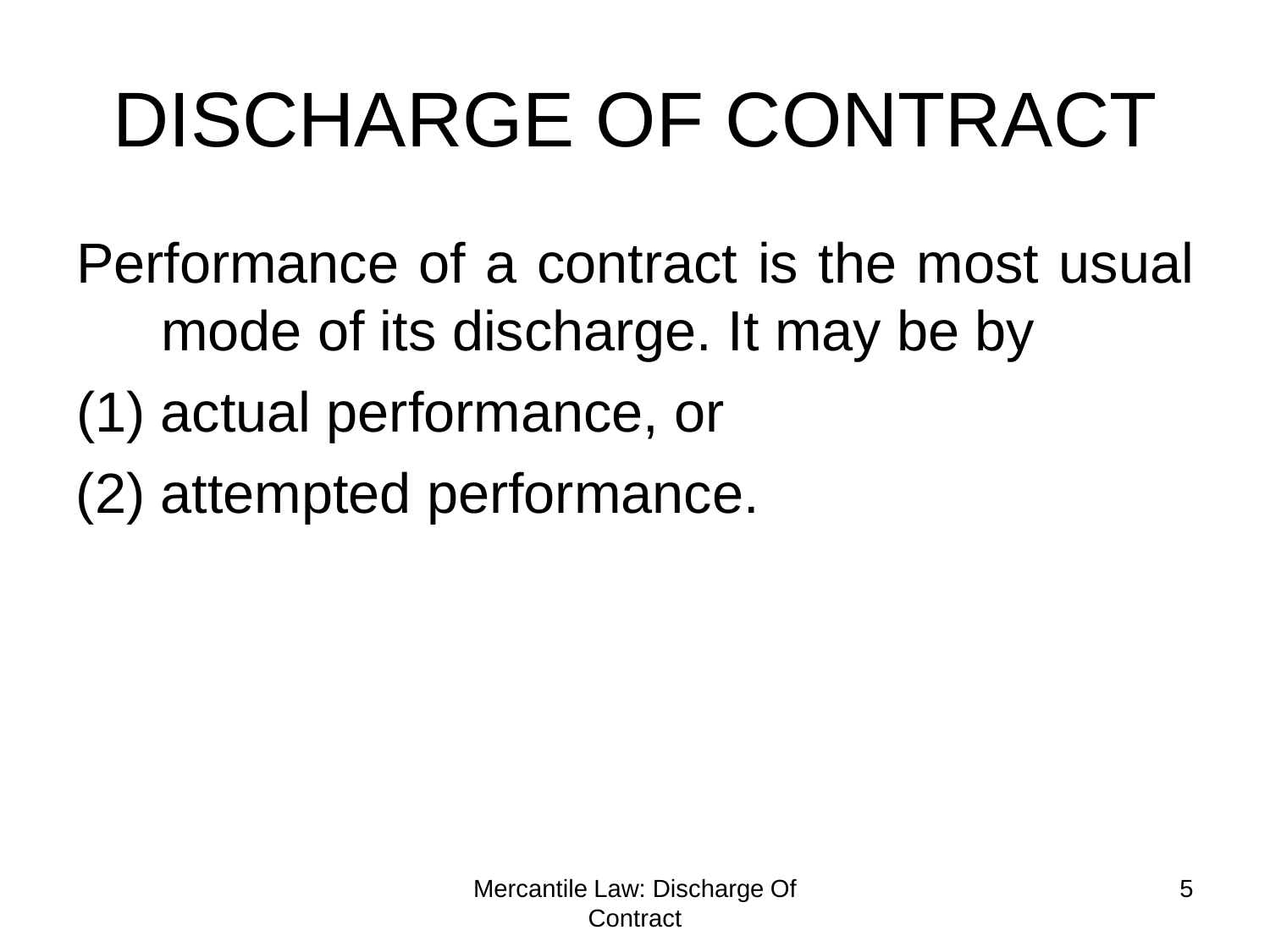**Actual performance :** When both the parties perform their promises, the contract is discharged. Performance should be complete, precise and according to the terms of the agreement. Most of the contracts are discharged by performance in this manner.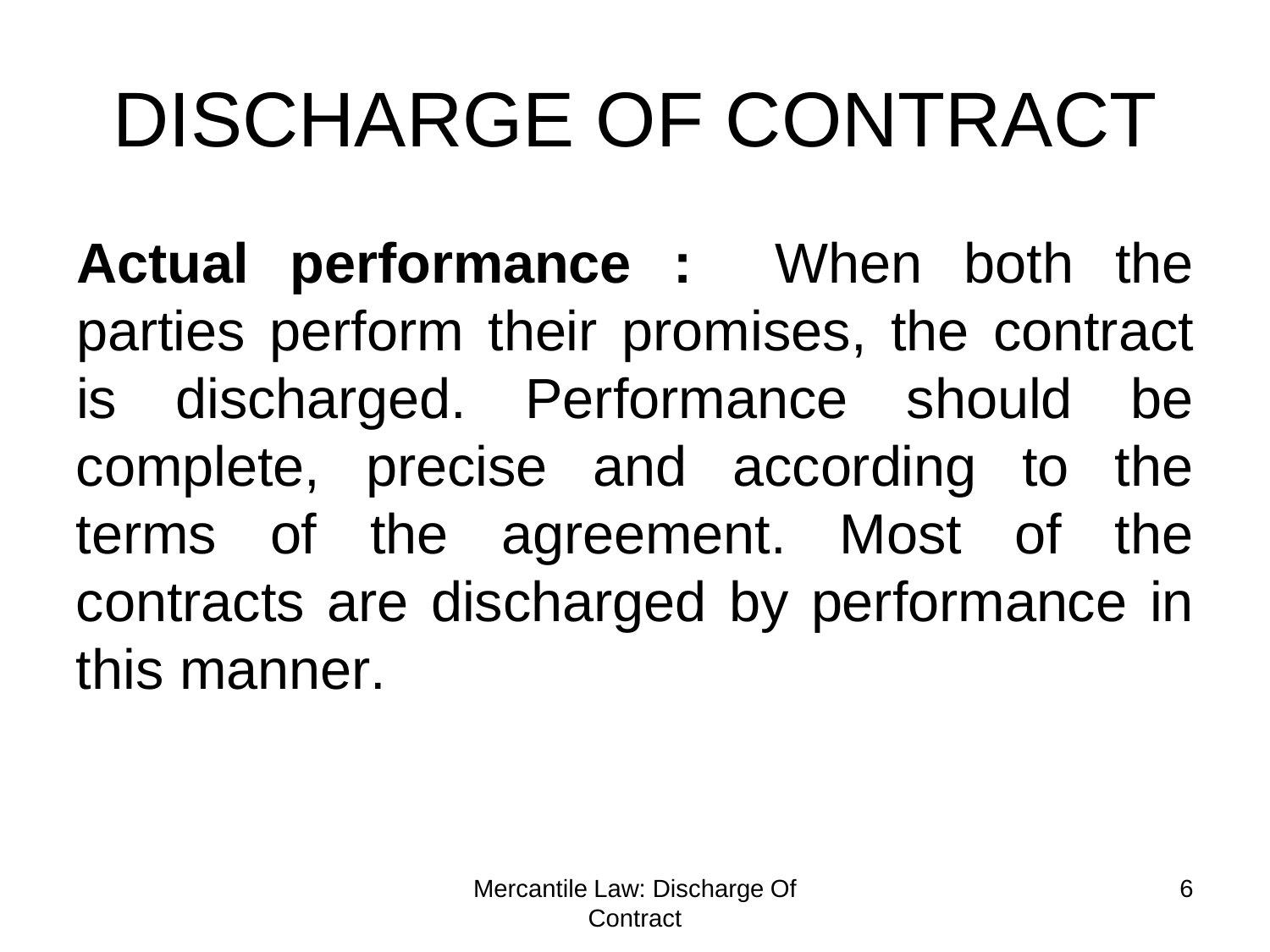#### **Attempted performance or tender :**

Tender is not actual performance but is only an offer to perform the obligation under the contract. Where the promisor offers to perform his obligation, but the promisee refuses to accept the performance, tender is equivalent to actual performance.

The effect of a valid tender is that the contract is deemed to have been performed by the tenderer. The tenderer is discharged from the responsibility for non-performance of the contract without in any way prejudicing his rights which accrue to him against the promisee.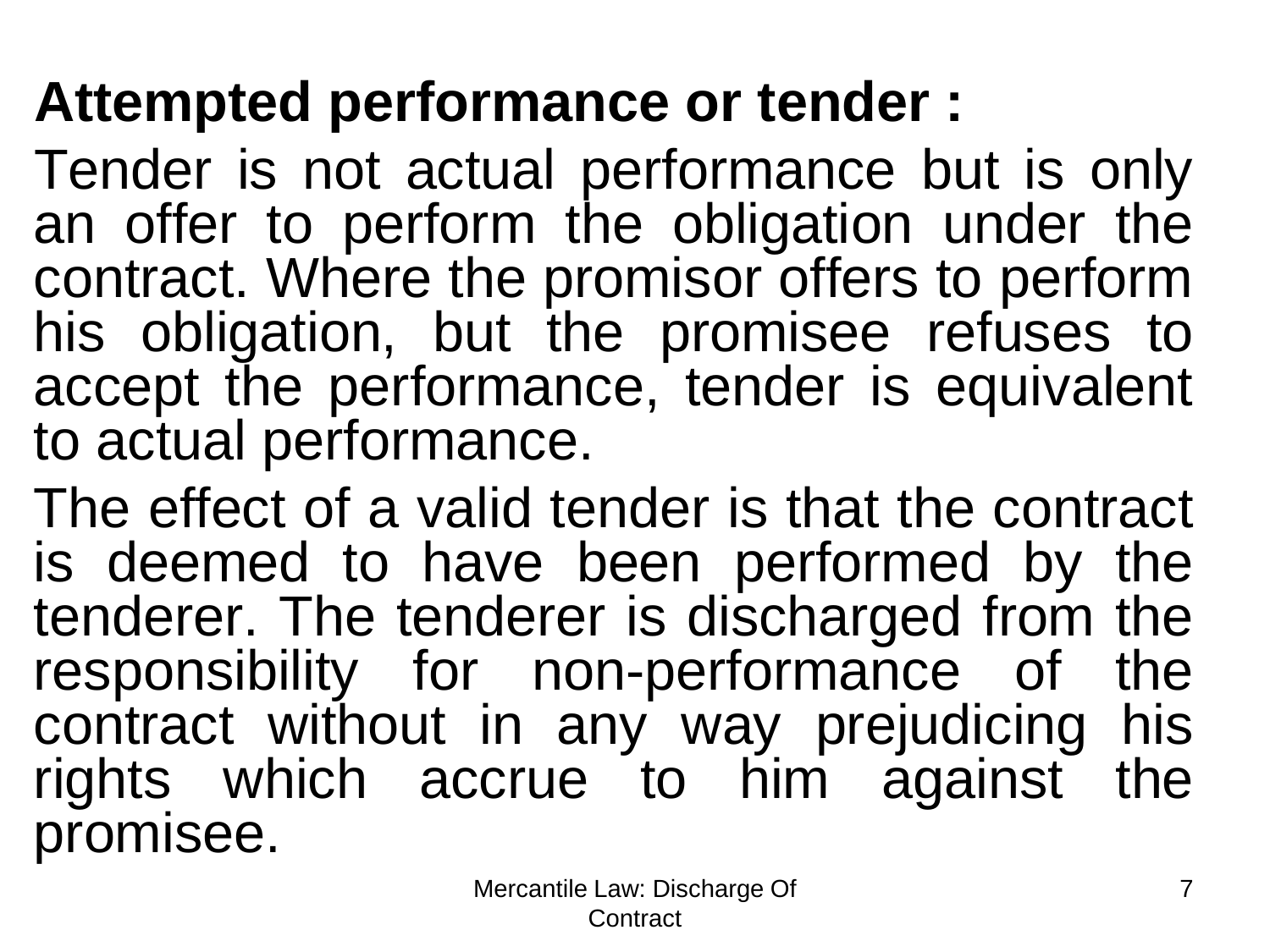### Essentials of valid tender:

- 1. It must be unconditional
- 2. It must be made at proper time and place
- 3. It must be for the entire obligation as contained in the contract
- 4. The tenderer must be able and willing to perform it then and there only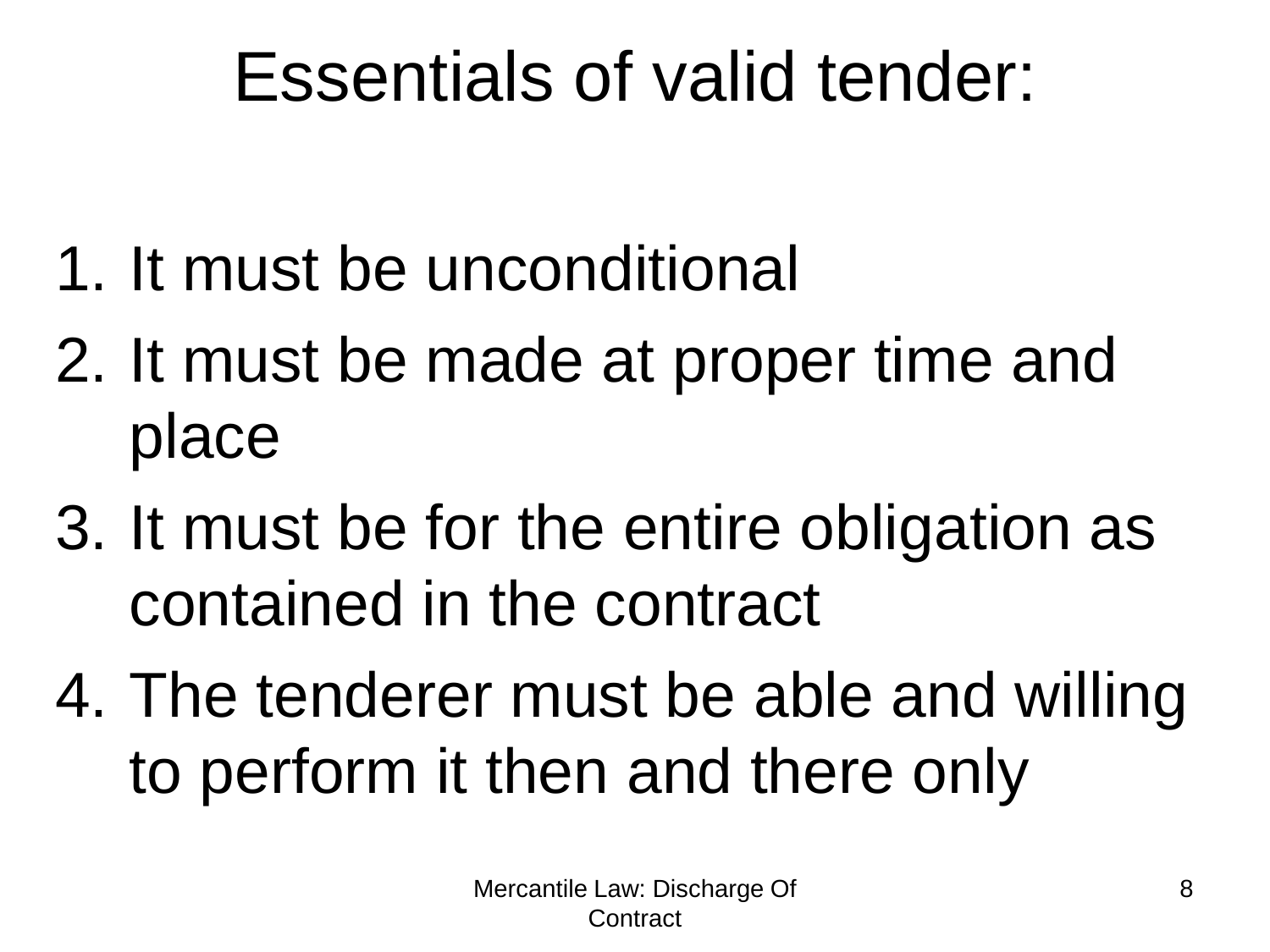- 5. The tender must be made to proper person
- 6. Tender of goods must be made in such a manner that a reasonable opportunity is available to the buyer to inspect the goods
- 7. If there are more than one promisee, then tender may be made to any one of them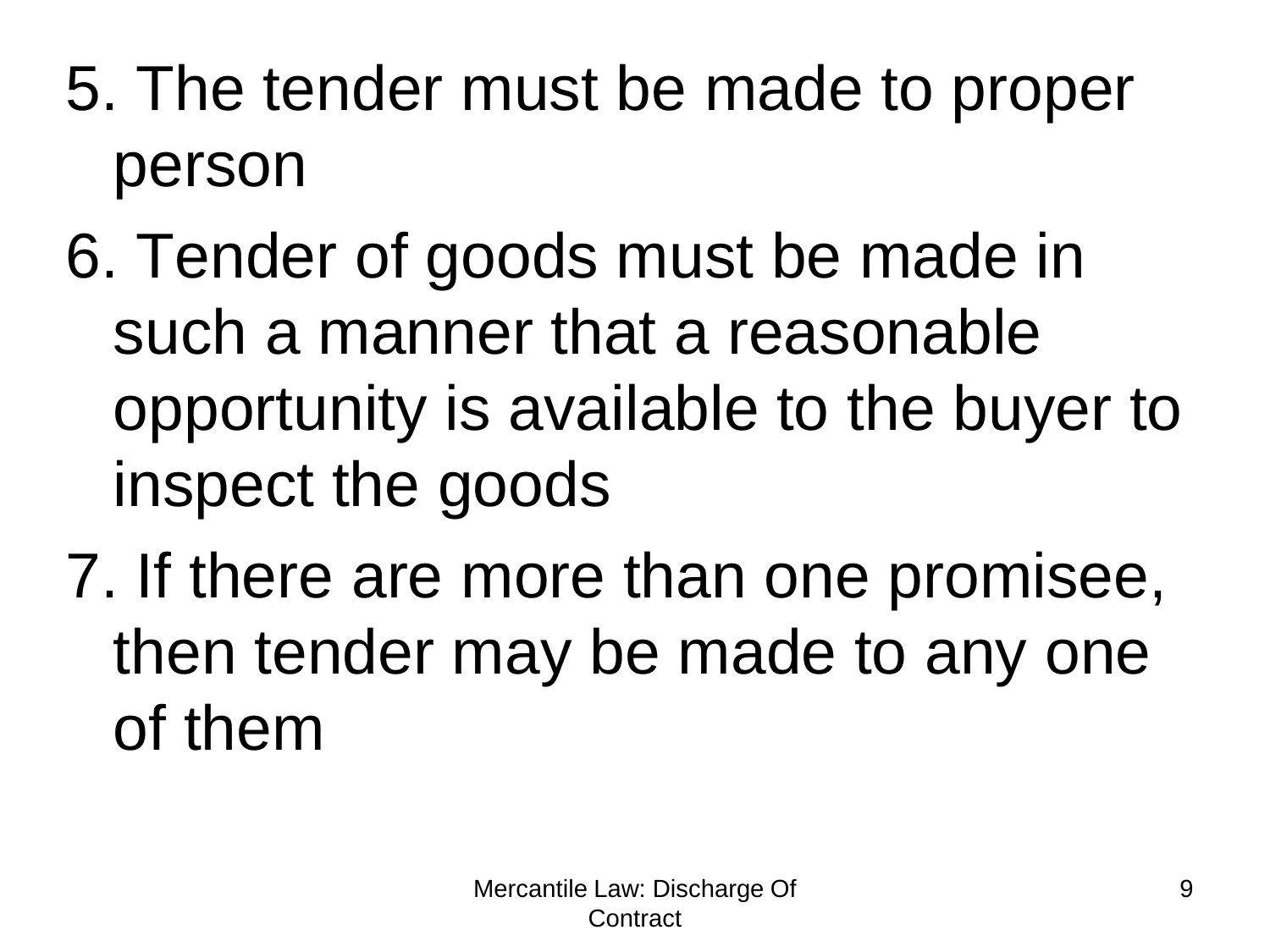### **Discharge by Agreement or Consent:**

As it is the agreement of the parties which binds them, so by their further agreement consent the contract may be terminated.

The rule of law in this regard is as follows: *Eodem modo quo quid constituitur, eodem modo destruitur*, i.e., a thing may be destroyed in the same manner which it is constituted.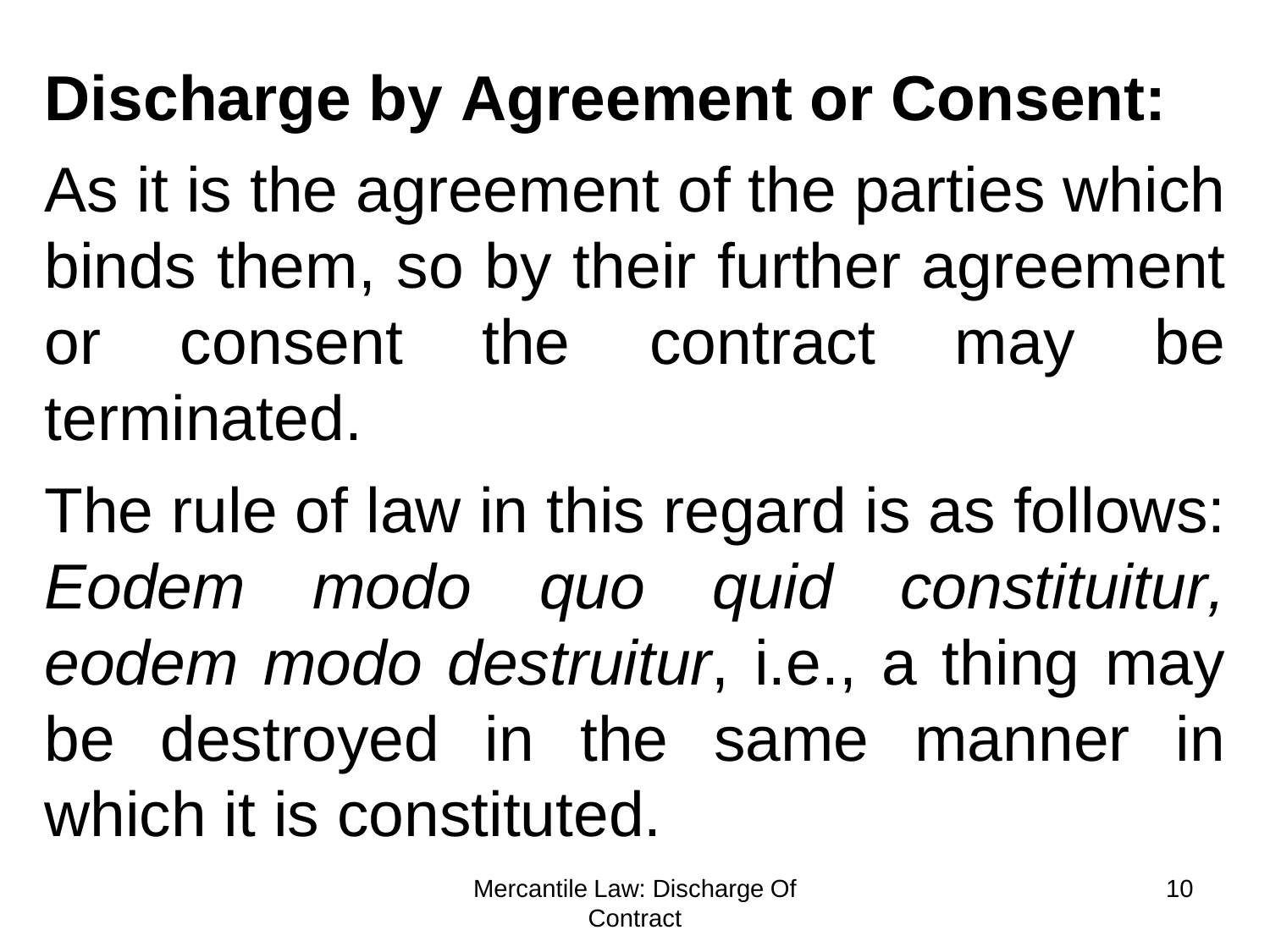- Types of discharge by agreement or consent:
	- (a) Novation (b) Rescission
	- (c) Alteration (d) Remission
	- (e) Waiver (f) Merger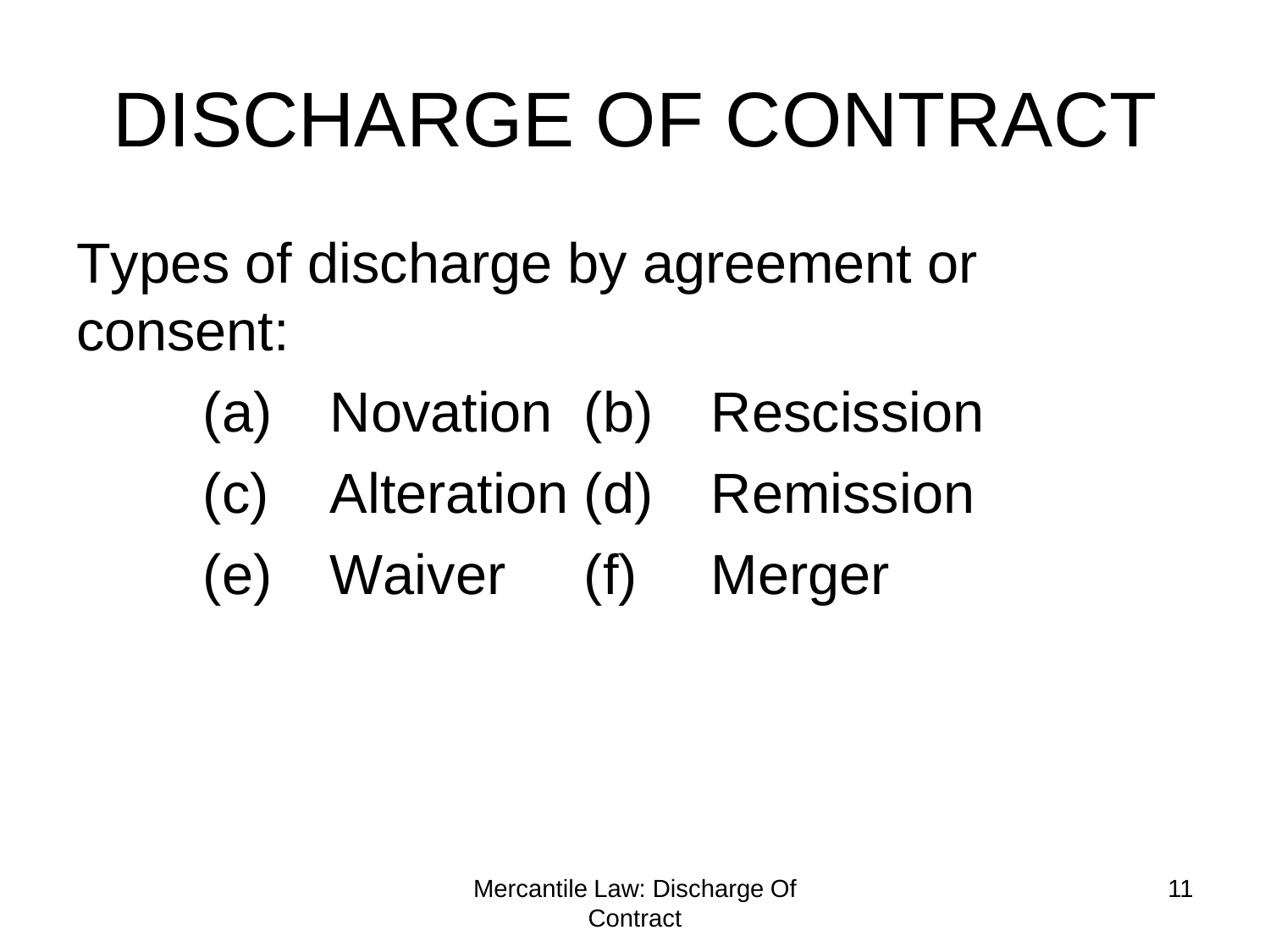Discharge by agreement or consent may be by express or implied agreement or consent.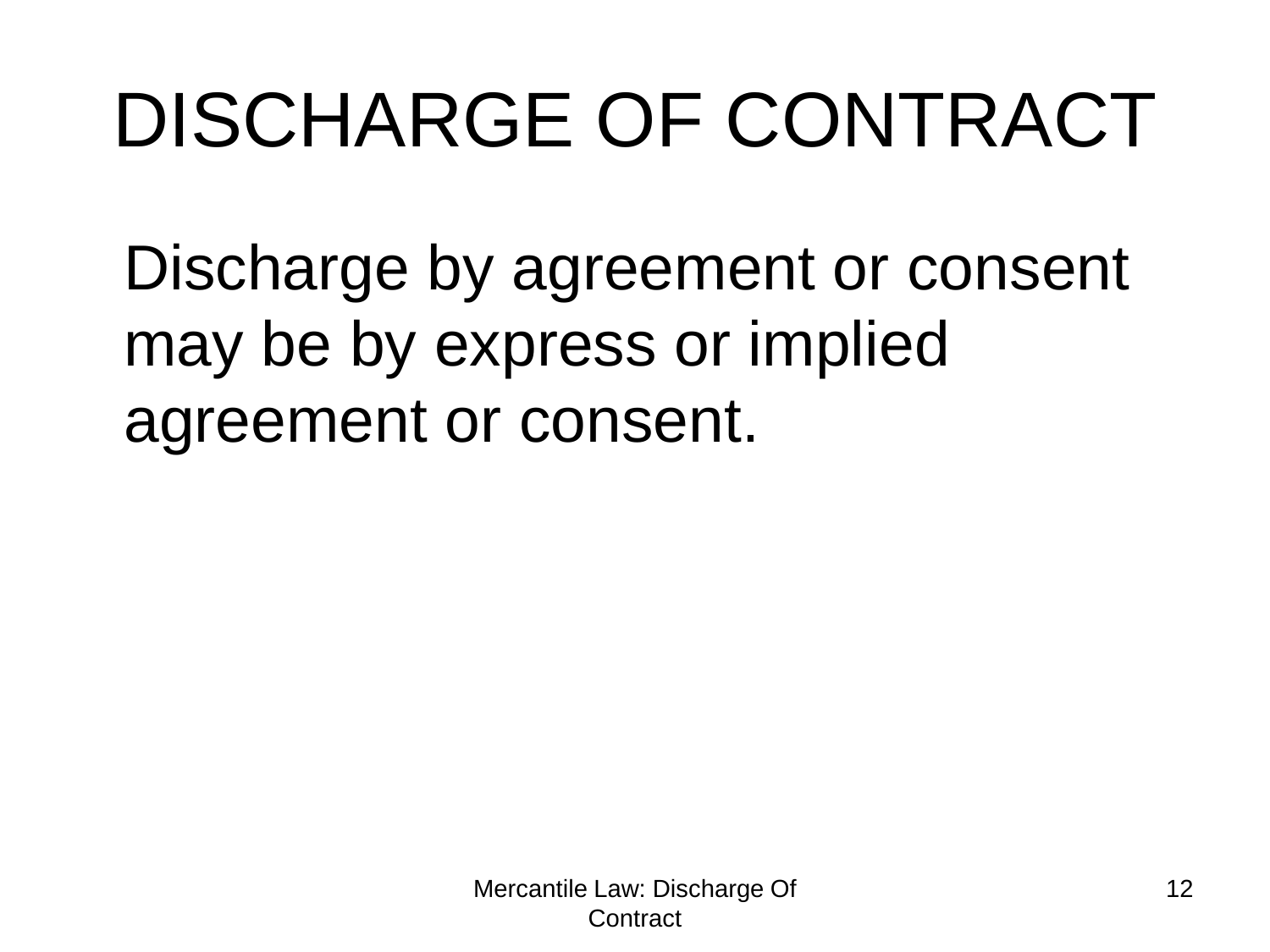**Novation (Sec. 62) :** Novation takes place when (i) a new contract is substituted for an existing one between the same parties, or (ii) a contract between two parties is rescinded in consideration of a new contract being entered into on the same terms between one of the parties and a third party.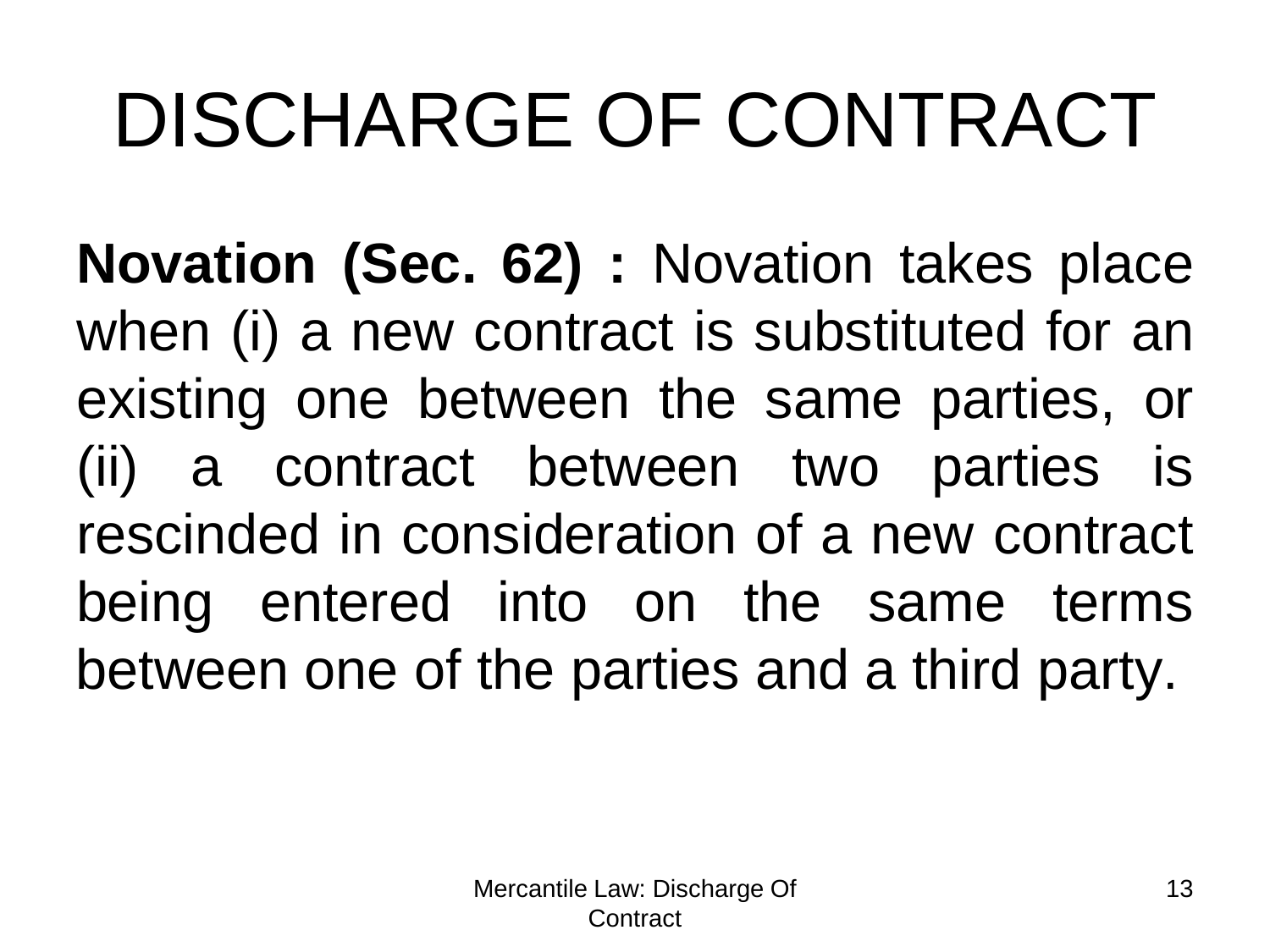#### **Example of the second type of novation:**

A common instance is where a creditor at the request of the debtor agrees to take another person as his debtor in place of the original debtor. The consideration for the new contract is the discharge of the old contract. It is essential for the principle of novation to apply that there must be the mutual or tripartite consent of all the parties concerned.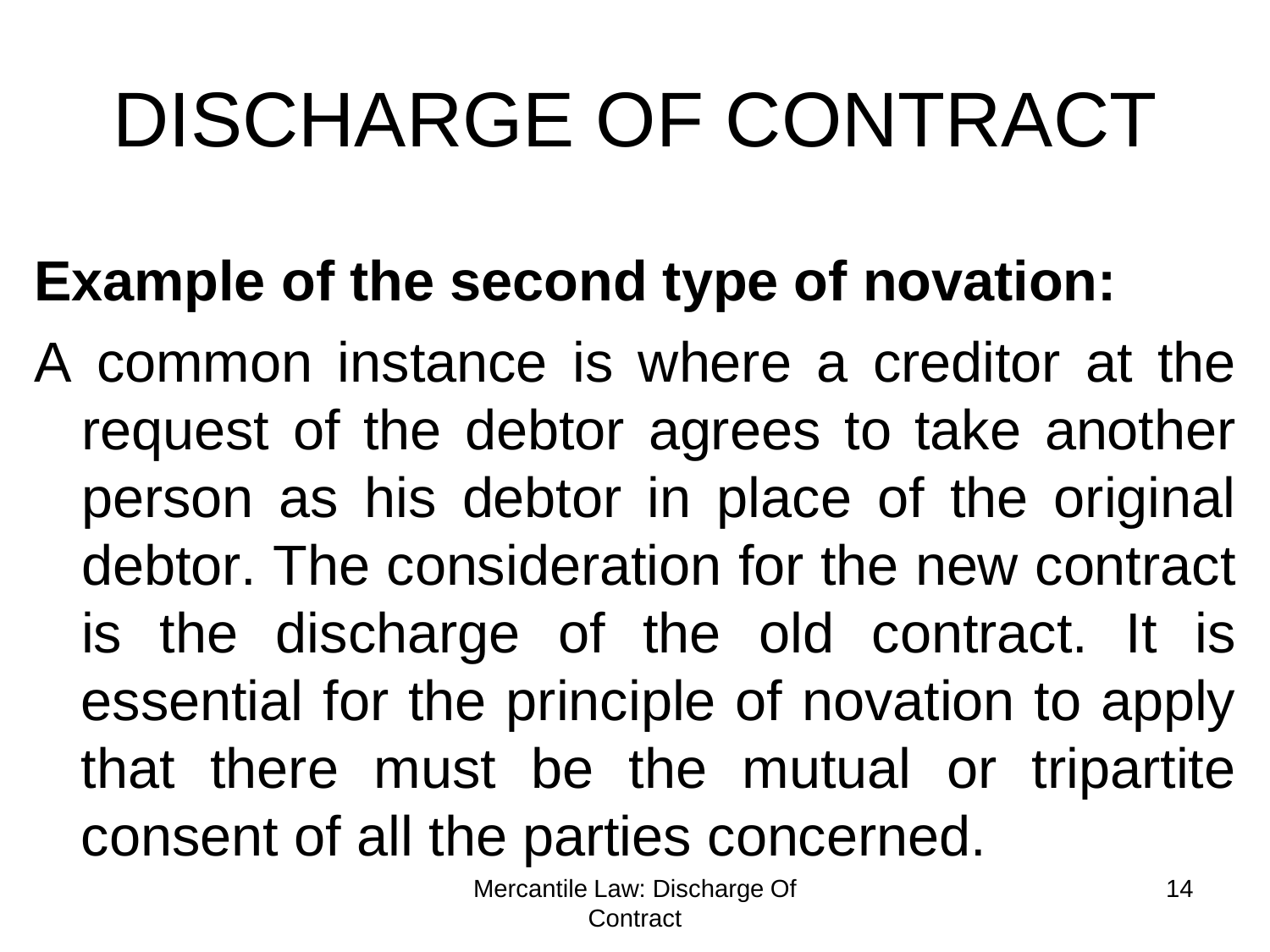Novation should take place before expiry of the time of the performance of the original contract. If it does not, there would be a breach of the contract. If a new contract is subsequently substituted for the existing contract, it would only be to adjust the remedial rights arising out of the breach of the old contract. If for any reason the new contract cannot be enforced, the parties can fall back upon the old contract.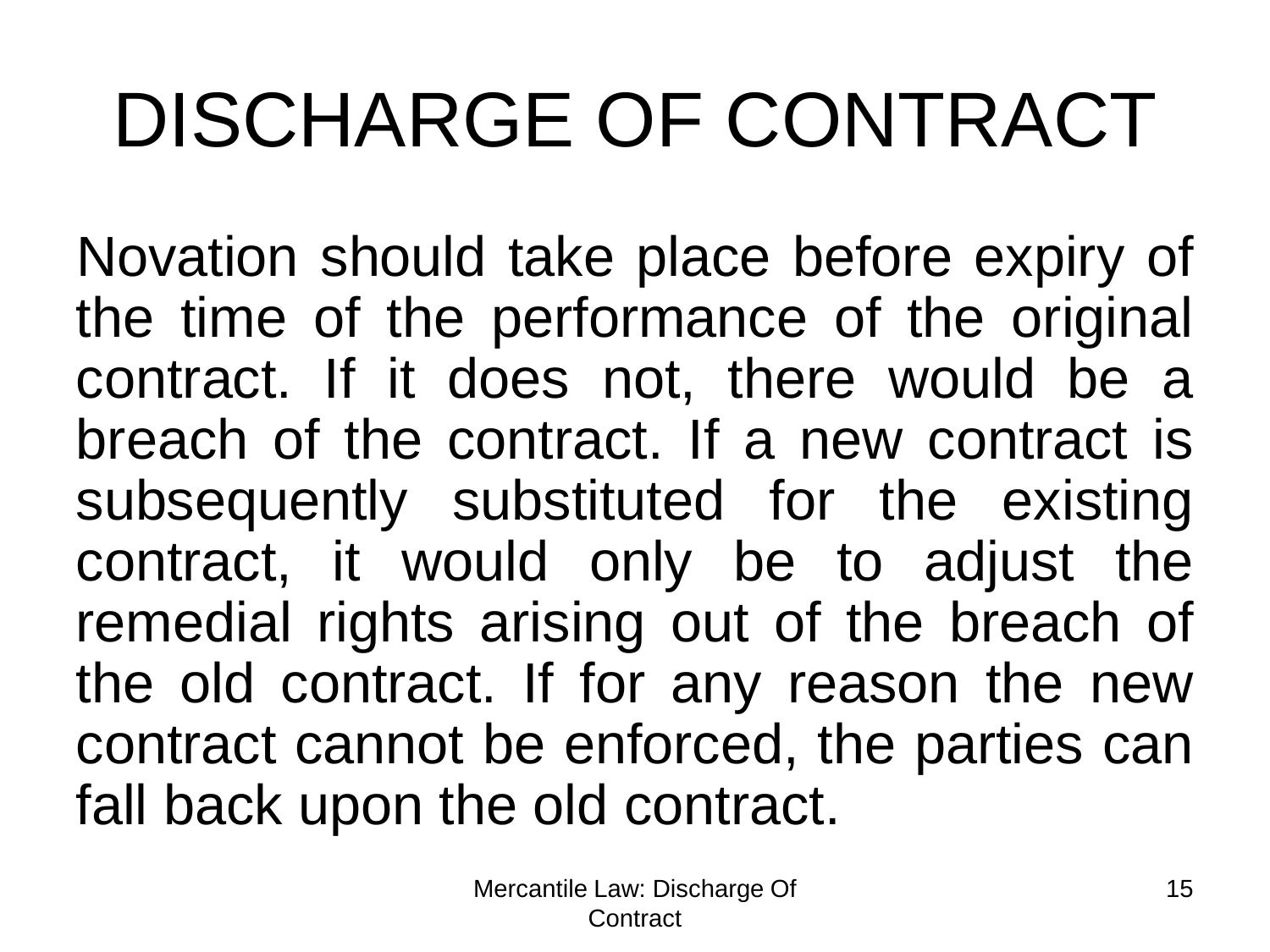**Alteration (Sec. 62) :** Alteration of a contract may take place when one or more of the terms of the contract is/are altered by the mutual consent of the parties to the contract. In such a case, the old contract is discharged.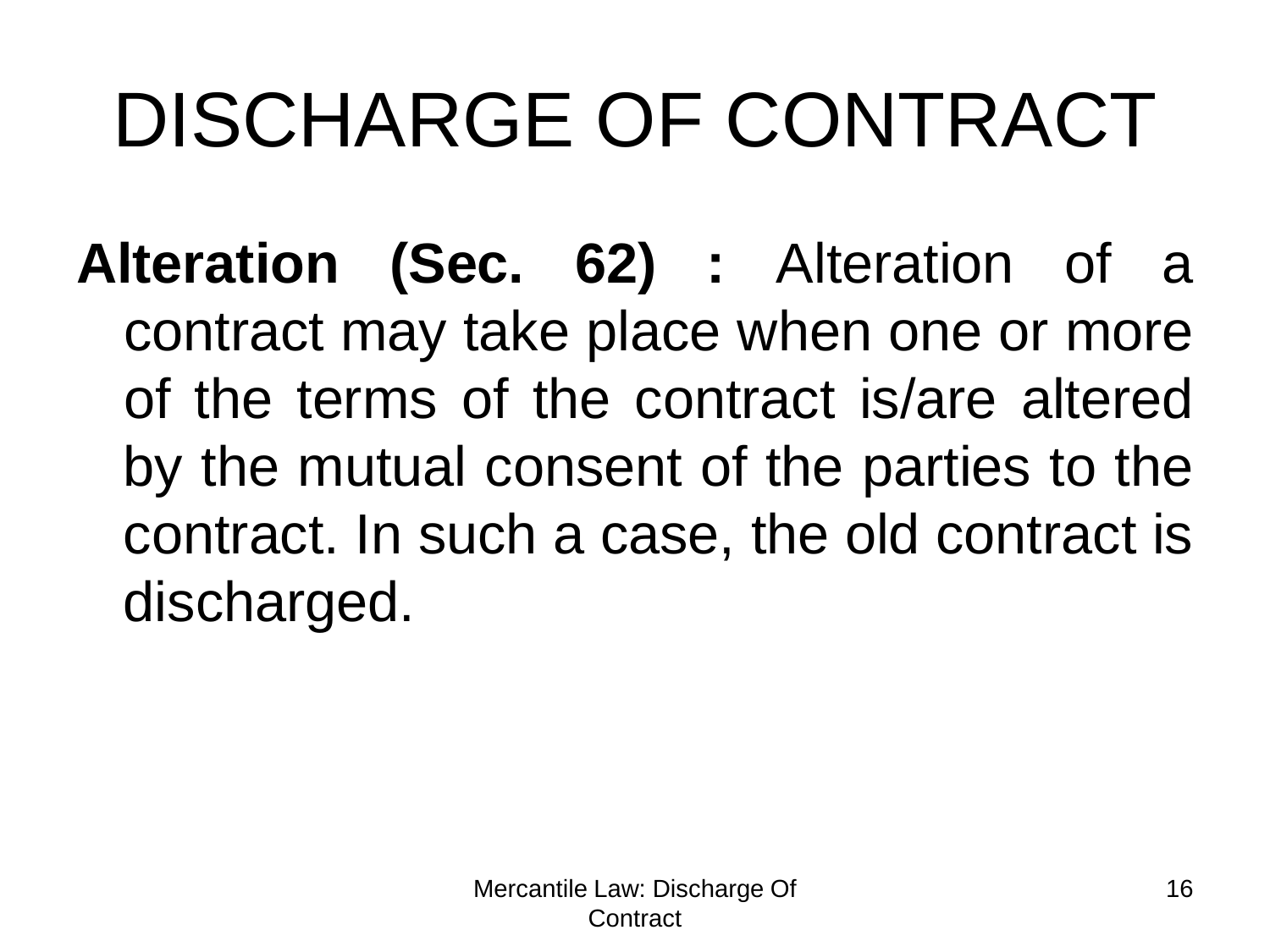Differences between novation and alteration:

- 1. In novation, the change in the existing contract is substantial and in alteration it is less than that.
- 2. In novation parties *may* change but in alteration they would remain the same.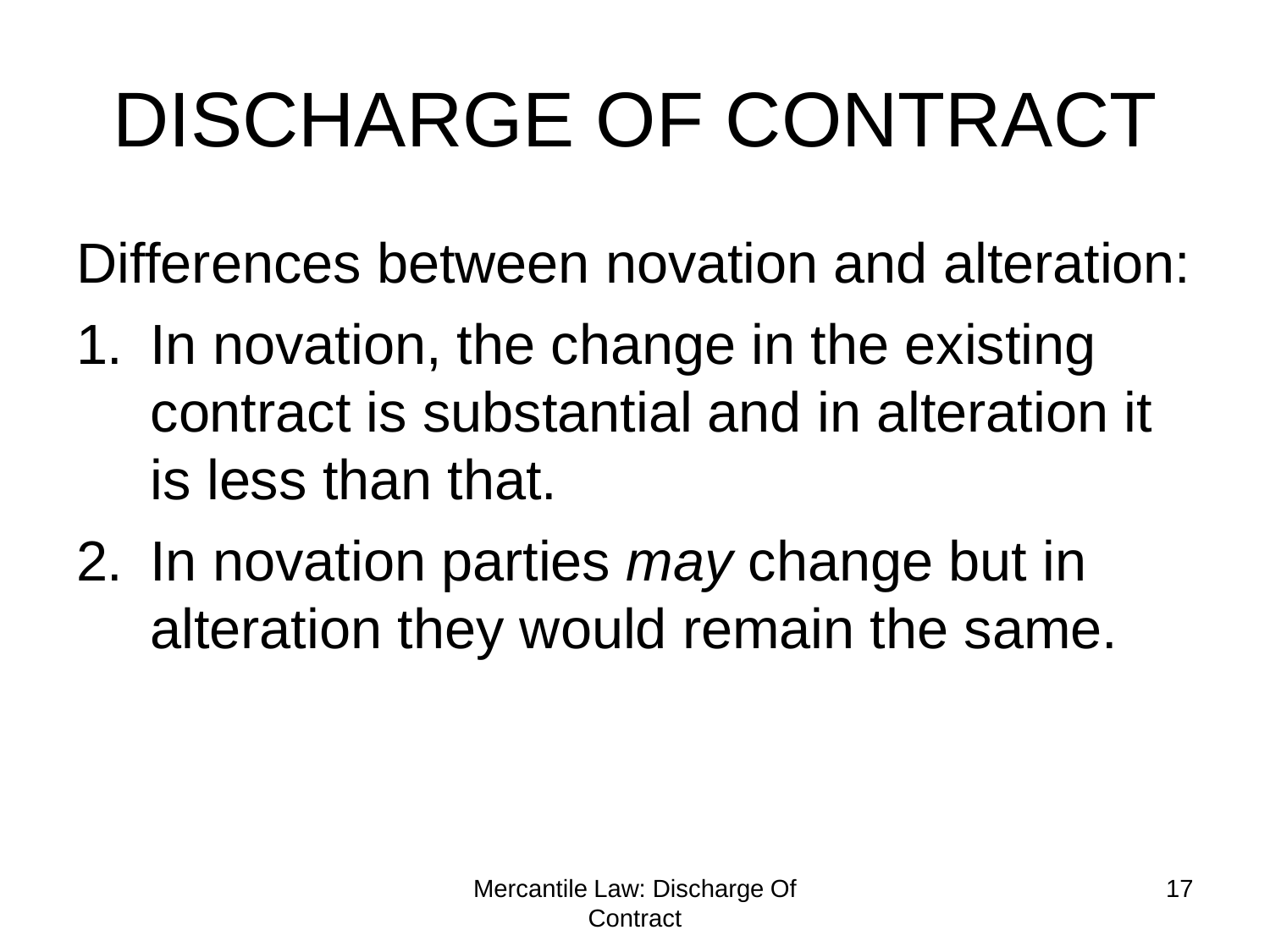about its implied rescission. Contract 18 **Rescission (Sec. 62) :** Rescission of a contract takes place when the parties to a contract may decide that they will forget the contract and will not bring a new contract into existence to replace it. A promise not to demand performance from each other becomes the mutual consideration for discharge of contract. It may be noted that if the parties do not take steps towards performance of a contract for a long time, this will amount to abandonment of the contract and will bring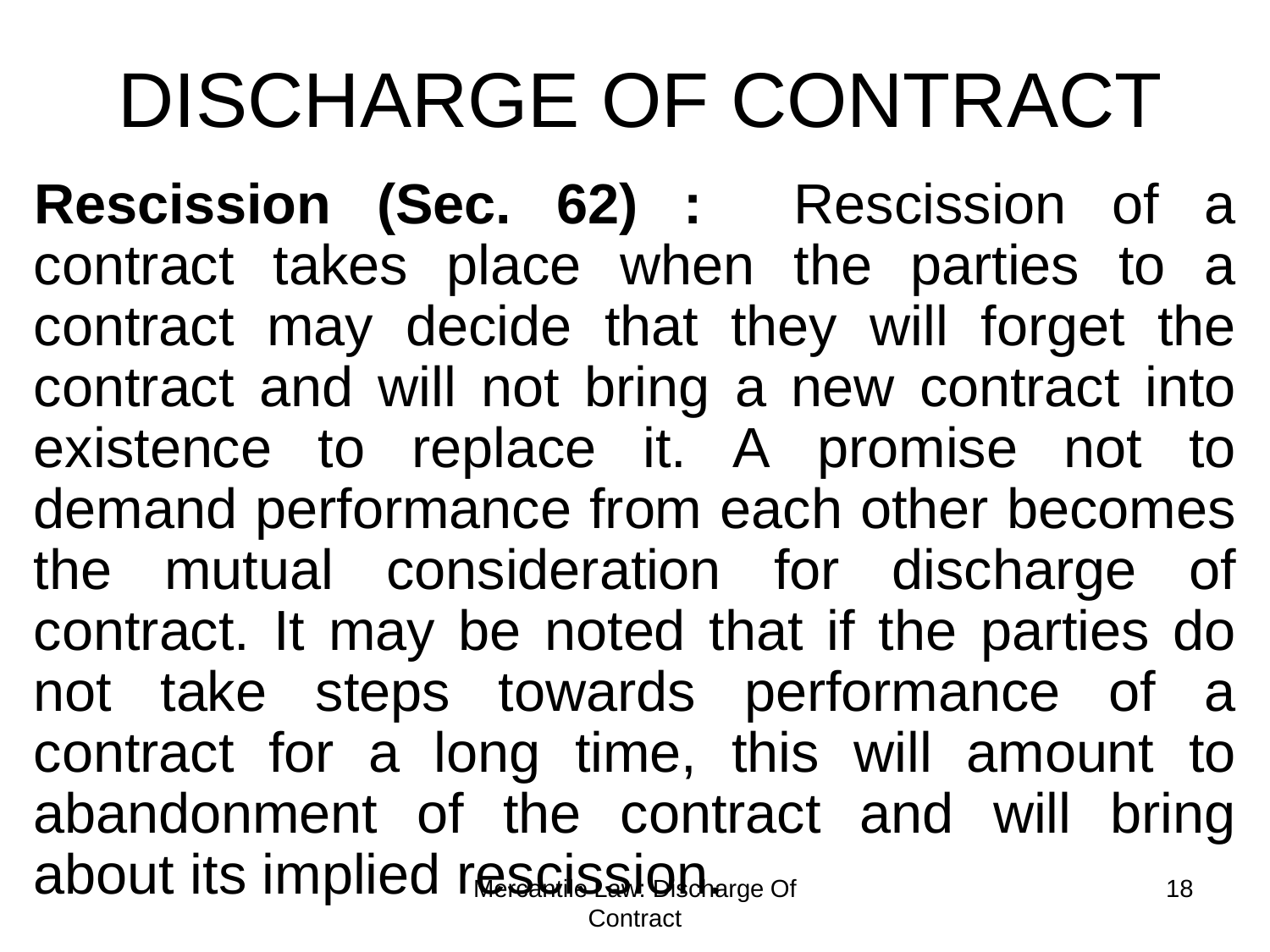Mode of communicating or revoking rescission: The rescission of a voidable contract may be communicated or revoked in the same manner, and subject to the same rules, as apply to the communication, or revocation, of a proposal (Sec. 66).

The party rescinding a voidable contract shall, if he has received any benefit thereunder from another party to such contract, restore such benefit, so far as may be, to the person from whom it was received (Sec. 64).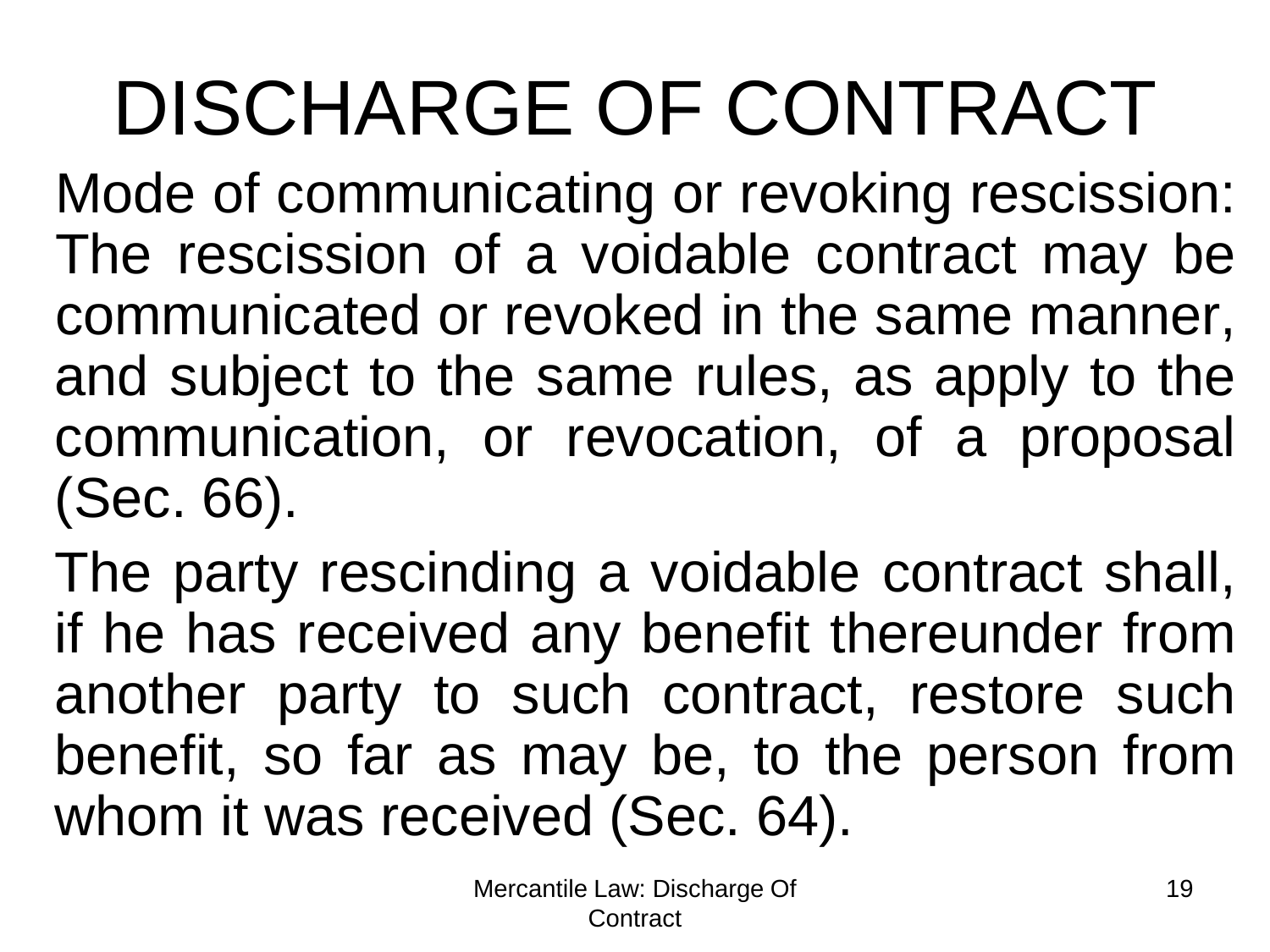**Rescission** : The agreement to mutually rescind the contract may take place either before its breach by a party or after its breach.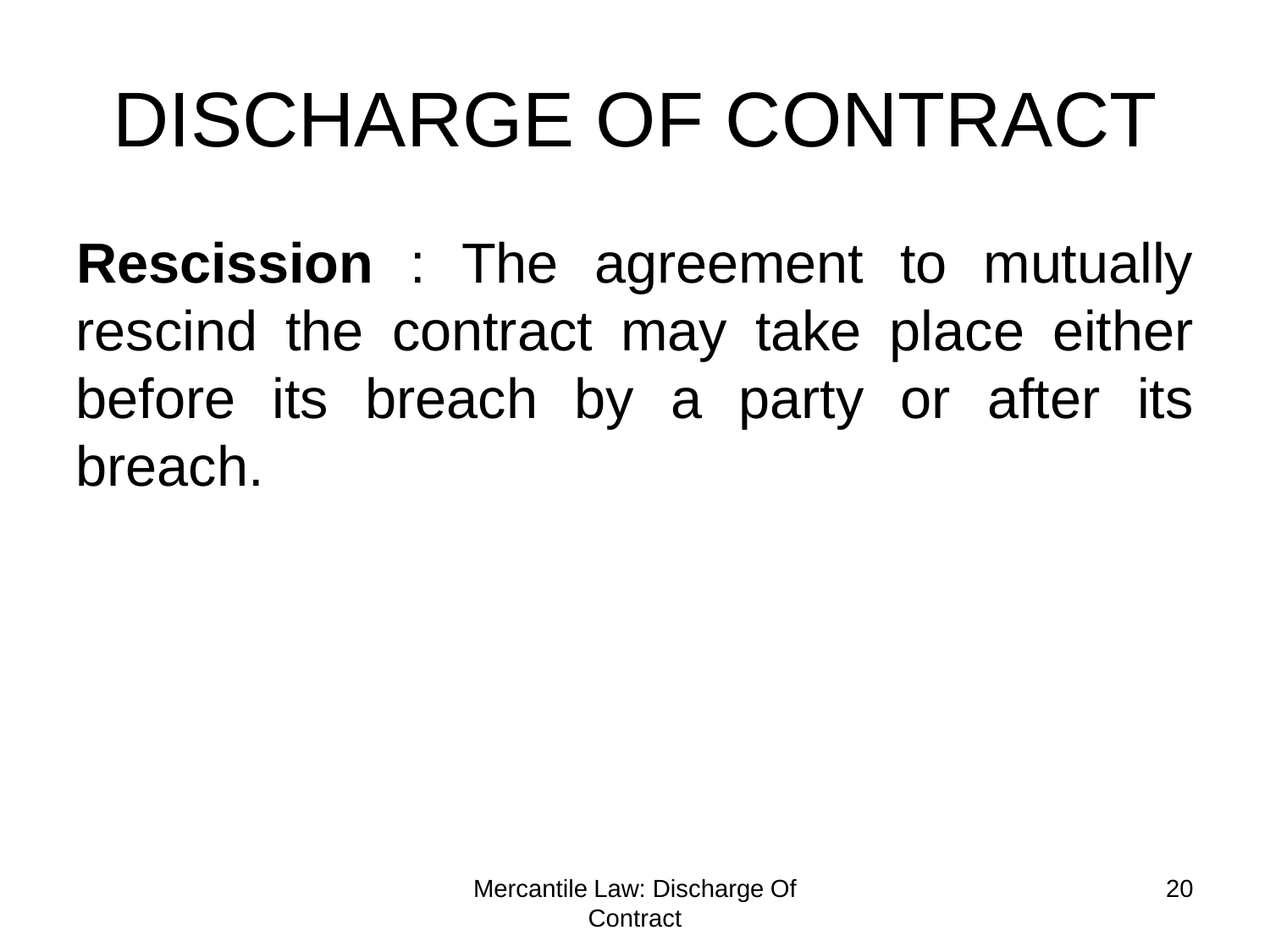**Remission (Sec. 63) :** Remission means acceptance of a lesser fulfillment of the promise made, e.g., acceptance of a lesser sum than what was contracted for, in discharge of the whole of the debt.

satisfaction instead.of performance. **Contract** 21 It is not necessary that there must be some consideration for the remission of the part of the debt. Sec. 63 allows the promisee to dispense with or remit the performance of the promise by the promisor, or to extend the time for performance or to accept any other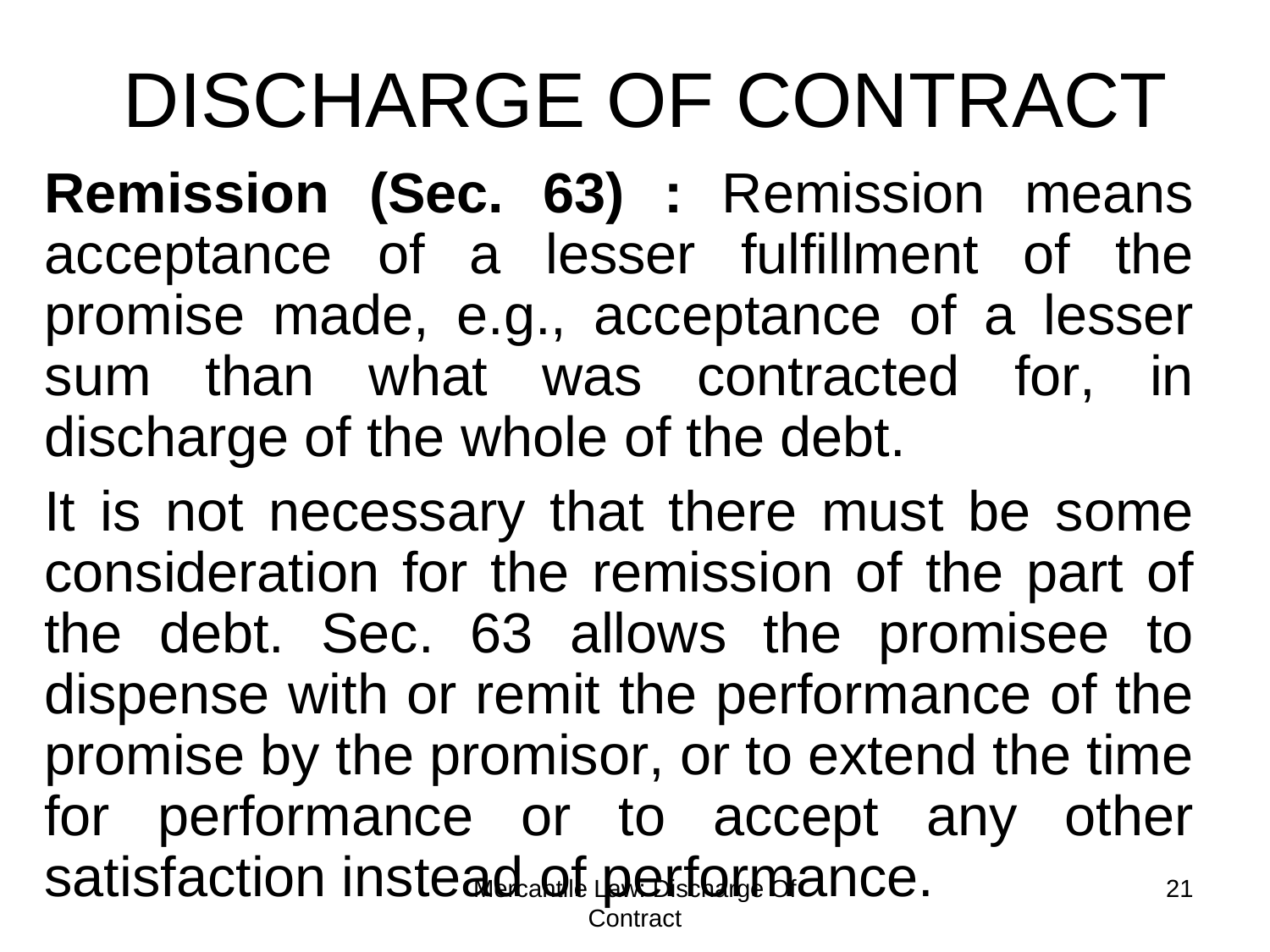The one-sided concession of remission is given under a mutual agreement between the parties.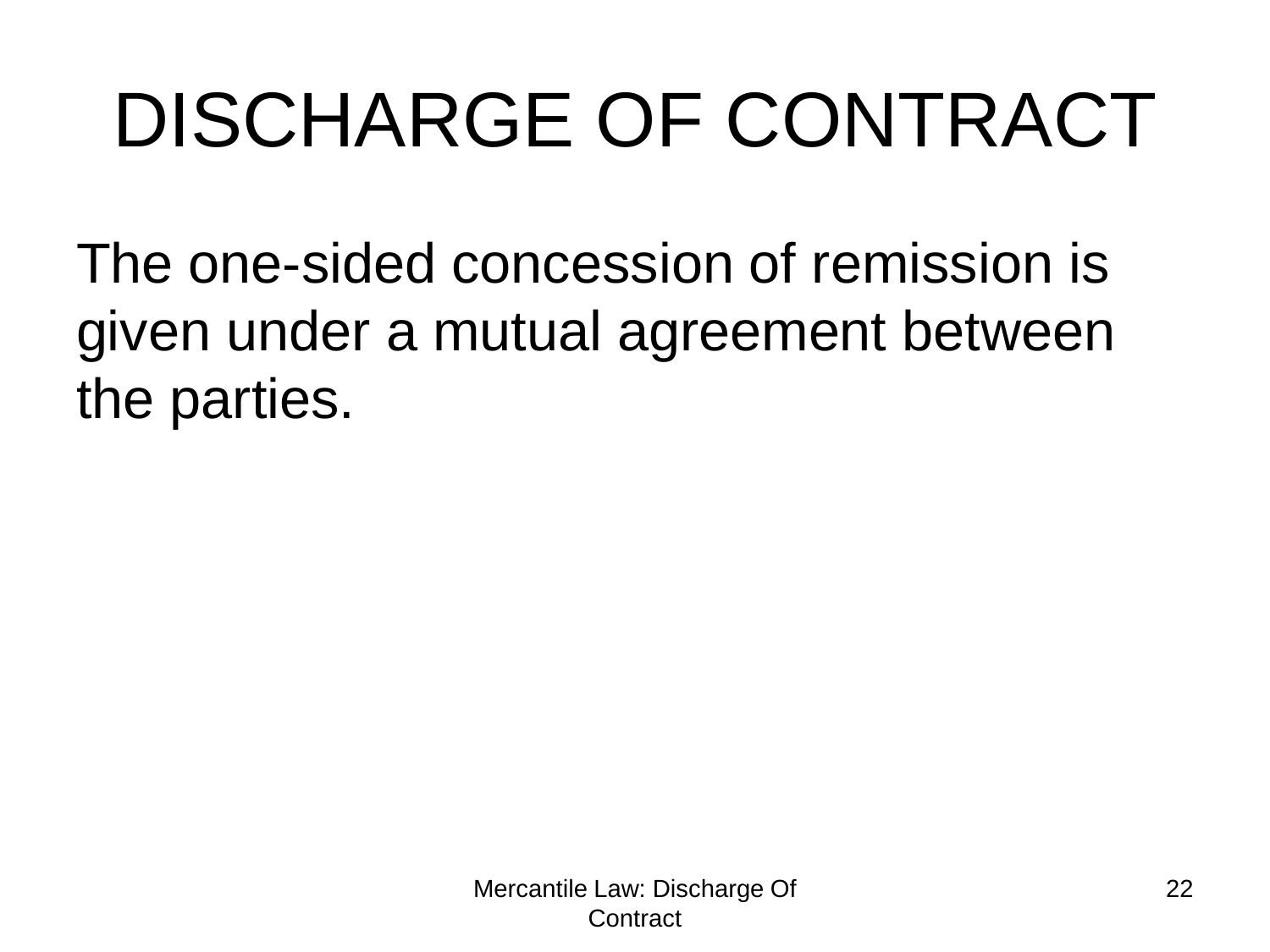# **REMISSION**

In England, an agreement spelling out remission (or concession) would be declared as a *nudum pactum* and hence void. (A *nudum pactum* is an agreement without consideration)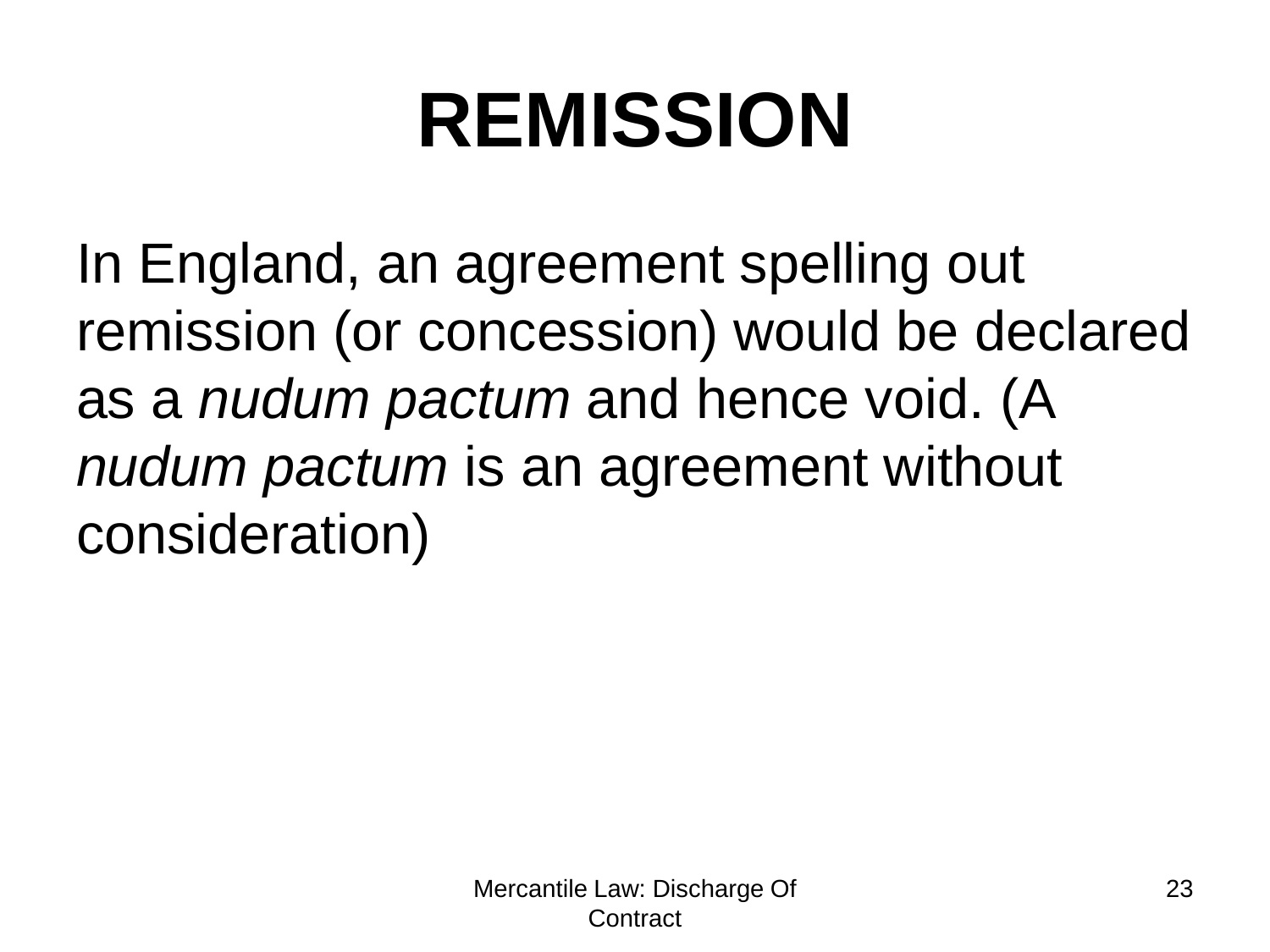But if the same one-sided concession is given by a unilateral declaration of renunciation, then it is called **'Waiver'**. Strictly speaking, waiver is not a method of discharge by *mutual* agreement.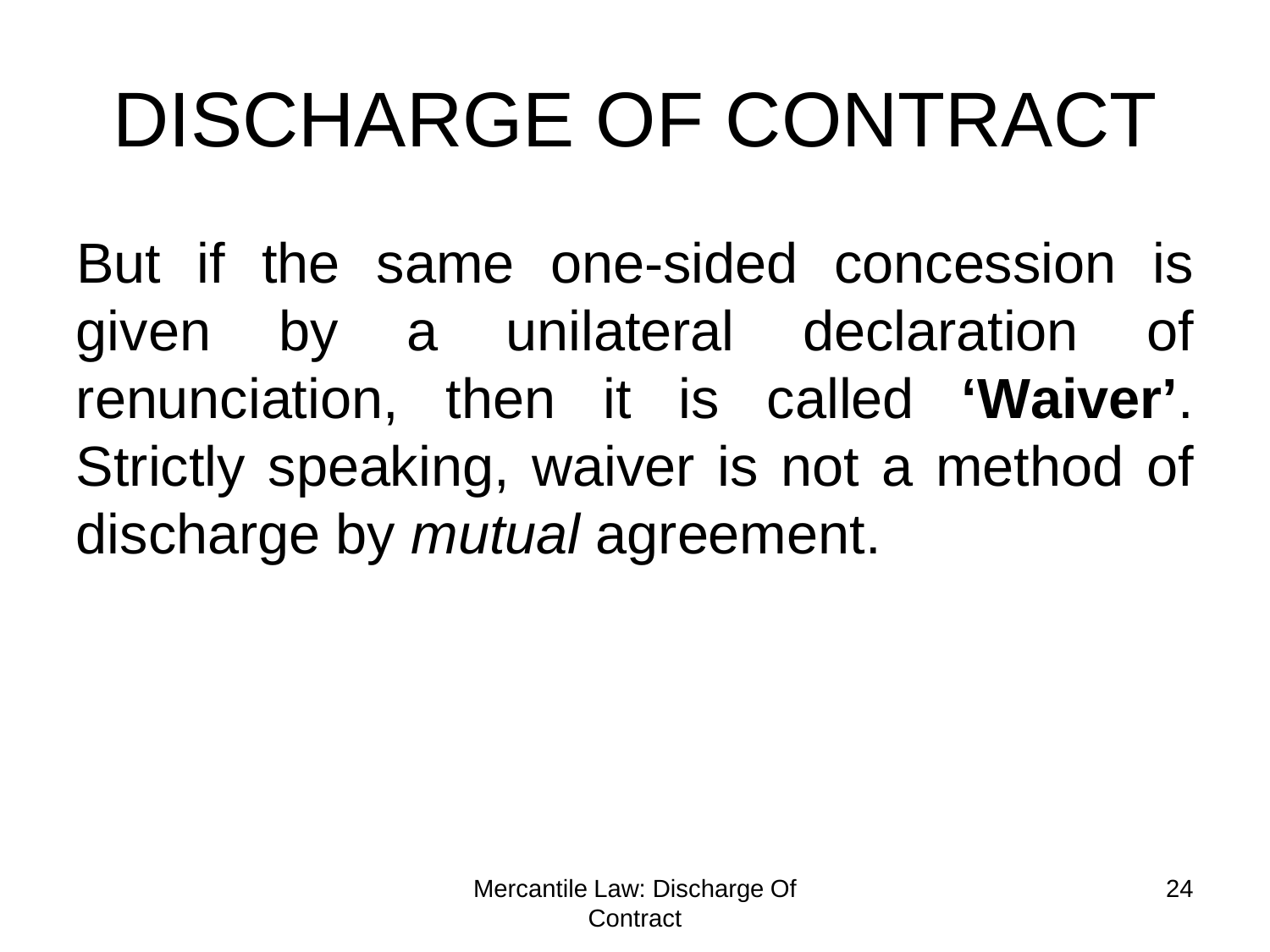**Merger :** Merger takes place when an inferior right accruing to a party under contract merger into a superior right accruing to the same party under the same or some other contract.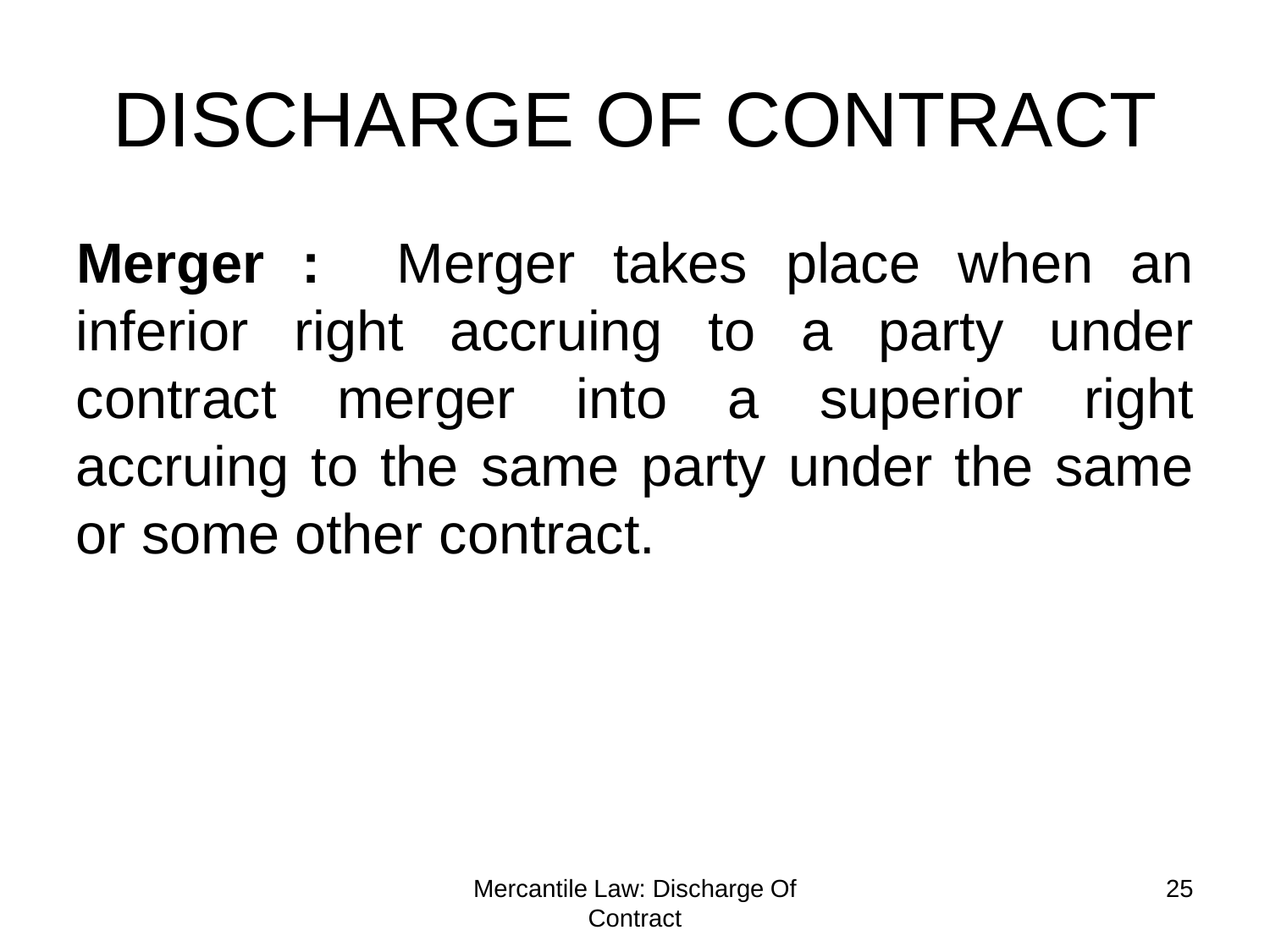**Discharge by Impossibility of Performance :** If an agreement contains an undertaking to perform an impossibility, it is void *ab initio*. The rule is based on the following maxims:

- *(1)Lexicon cogit ad impossibilia*, i.e., the law does not recognise what is impossible, and
- *(2)Impossibilium nulla obligato est*, i.e., what is impossible does not create an obligation.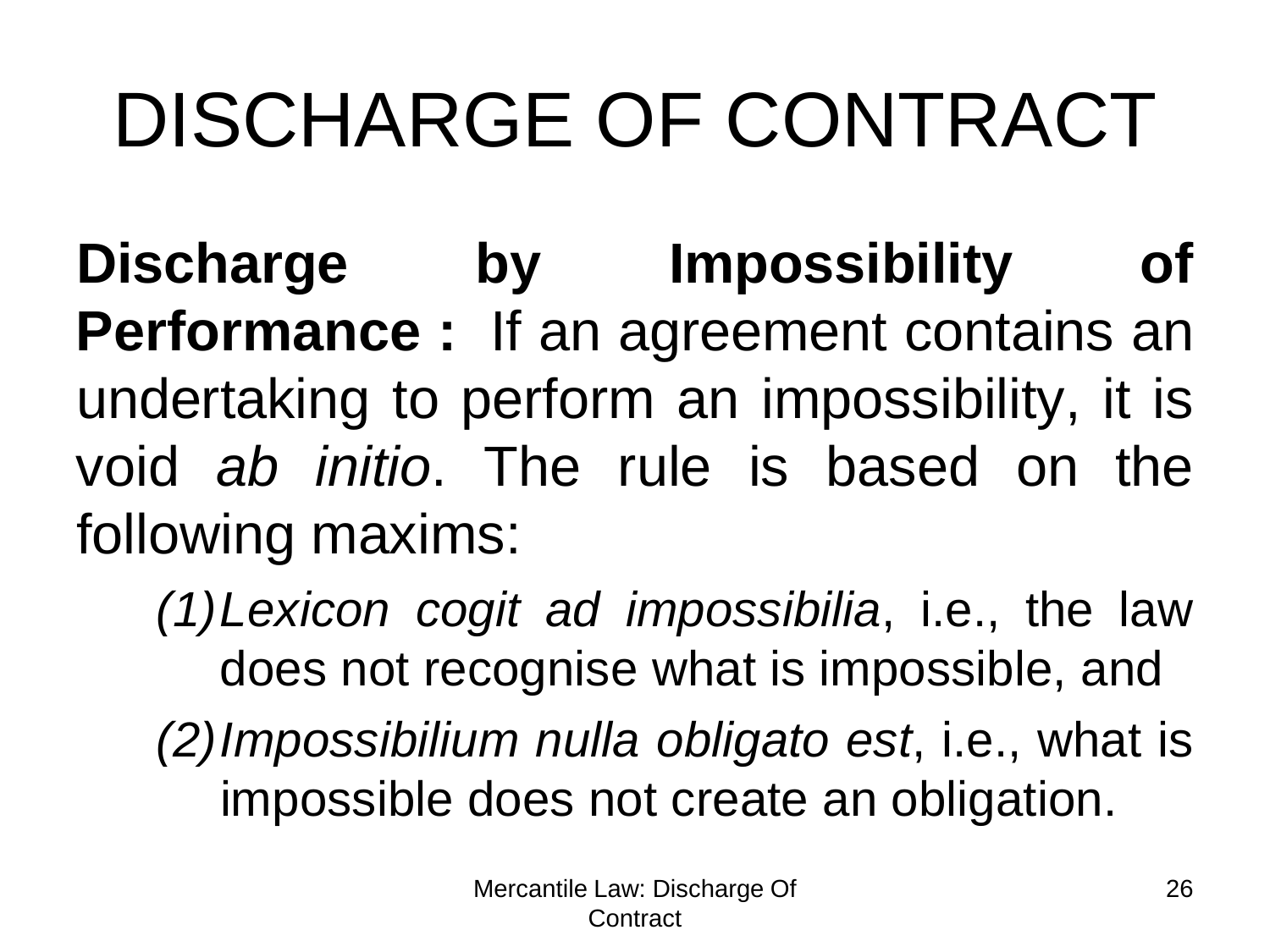## **DISCHARGE BY IMPOSSIBILITY OF PERFORMANCE**

**1. Impossibility existing at the time of agreement.** The first paragraph of Sec. 56 lays down that "an agreement to do an act impossible in itself is void". This is known as pre-contractual or initial impossibility.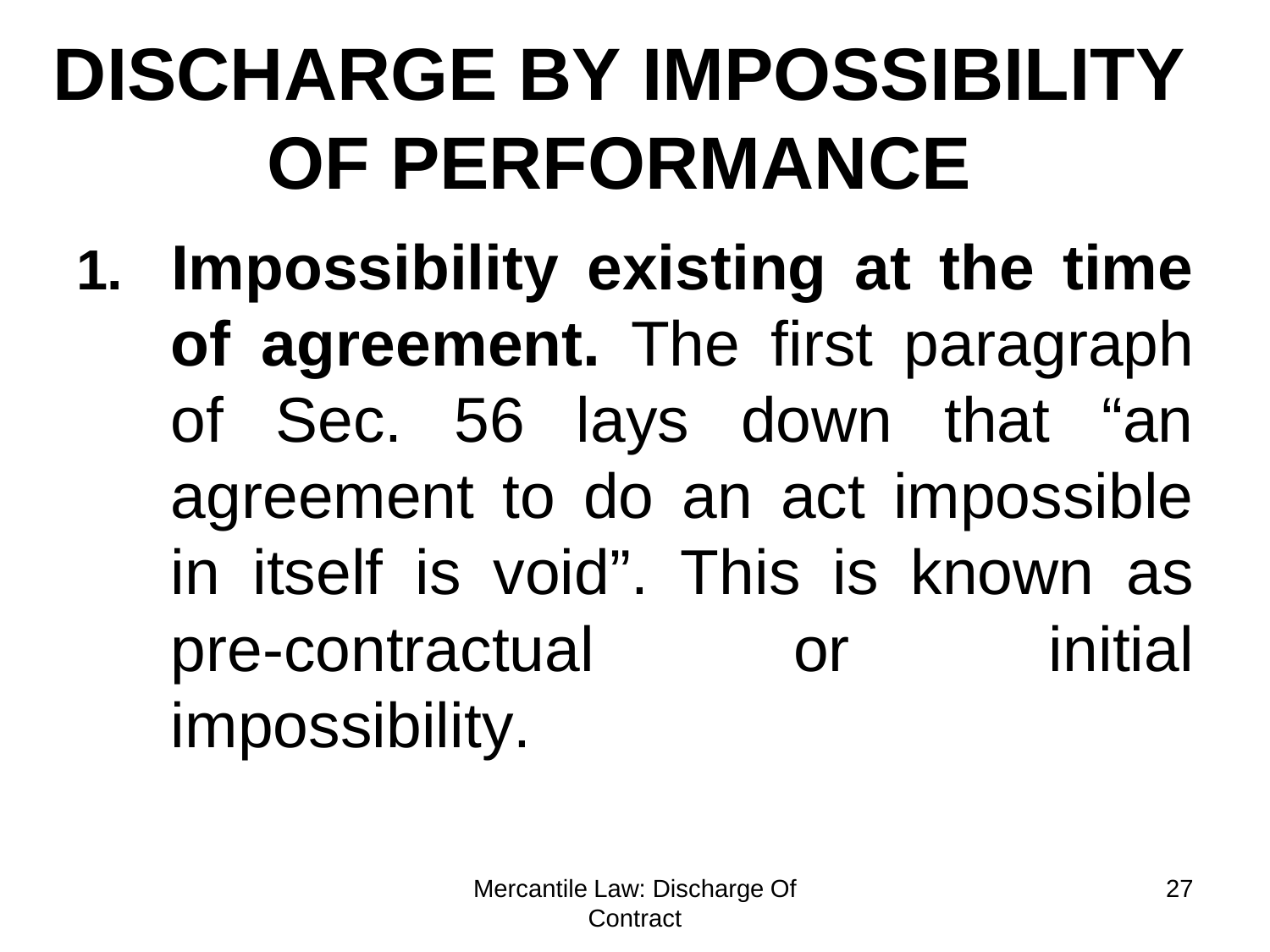impossibility<sub>Mercantile Law: Discharge Of</sub> **Contract** 28 **DISCHARGE BY IMPOSSIBILITY OF PERFORMANCE 2. Impossibility arising subsequent to the formation of contract.** Impossibility which arises subsequent to the formation of a contract (which could be performed at the time when the contract was entered into) is called postcontractual or supervening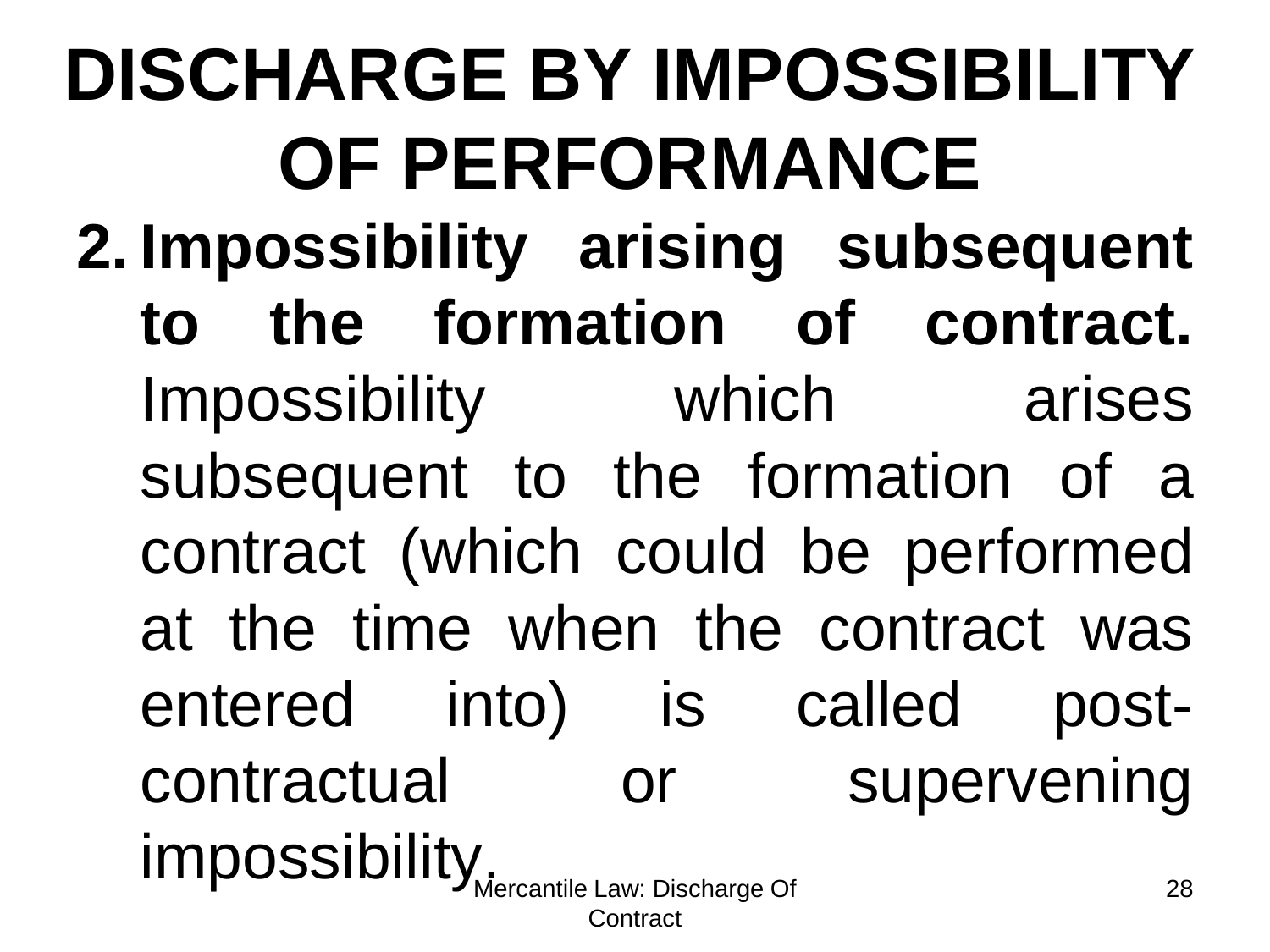## **DISCHARGE BY SUPERVENING IMPOSSIBILITY**

- 1. Destruction of subject-matter of contract.
- 2. Non-existence or non-occurrence of a particular state of things.
- 3. Death or incapacity for personal service.
- 4. Change of law or stepping in of a person with statutory authority.
- 5. Outbreak of war.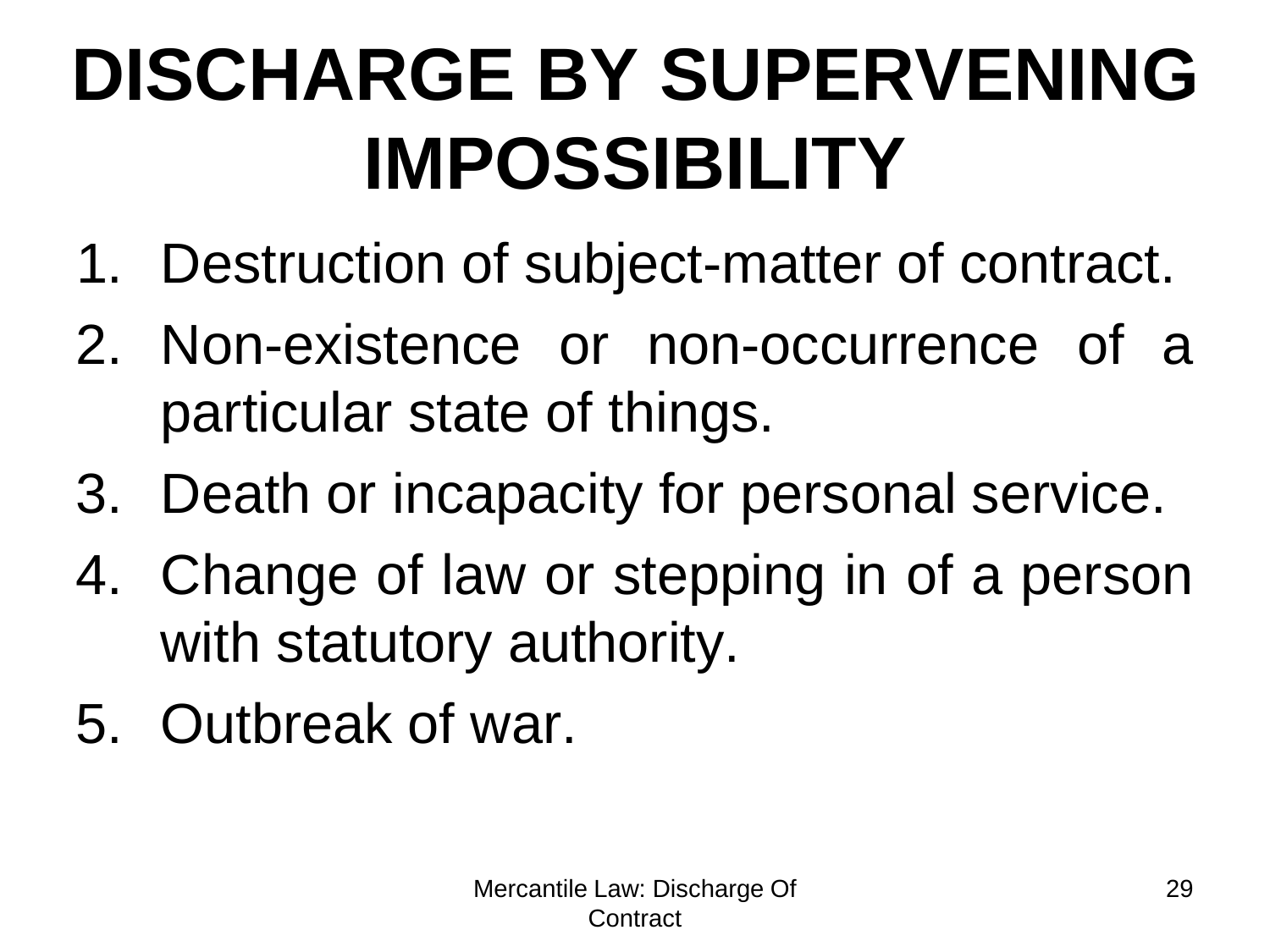### **IMPOSSIBILITY OF PERFORMANCE – NOT AN EXCUSE**

"Impossibility of performance is, as a rule, not an excuse for nonperformance," observed Scrutton*,* L.J. in *Ralli Bros. v. Compania Nautera, etc., (1920) 2 K.B. 287*.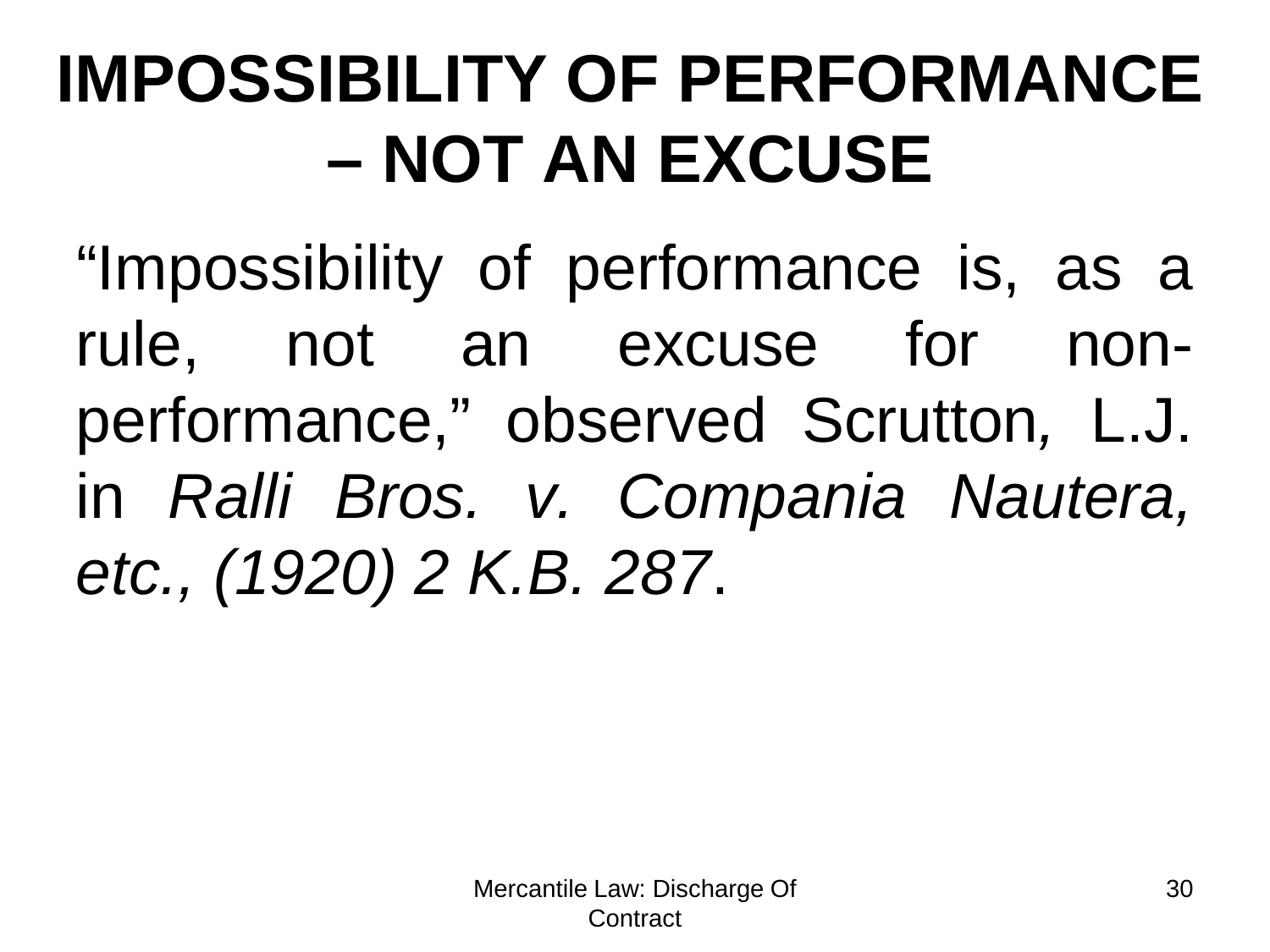#### **IMPOSSIBILITY OF PERFORMANCE – NOT AN EXCUSE**

In the following cases, a contract is not discharged on the ground of supervening impossibility.

- 1. Difficulty of performance.
- 2. Commercial impossibility.
- 3. Impossibility due to failure of a third person.
- 4. Strikes, lock-outs and civil disturbance.
- 5. Failure of one of the objects.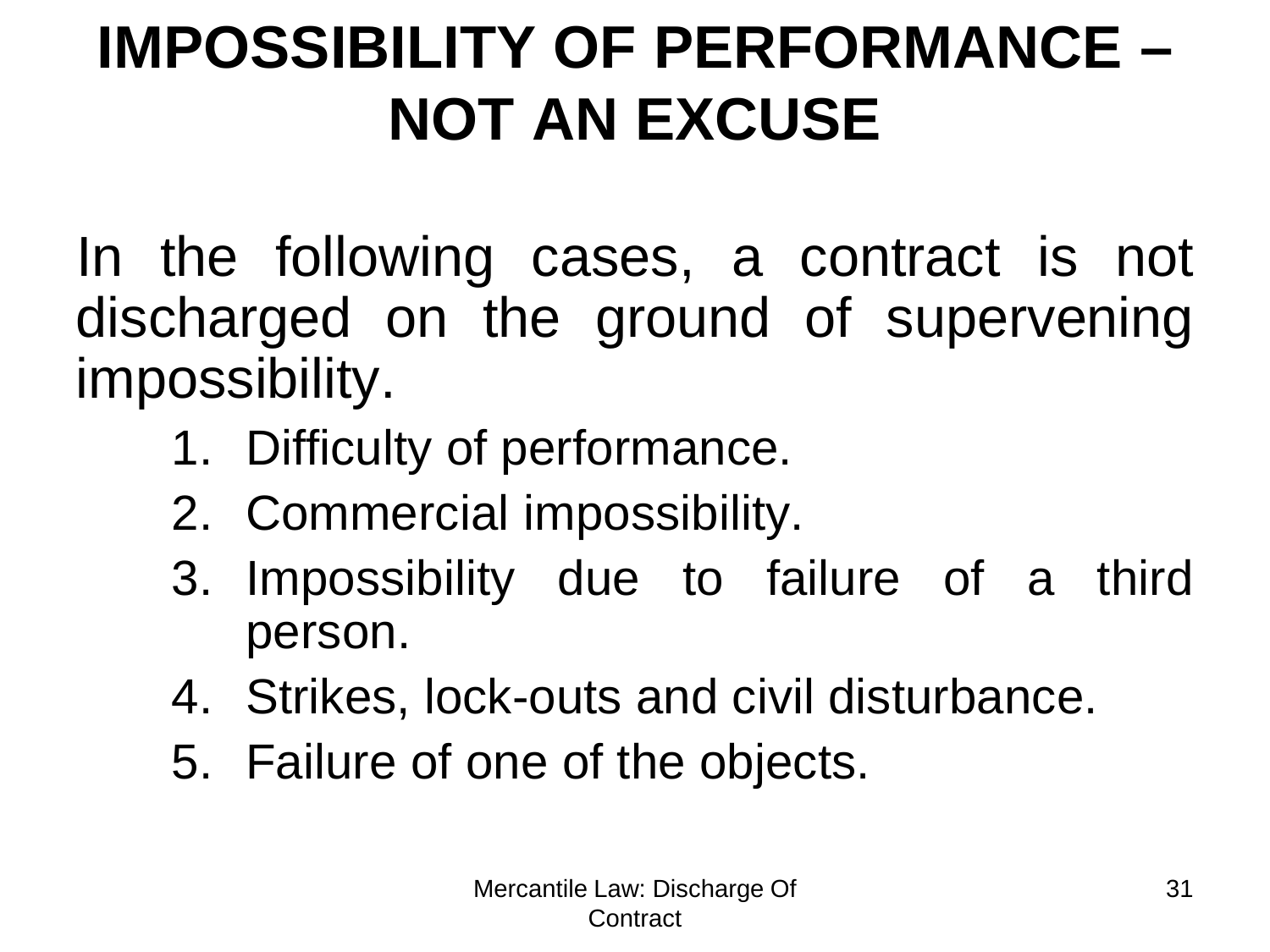## **EFFECTS OF SUPERVENING IMPOSSIBILITY**

1. When the performance of a contract becomes impossible or unlawful subsequent to its formation, the contract becomes void (Sec. 56, para 3).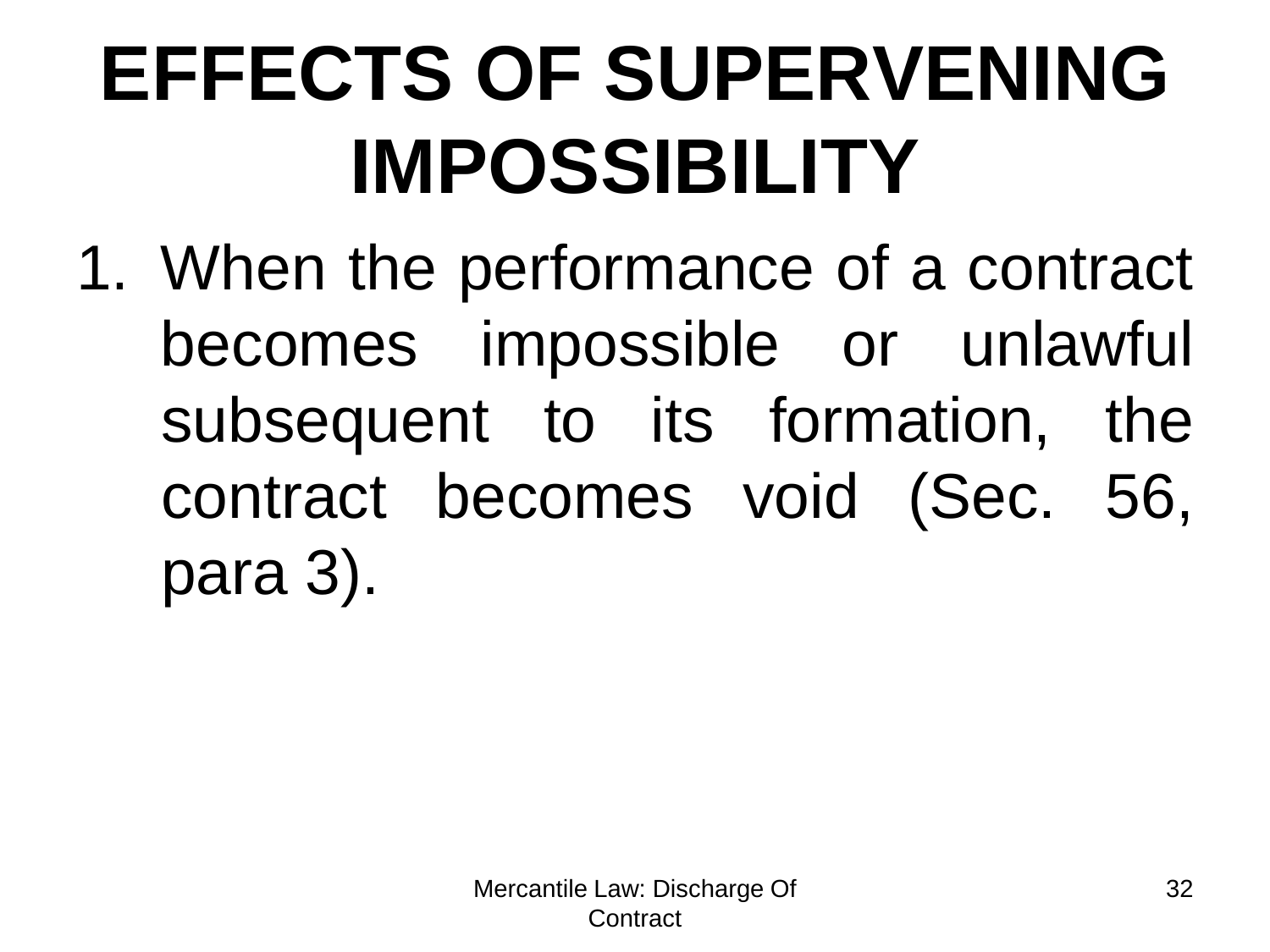## **EFFECTS OF SUPERVENING IMPOSSIBILITY**

2. Where one person has promised to do something which he knew, or, with reasonable diligence, might have known, and which the promisee did not know to be impossible or unlawful, the promisor must make compensation to the promisee for any loss which the promisee sustains through the non-performance of the promise (Sec.66, para 3).

Mercantile Law: Discharge Of Contract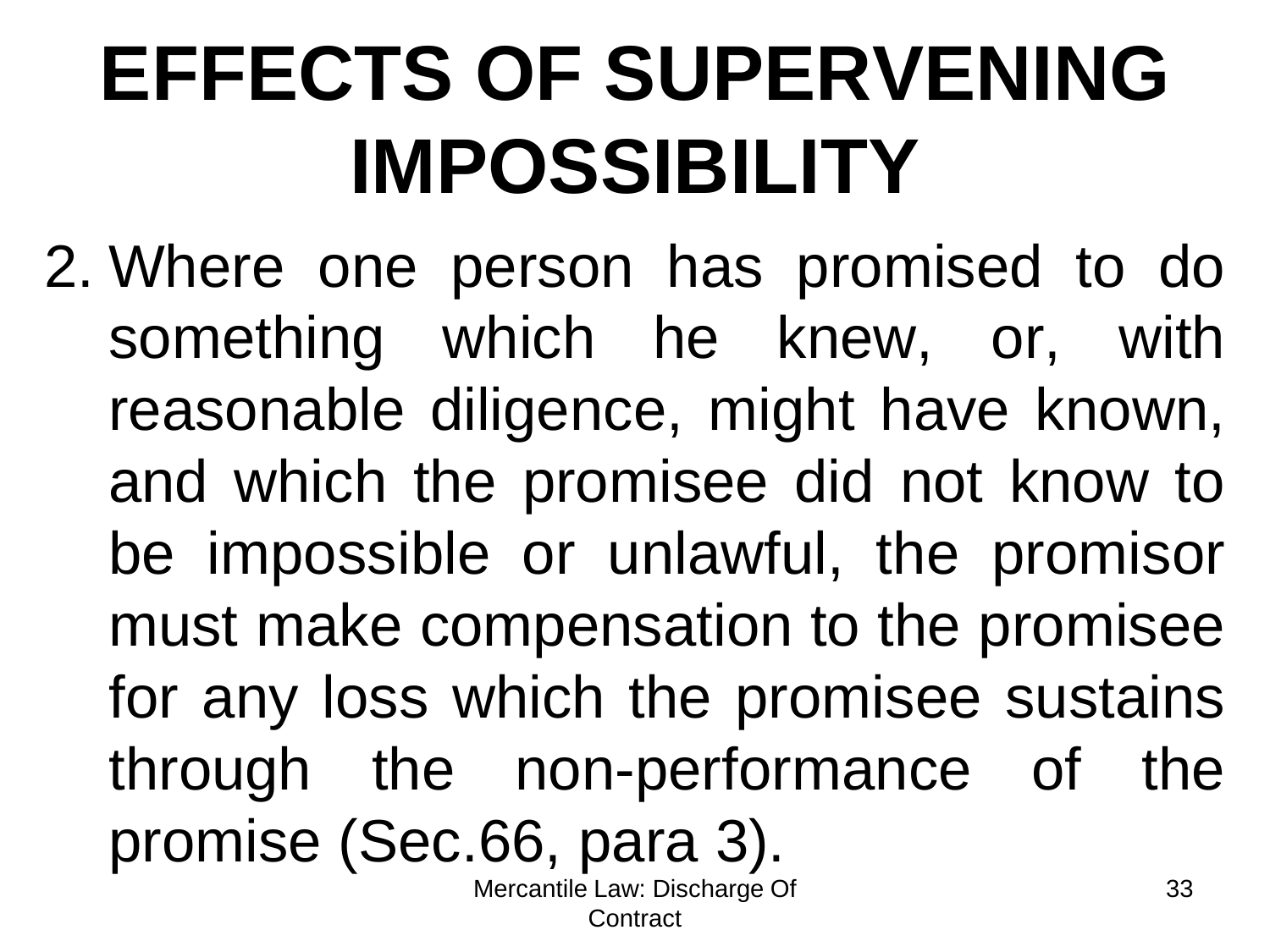# **EFFECTS OF SUPERVENING IMPOSSIBILITY**

3. Where an agreement is discovered to be void, or when a contract becomes void, any person who has received any advantage under such agreement or contract is bound to restore it, or to make compensation for it to the person from whom he received it (Sec. 65).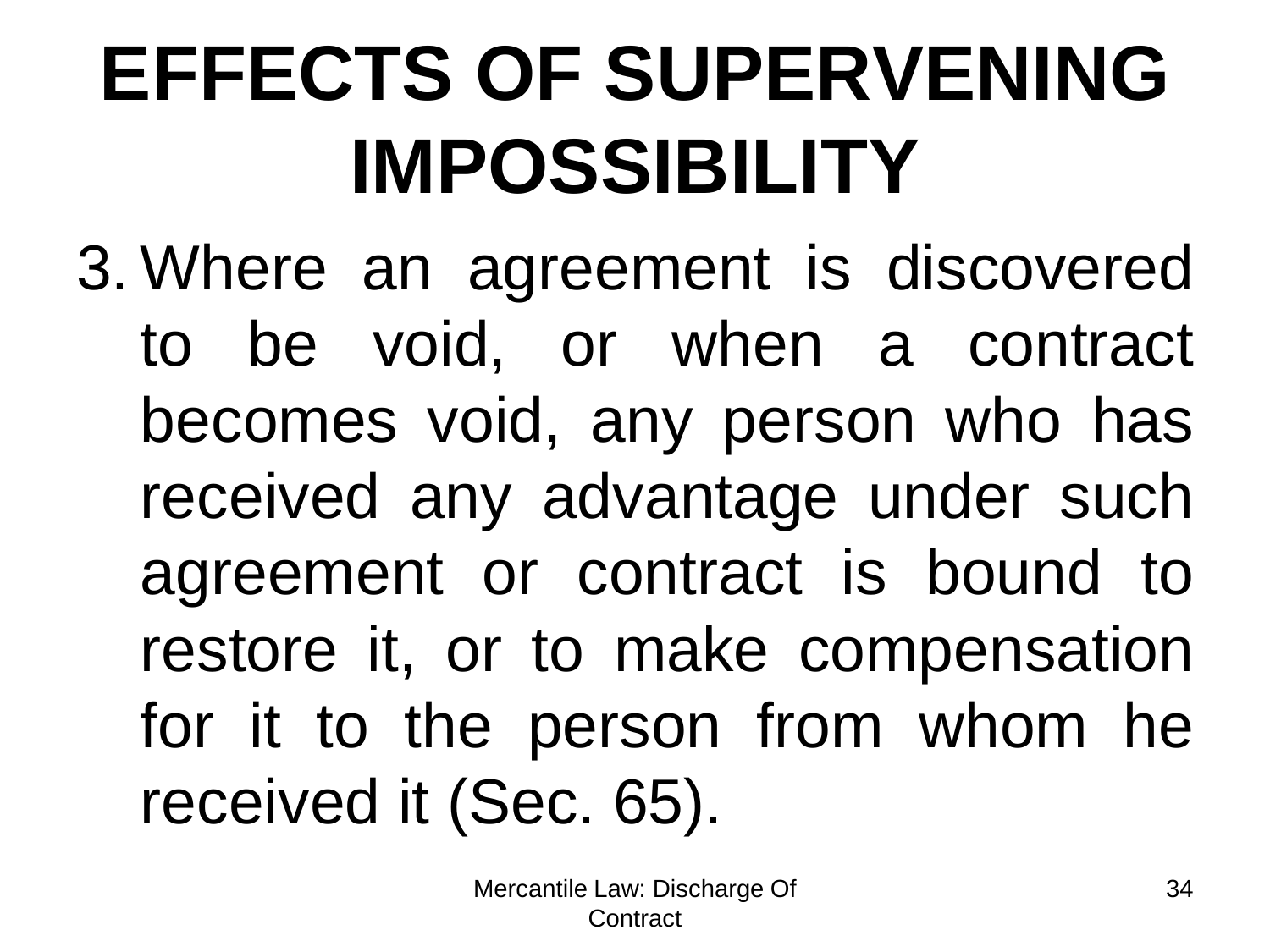# **DOCTRINE OF FRUSTRATION**

contemplation of the exparties. Contract 35 In England, the doctrine of frustration is the concept that is analogous to 'supervening impossibility. It comes into play when the common object of a contract can no longer be achieved or when the contract, after it is made, becomes impossible of performance due to circumstances beyond the control or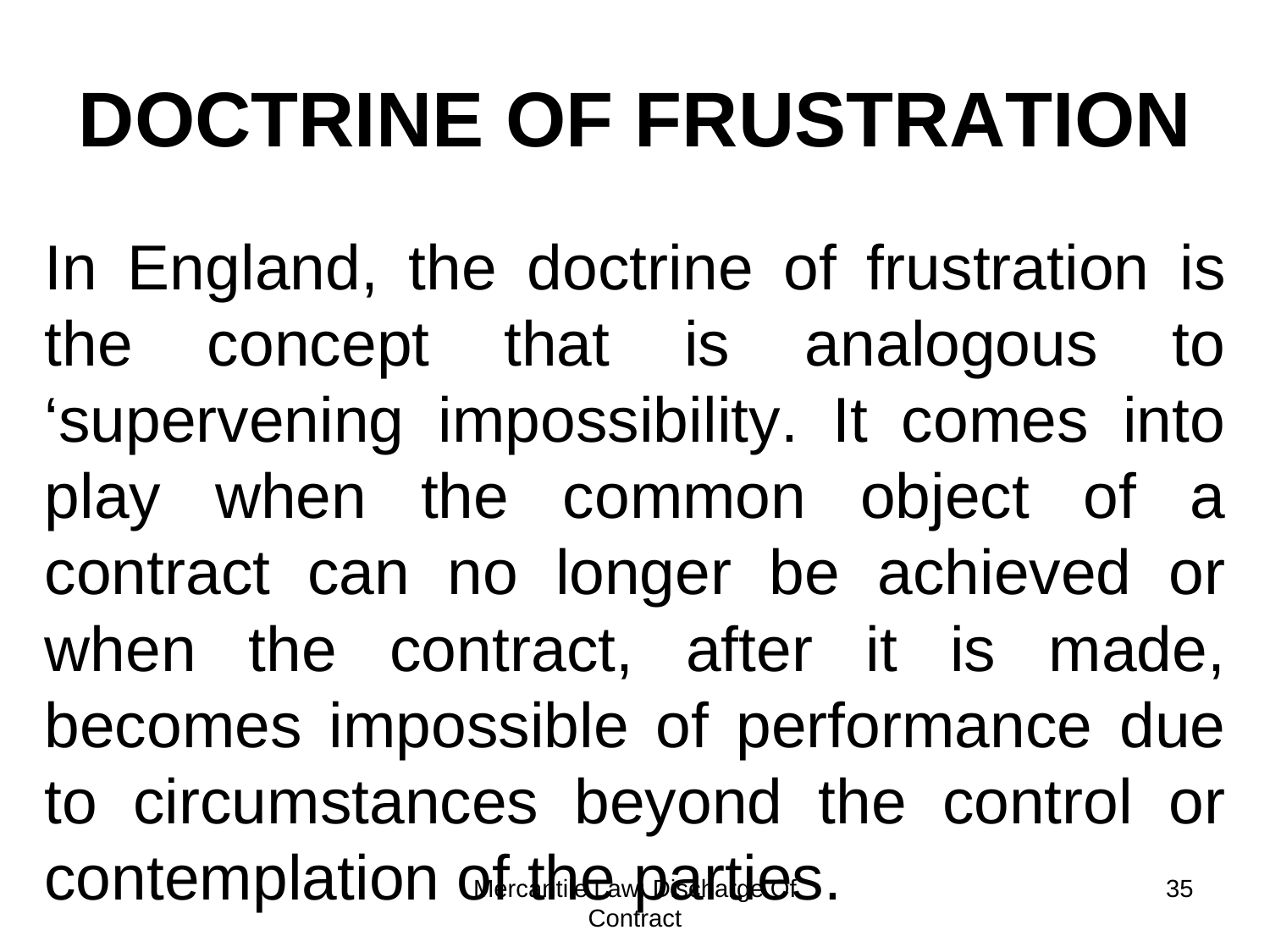## **DISCHARGE BY LAPSE OF TIME**

The Limitation Act, 1963 lays down that a contract should be performed within a specified period, called period of limitation. If it is not performed, and if no action is taken by the promisee within the period of limitation. He is deprived of his remedy at law.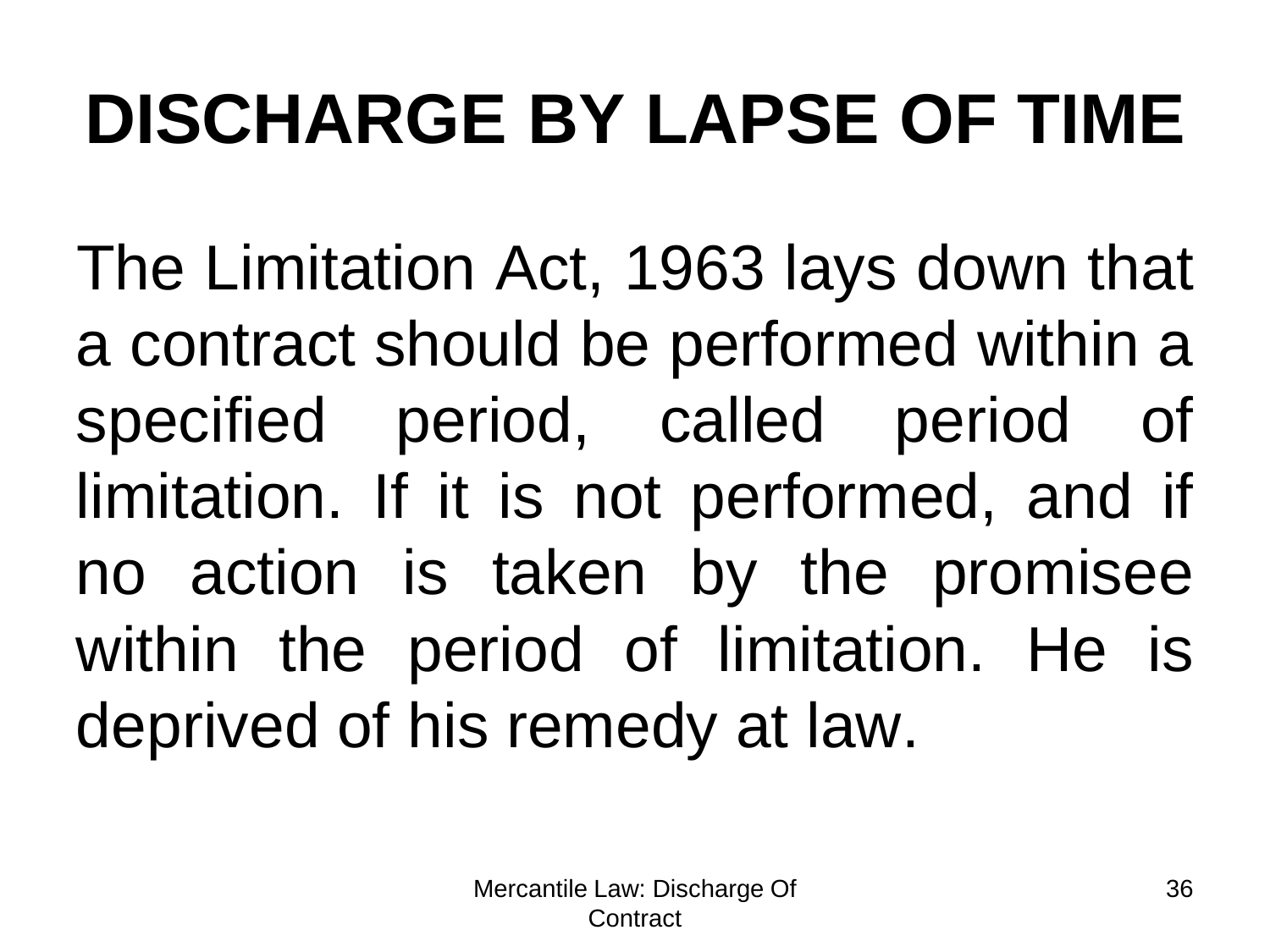## **DISCHARGE BY LAPSE OF TIME**

The Limitation Act, 1963 lays down a period of three years for the enforcement of most types of rights.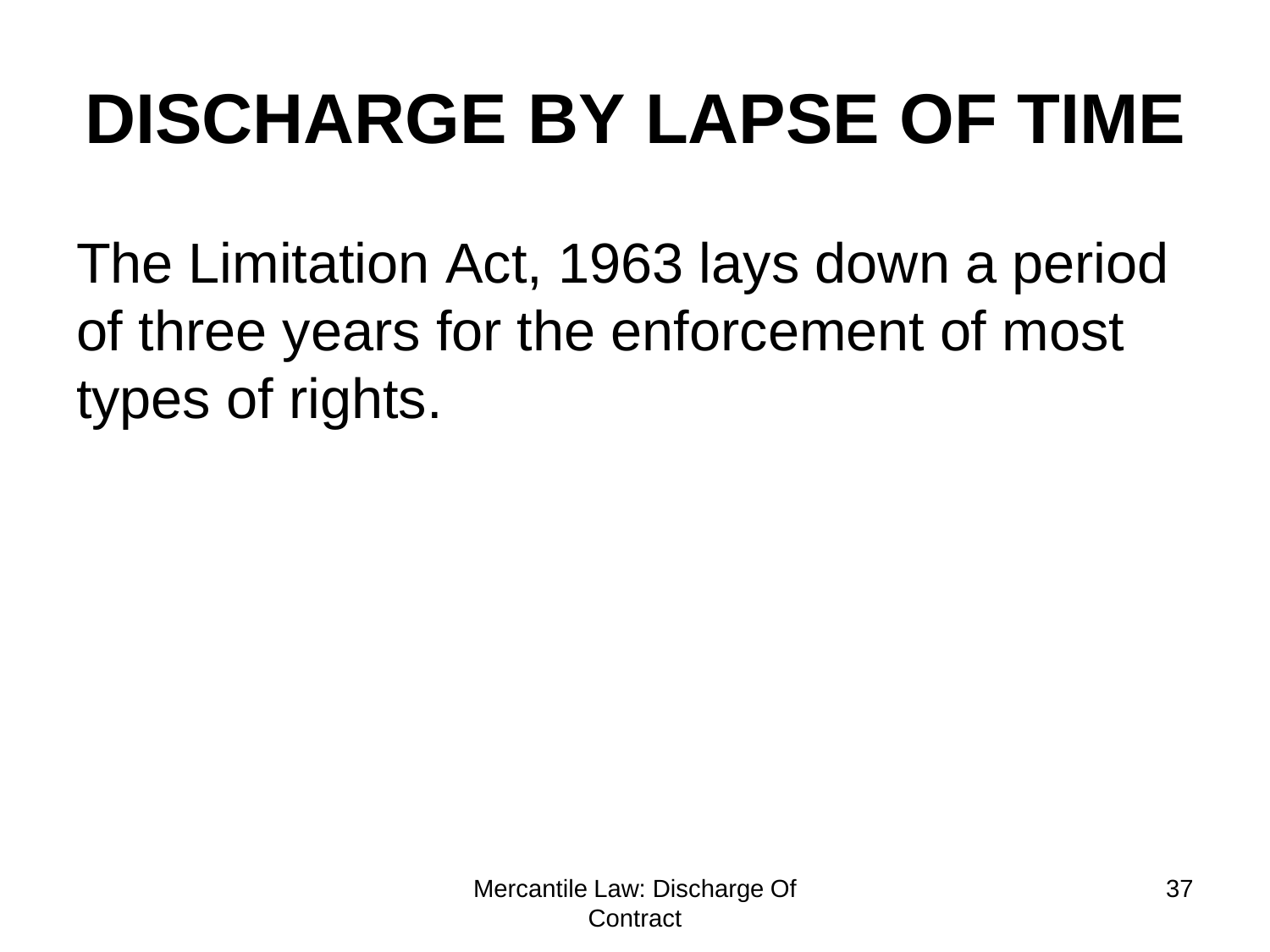#### **DISCHARGE BY OPERATION OF LAW**

A contract may be discharged independently of the wishes of the parties, i.e., by operation of law. This includes discharge –

- a. By death (in the case of contracts for personal service).
- b. By insolvency.
- c. By unauthorised alteration of the terms of a written agreement.
- d. By rights and liabilities becoming vested in the same person.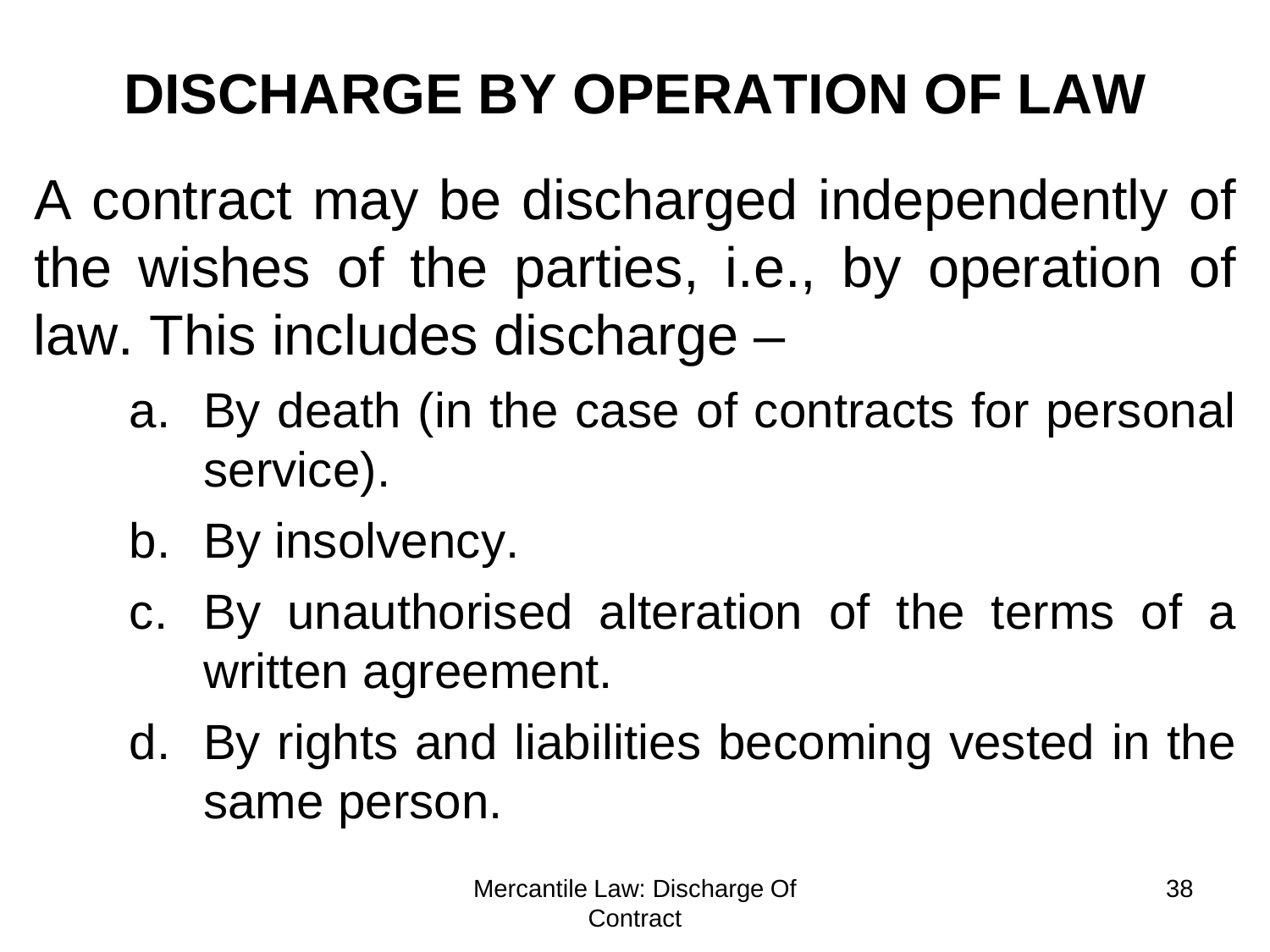# **DISCHARGE BY BREACH OF CONTRACT**

Breach of contract means a braking of the obligation which a contract imposes. It occurs when a party to the contract without lawful excuse does not fulfill his contractual obligation or by his own act makes it impossible that he should perform his obligation under it.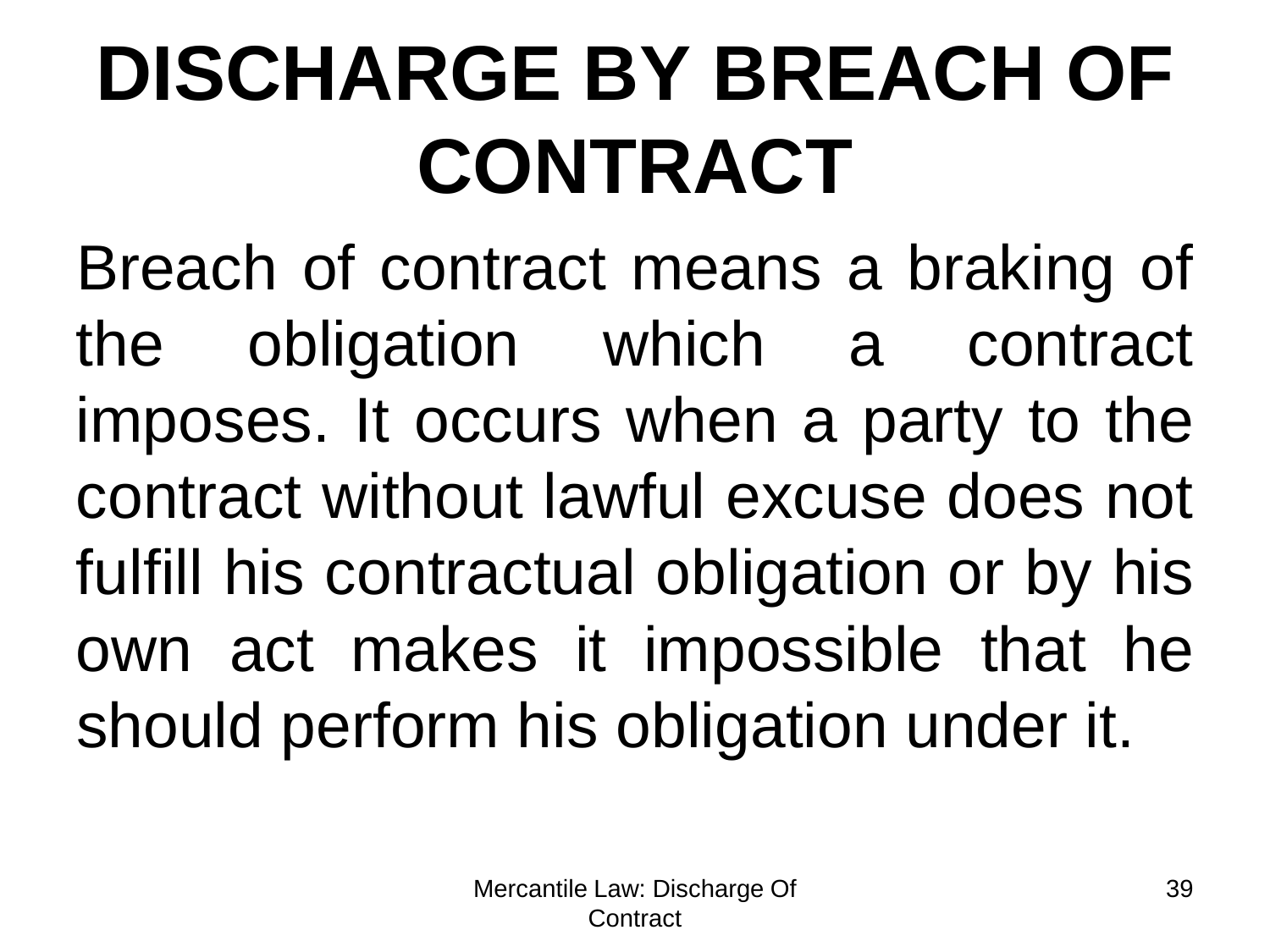# **DISCHARGE BY BREACH OF CONTRACT**

Breach of contract may be –

- 1. Actual breach of contract, or
- 2. Anticipatory or constructive breach of contract.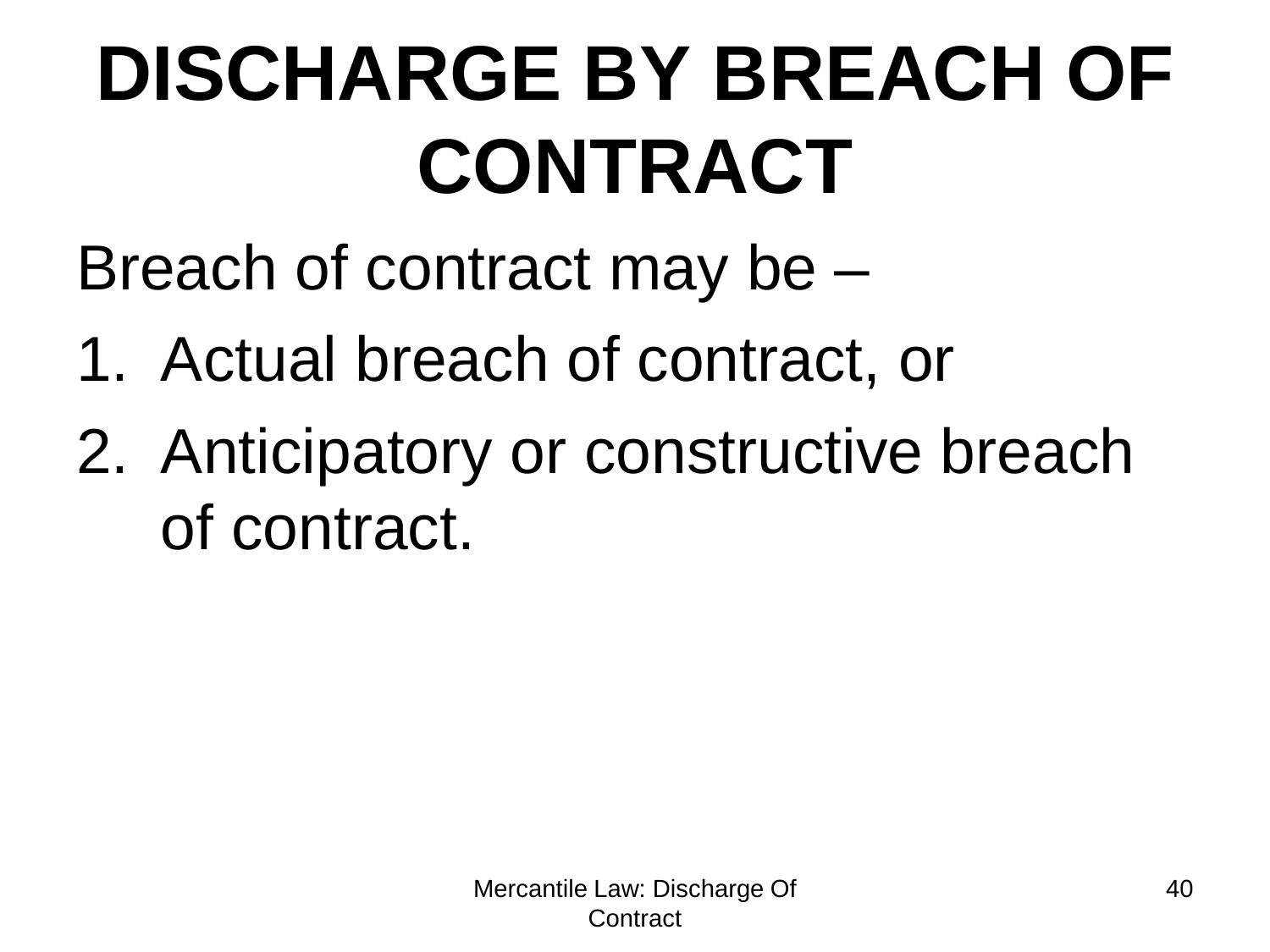# **Actual Breach of Contract**

It may take place –

**1. At the time when the performance is due.** Actual breach of contract occurs, when at the time when the performance is due, one party fails or refuses to perform his obligation under the contract.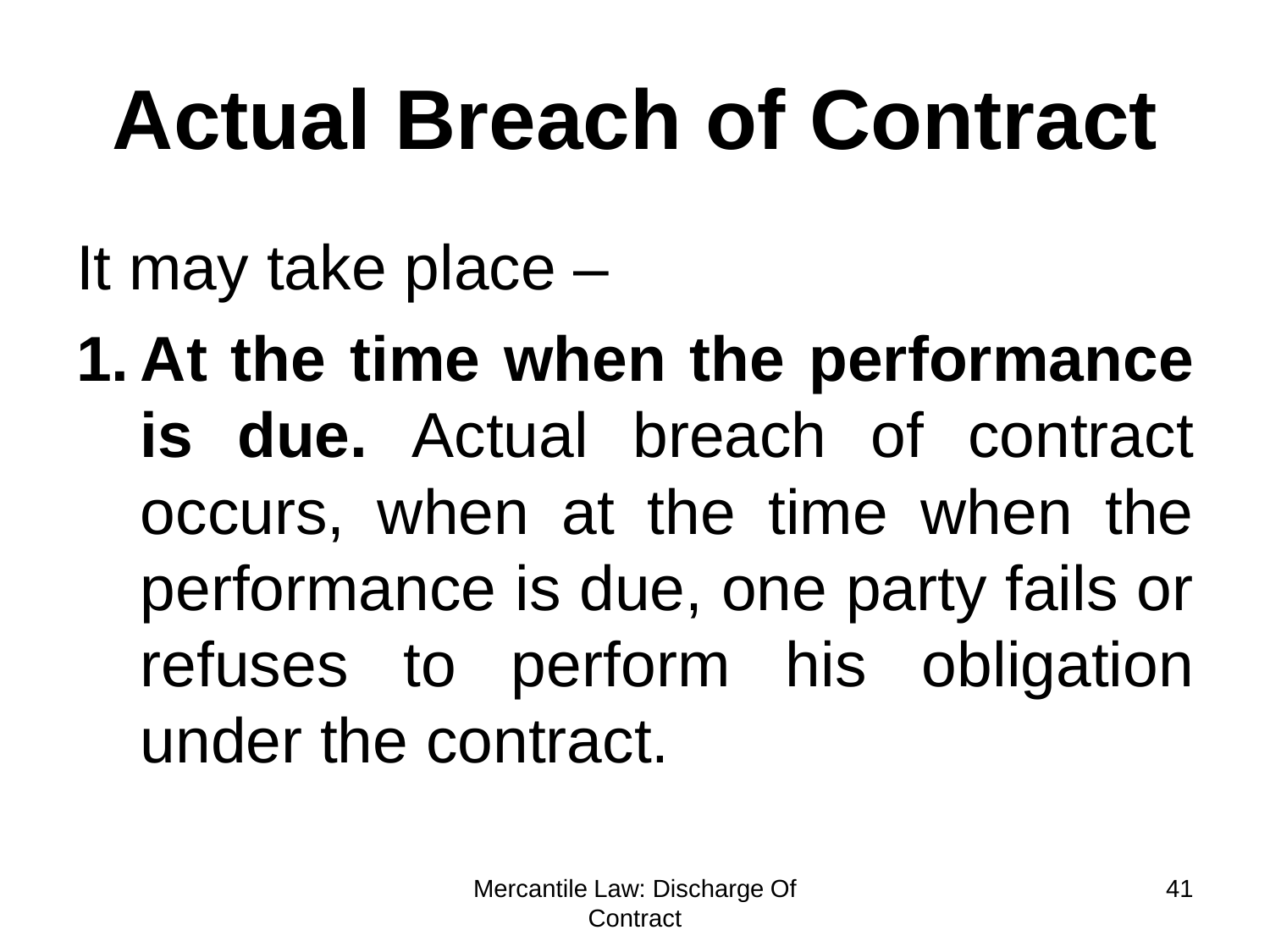#### **Actual Breach of Contract 2. During the performance of the contract**. Actual breach of contract also occurs when during the performance of the contract, one party fails or refuses to perform his obligation under the contract. This refusal to perform may be by –

- a. Express repudiation (by word or act).
- b. Implied repudiation (impossibility created by the act of a party to the contract).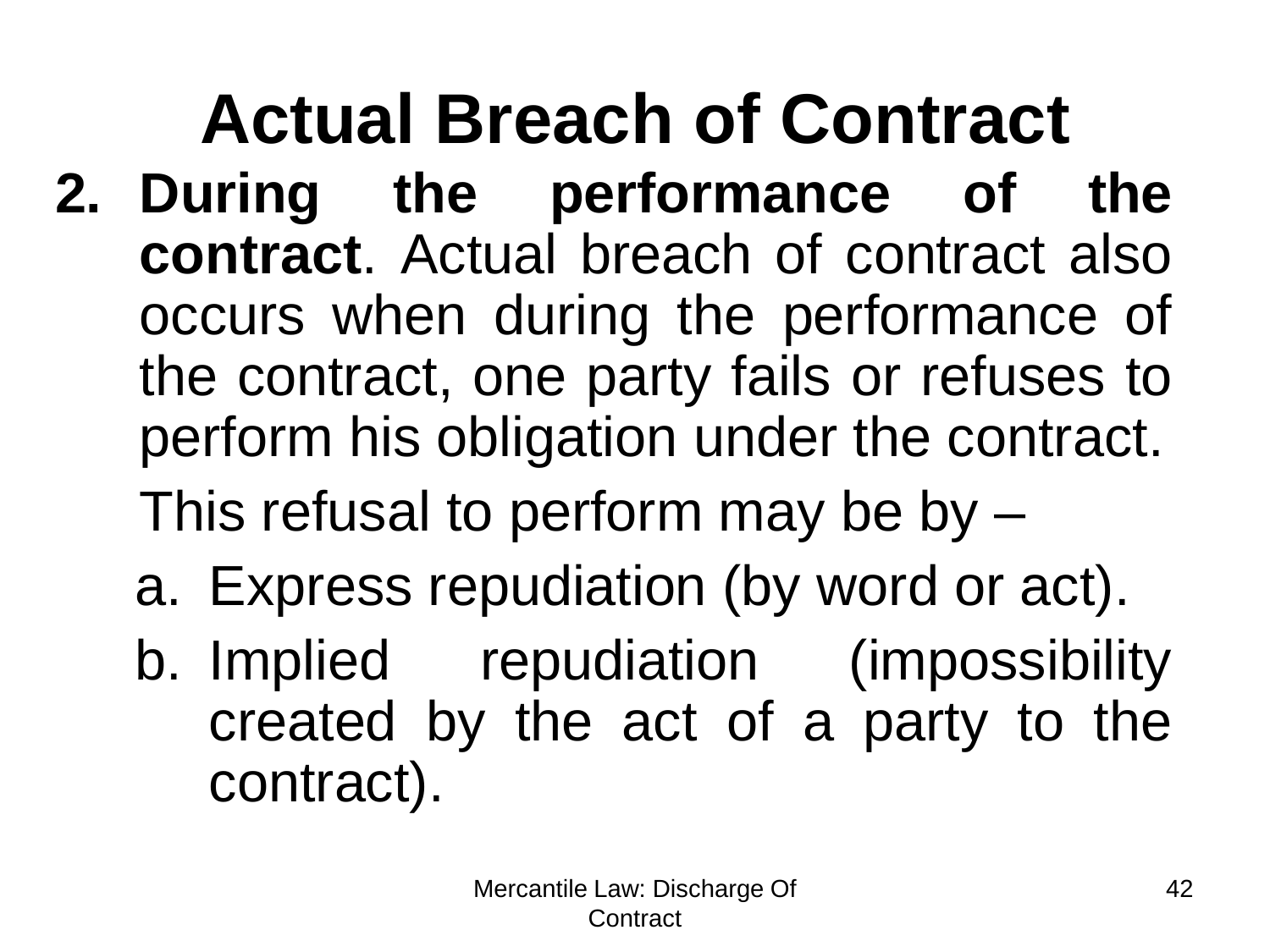## **Anticipatory Breach of Contract**

It occurs when a party to an executory contract declares his intention of not performing the contract before the performance is due. He may do so –

- 1. By expressly renouncing his obligation under the contract.
- 2. By doing some act so that the performance of his promise becomes impossible.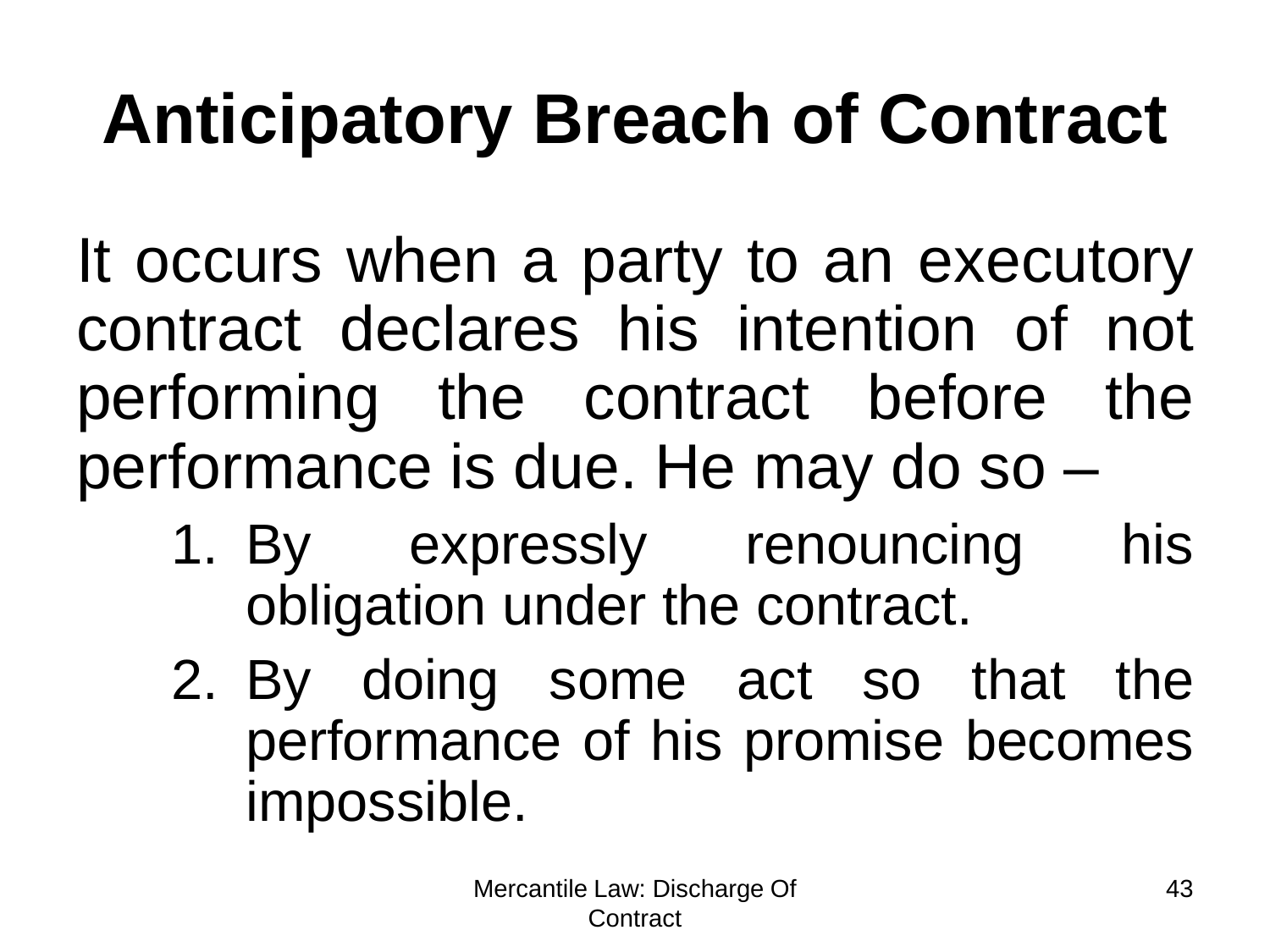**Anticipatory Breach of Contract** The rights of the promisee (the party not in breach or the aggrieved party) in case of doctrine of anticipatory breach.

- 1. He can treat the contract as discharged so that he is absolved of the performance of his part of the promise.
- 2. He can immediately take a legal action for breach of contract or wait till the time the act was to be done.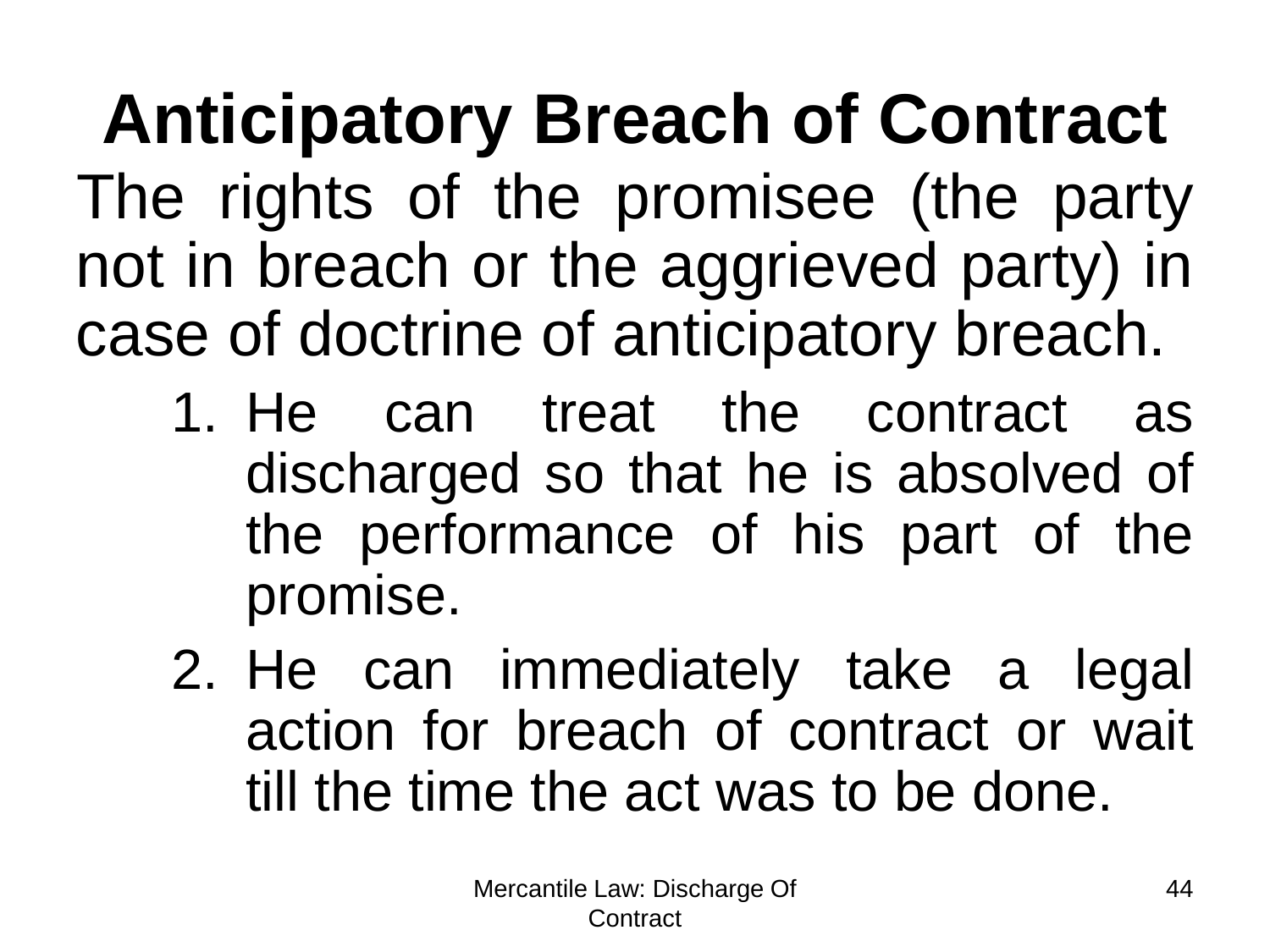#### **DISCHARGE OF CONTRACT**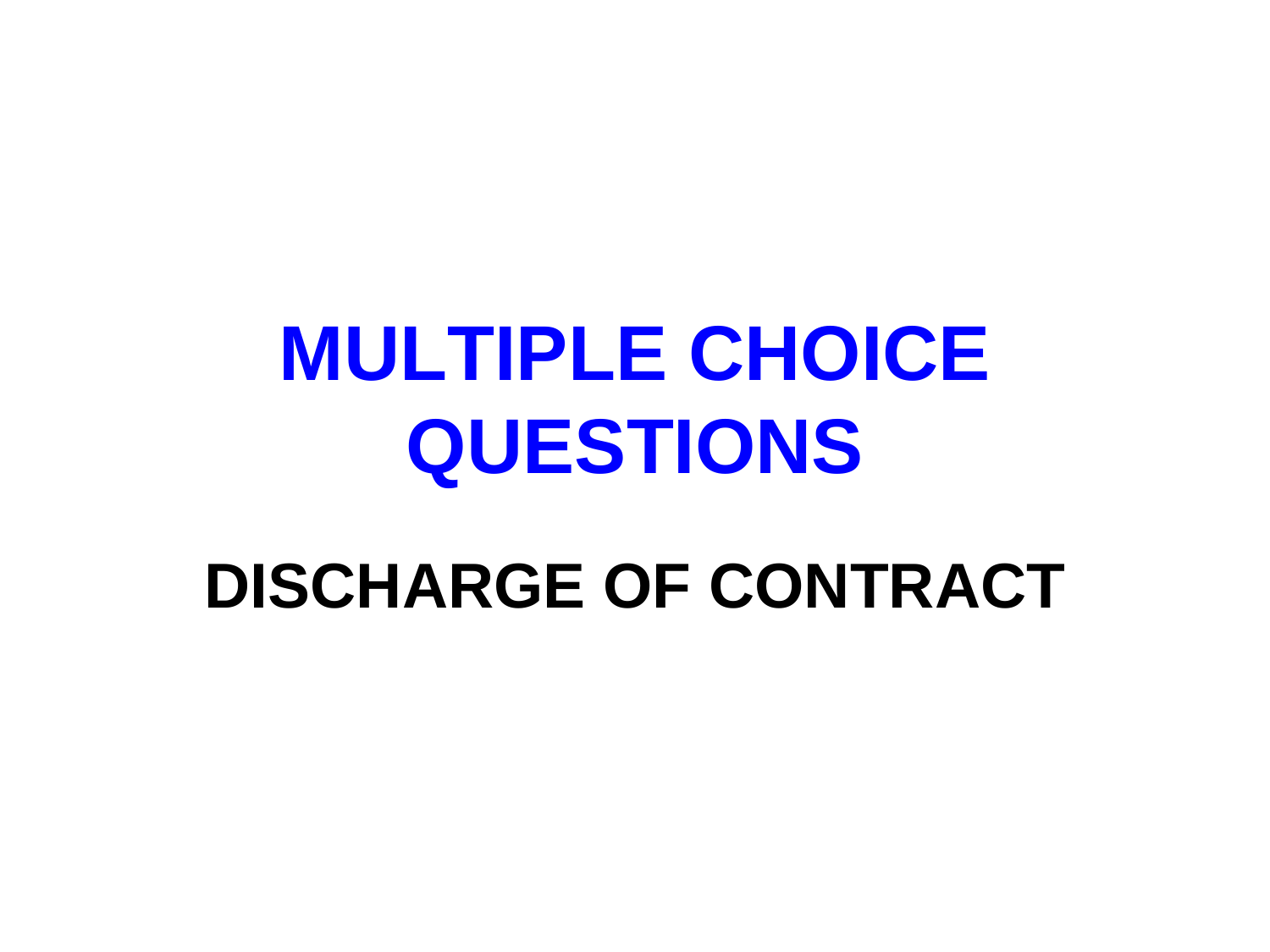On the valid performance of the contractual obligation by the parties, the contract-

#### a. **is discharged**

- b. become enforceable
- c. becomes void

d. none of these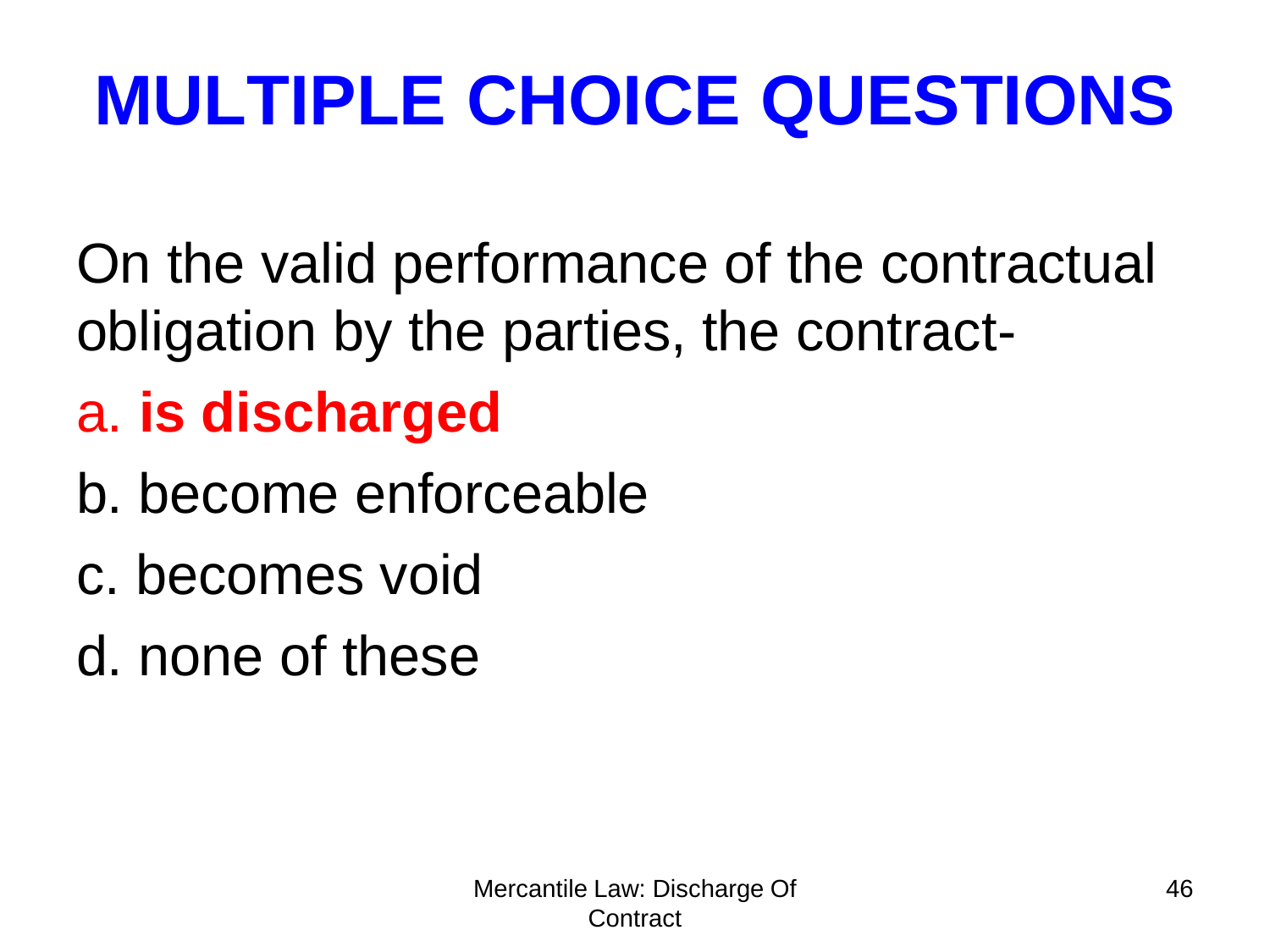An agreement to do an act impossible in its self under sec.56 is—

- a. **void**
- b. valid
- c. Voidable
- d. Unenforceable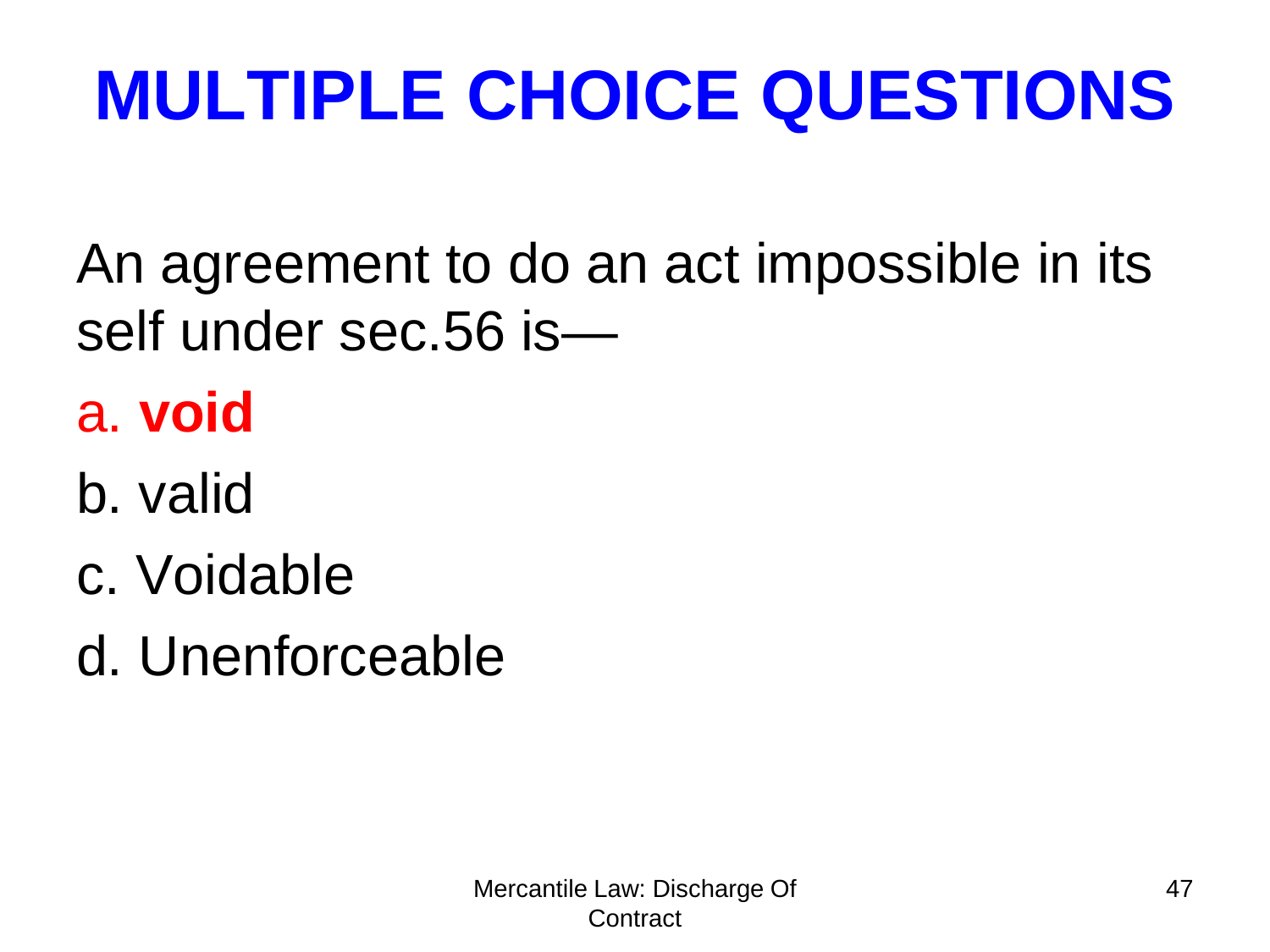Under sec.62 the original contract need not be performed if there is—

- a. novation
- b. recission
- c. alteration
- **d. all of them**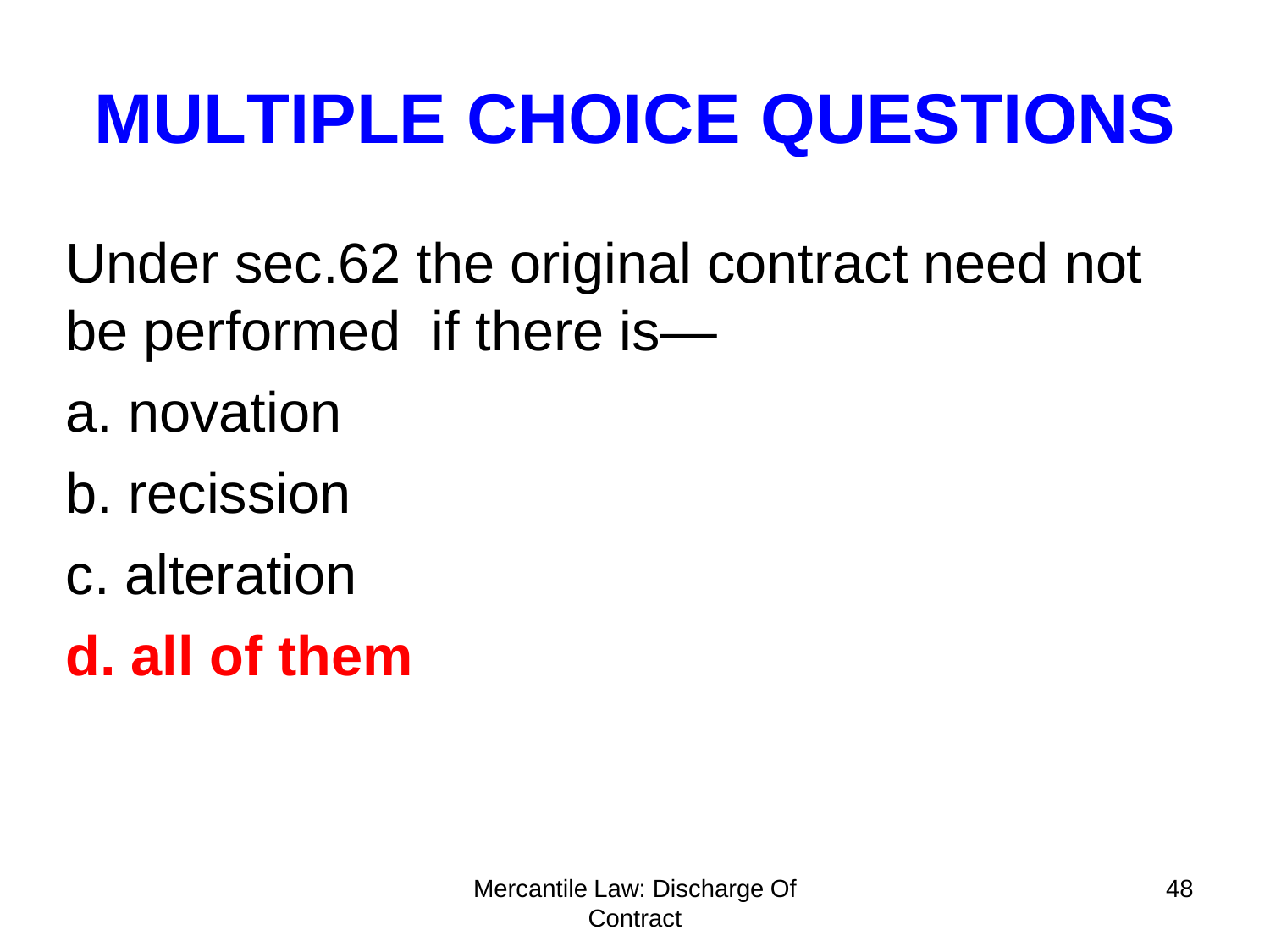Novation means—

- a. change in the term of the contract
- **b. substitution of existing contract for a new one**
- c. cancellation of the existing contract

d. none of these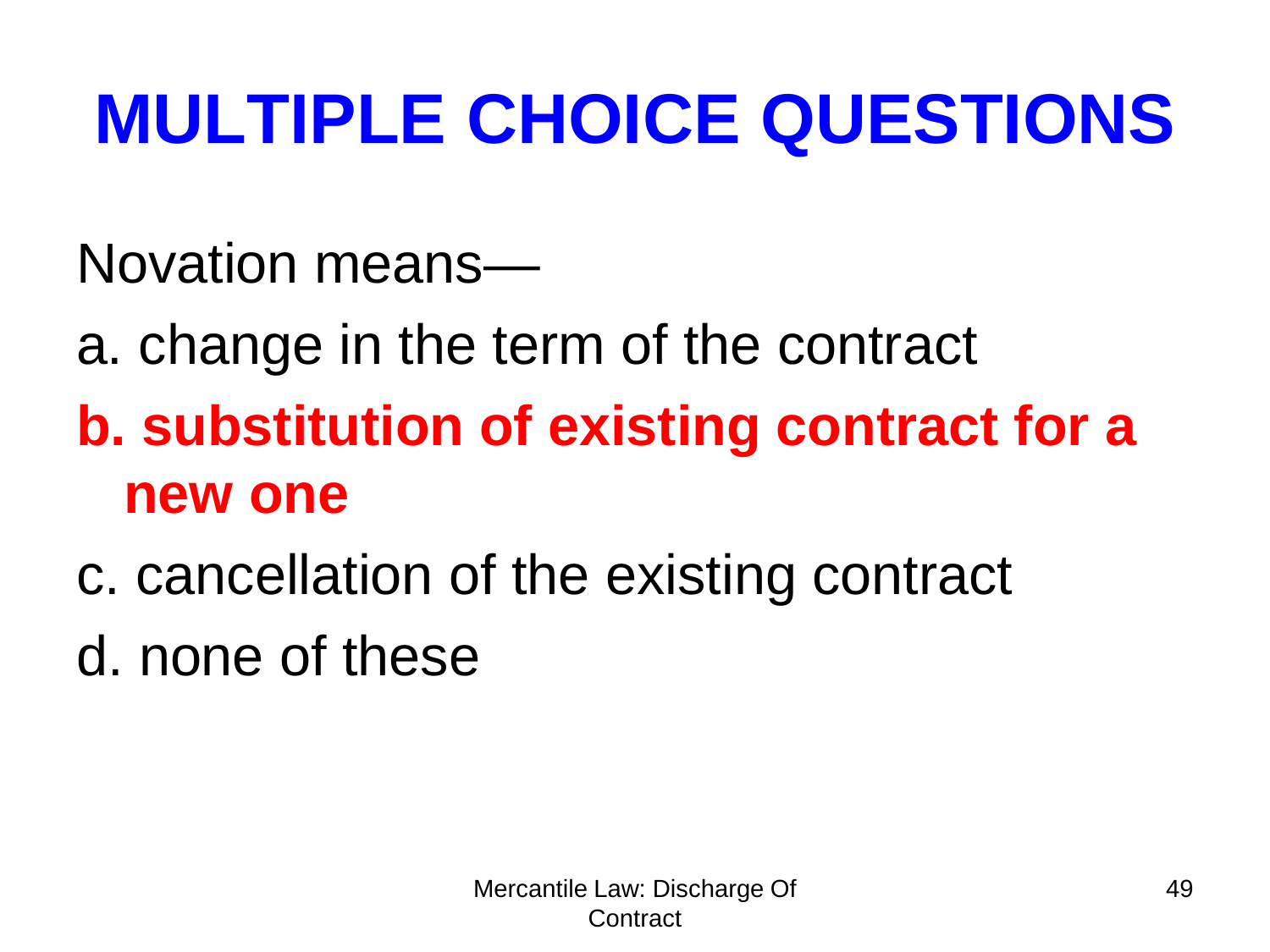Where the contract becomes impossible to be performed due to change in the circumstances beyond the contemplation of the parties, this is called—

- a. **supervening impossibility**
- b. novation of contract
- c. rescission
- d. remission of contract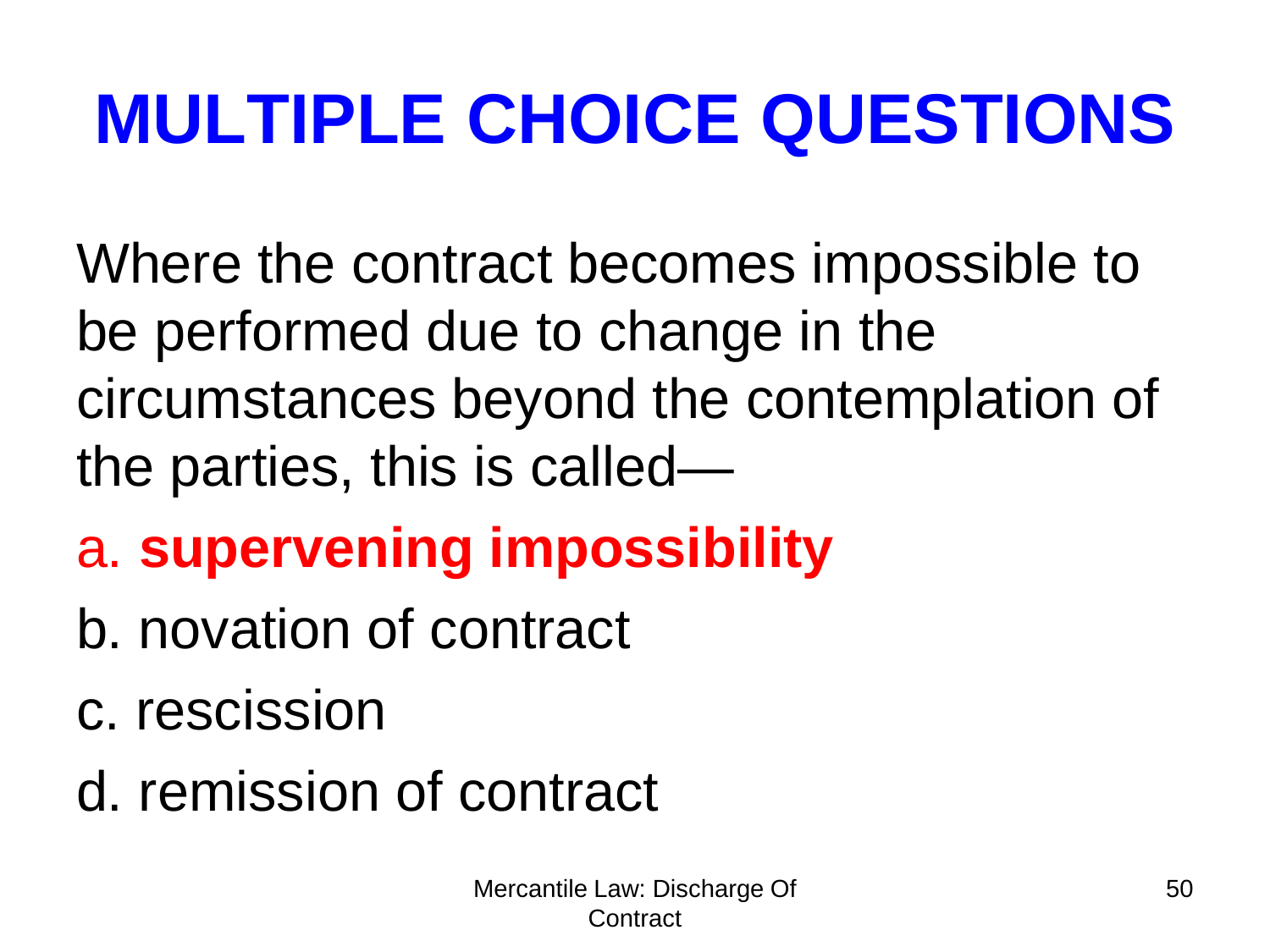Any agreement which becomes impossible to perform under various circumstances—

a. voidable

#### **b. void**

- c. valid
- d. none of these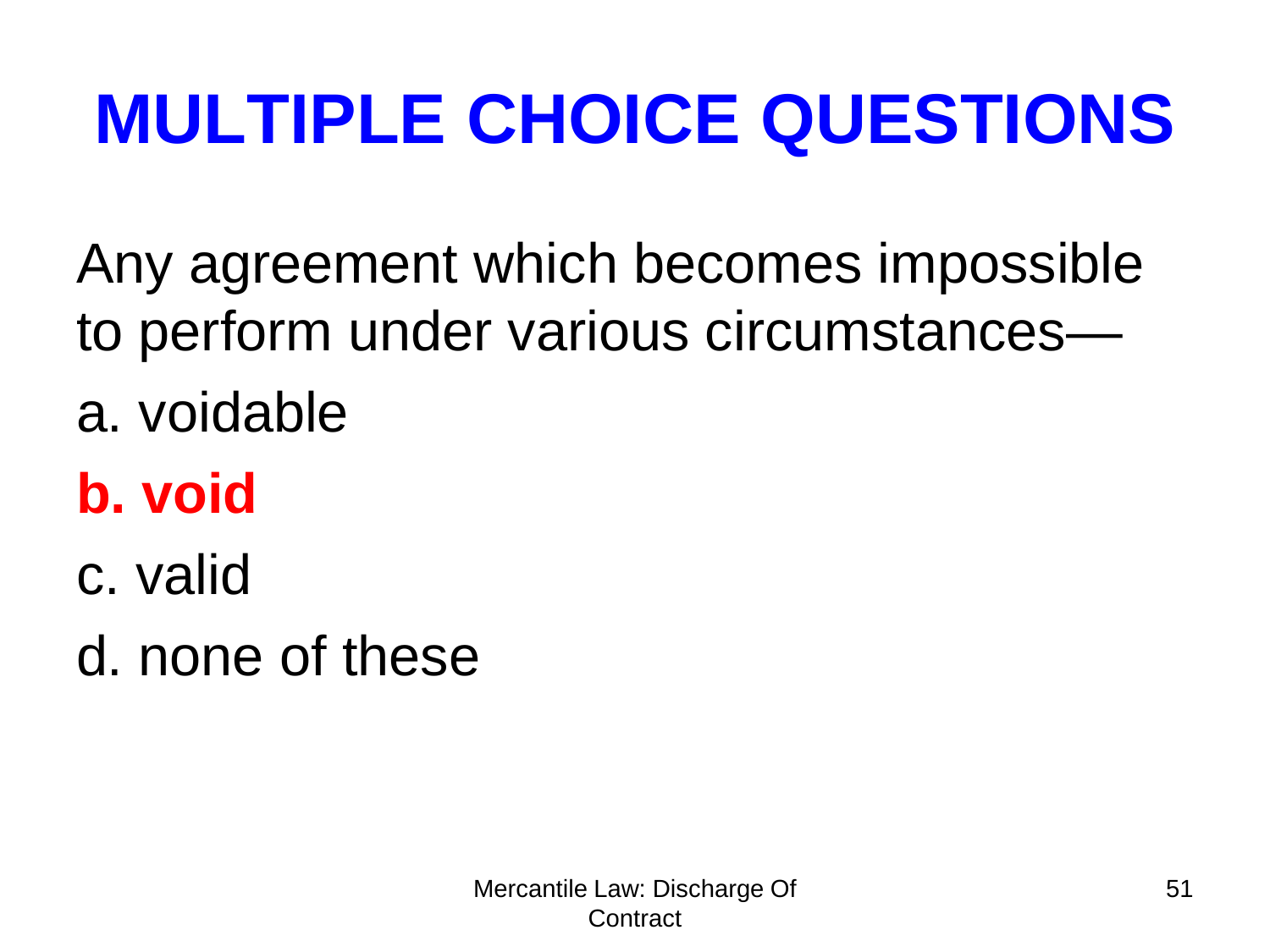A contract discharged by rescission means

- a. change in one or more terms of the contract.
- b**.** acceptance of lesser performance.
- c**.** abandonment of rights by a party.

**d. cancellation of the existing contract**.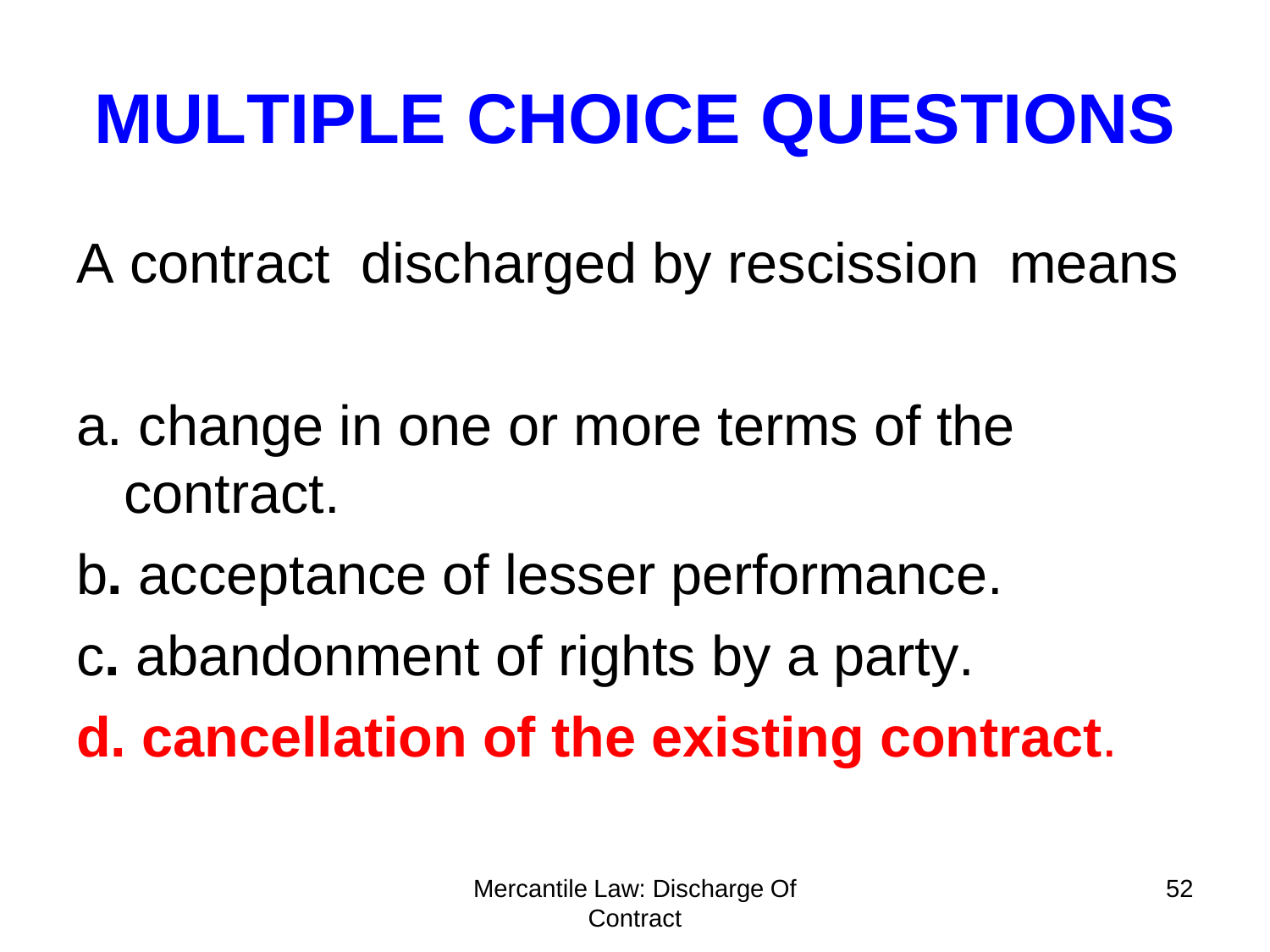A contract discharged by novation means

- a. cancellation of the existing contract
- b. change in one or more terms of the contract
- c**. substitution of existing contract for a new one**
- d. none of these.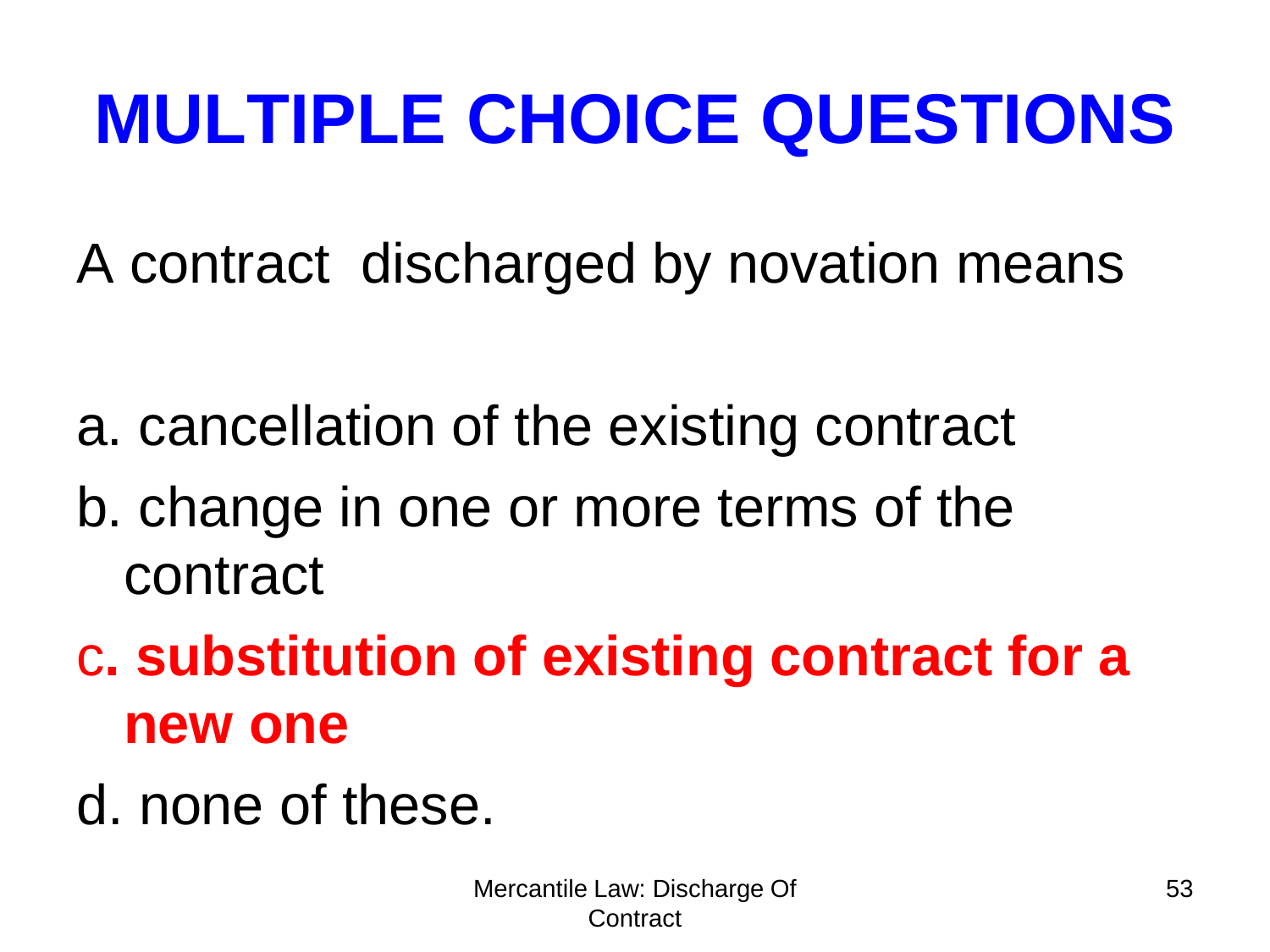Where the promisor absolutely refuses to perform the contract prior to the due date of performance, it is known as

- a. abandonment of contract.
- b. remission of contract.
- c. actual breach of contract.

d. **anticipatory breach of contract**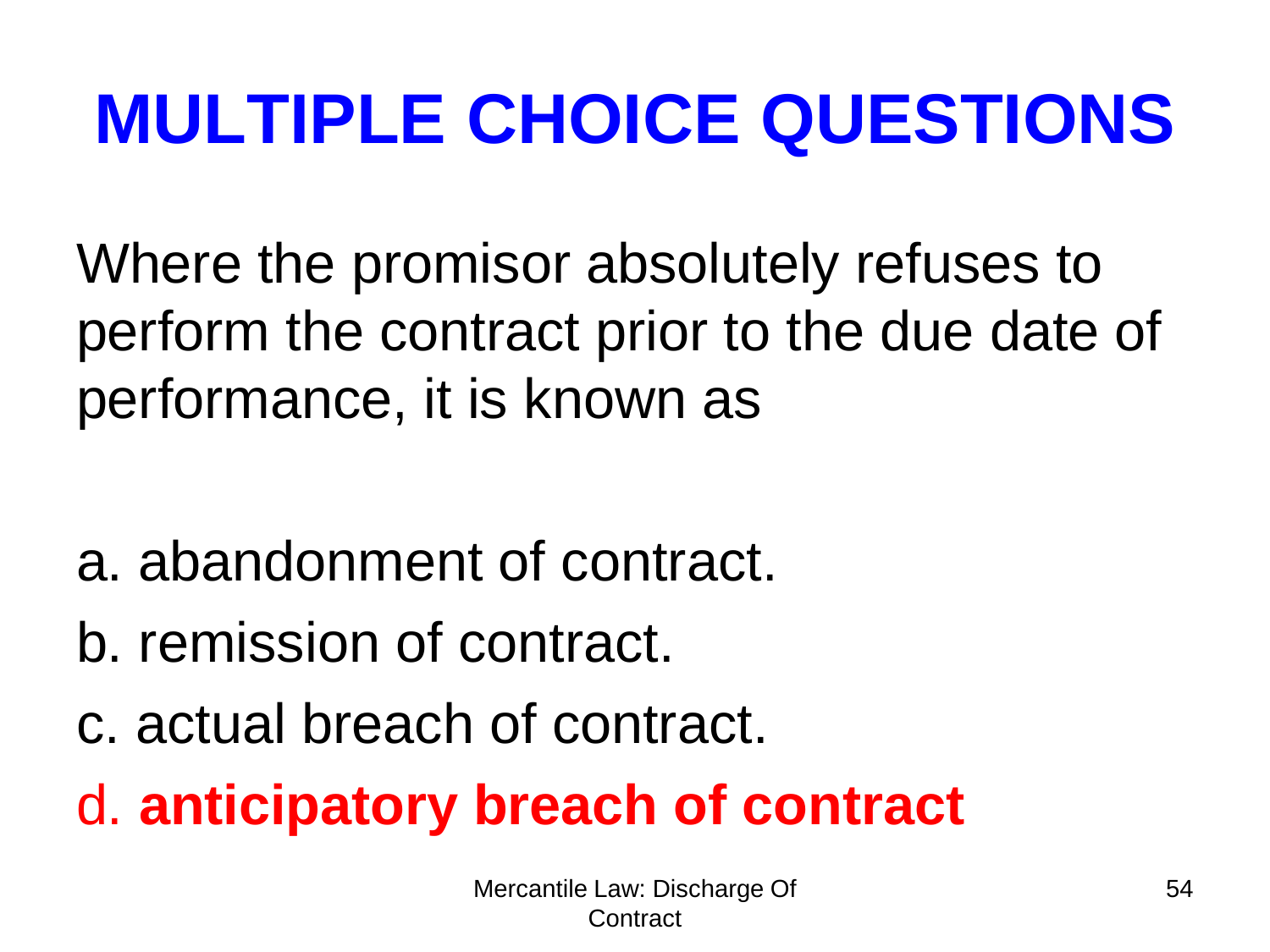Discharge by mutual agreement may involve

- a. Novation
- b**.** Recission
- c. Alteration
- d**. All of the above**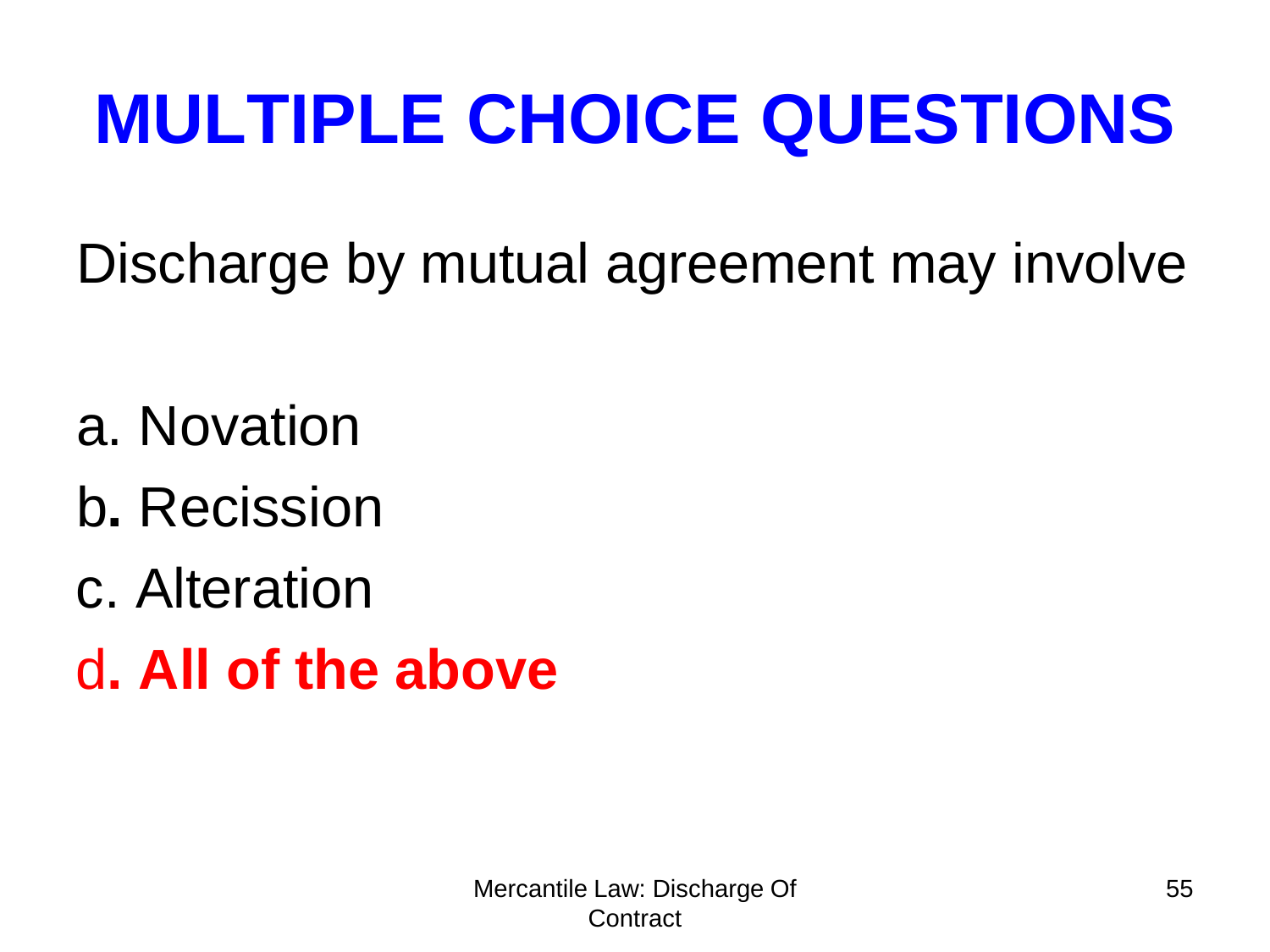P promises to paint a picture for R at a certain price. Pick out the incorrect statement.

a. P is not bound to perform the promise himself.

b. P can appoint some other painter to paint the picture on his

c. If P dies before painting the picture, the contract can still be enforced

#### d. All of the above are incorrect. Contract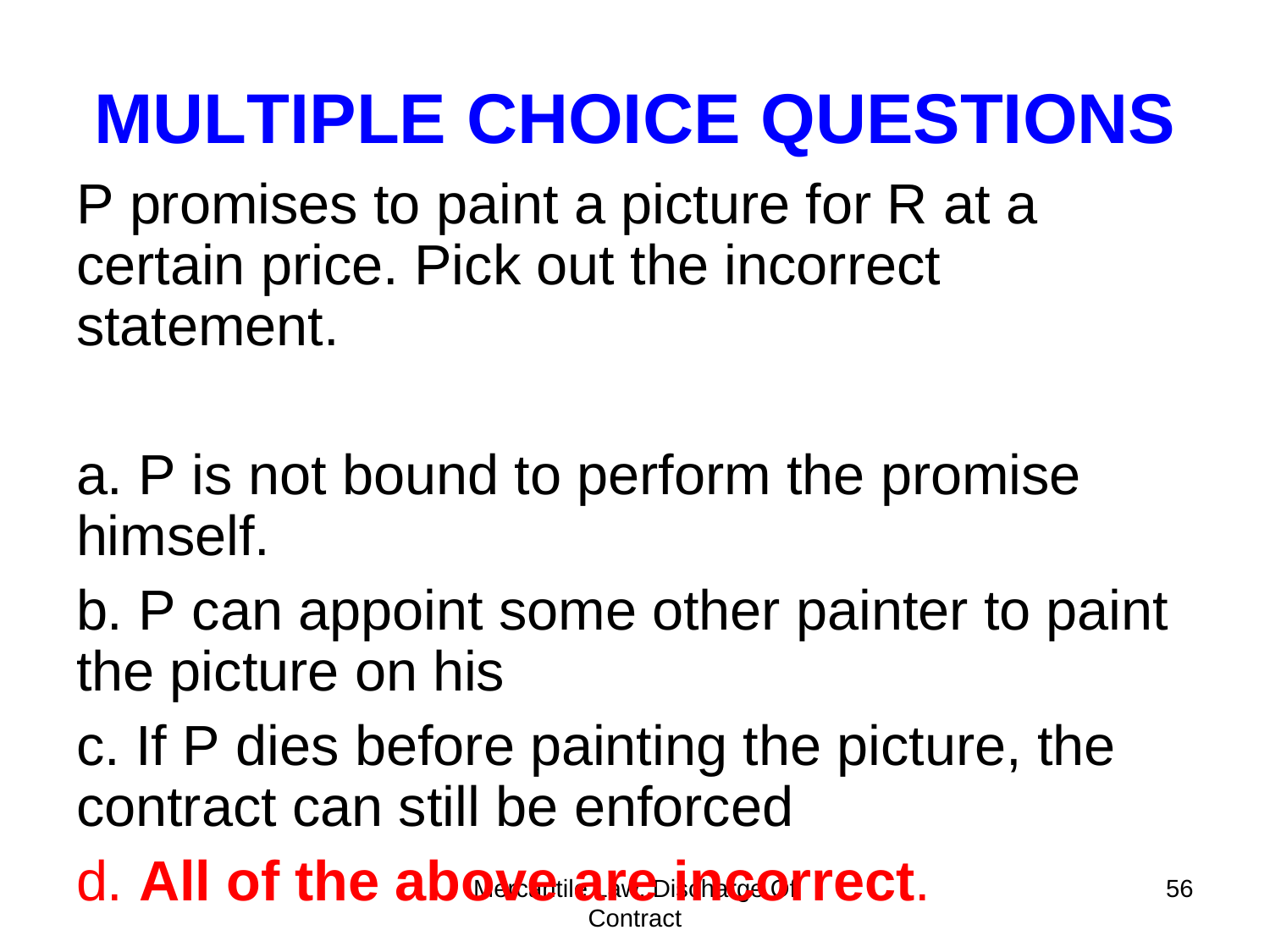Where the Contracting parties change, then it is a case of

- a. Remission
- b. Recission
- c. **Novation**
- d. Alteration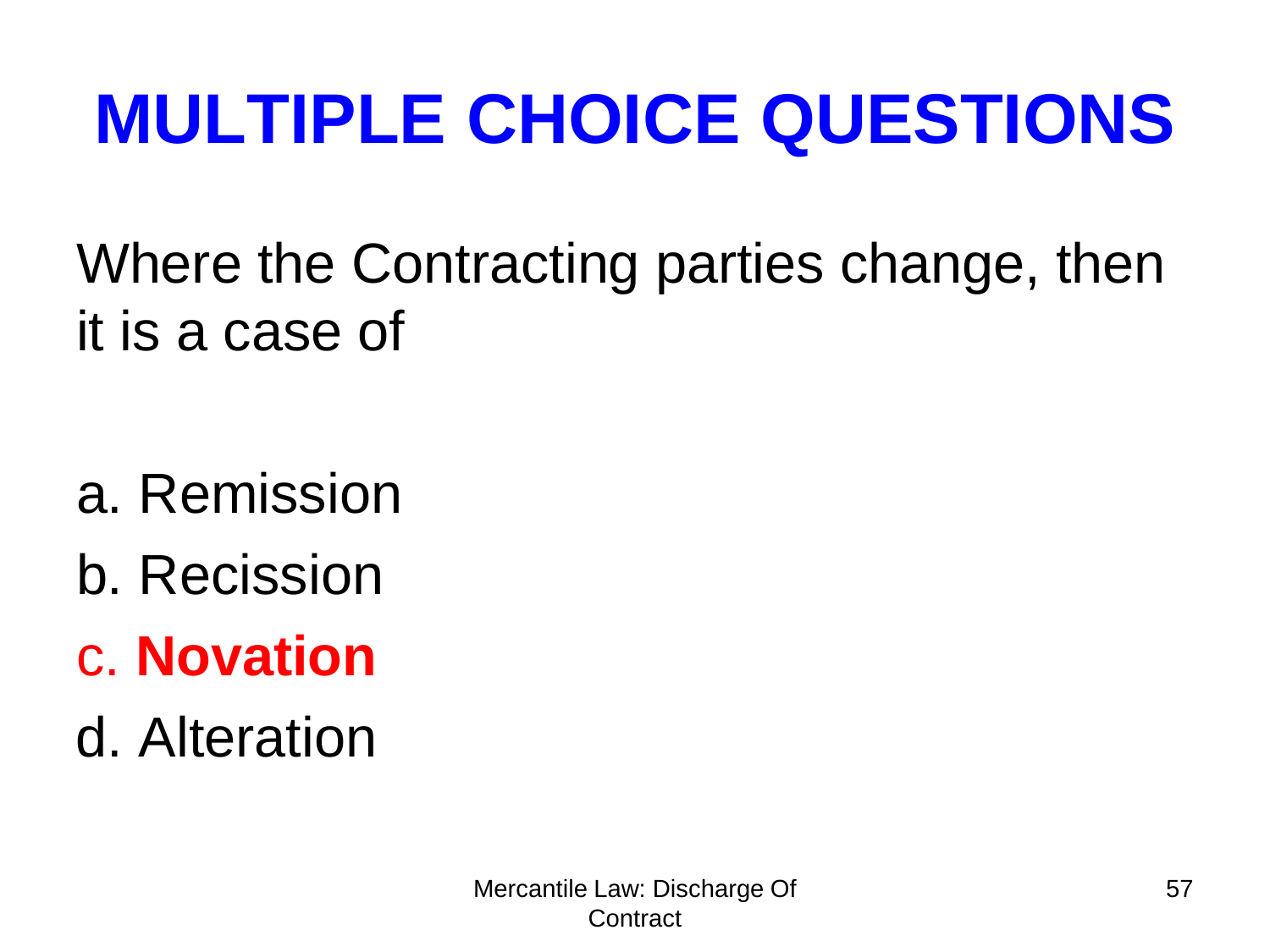**If a new contract is substituted in place of an existing contract, it is called --**

- a. alteration
- b. novation
- c. waiver
- d. remission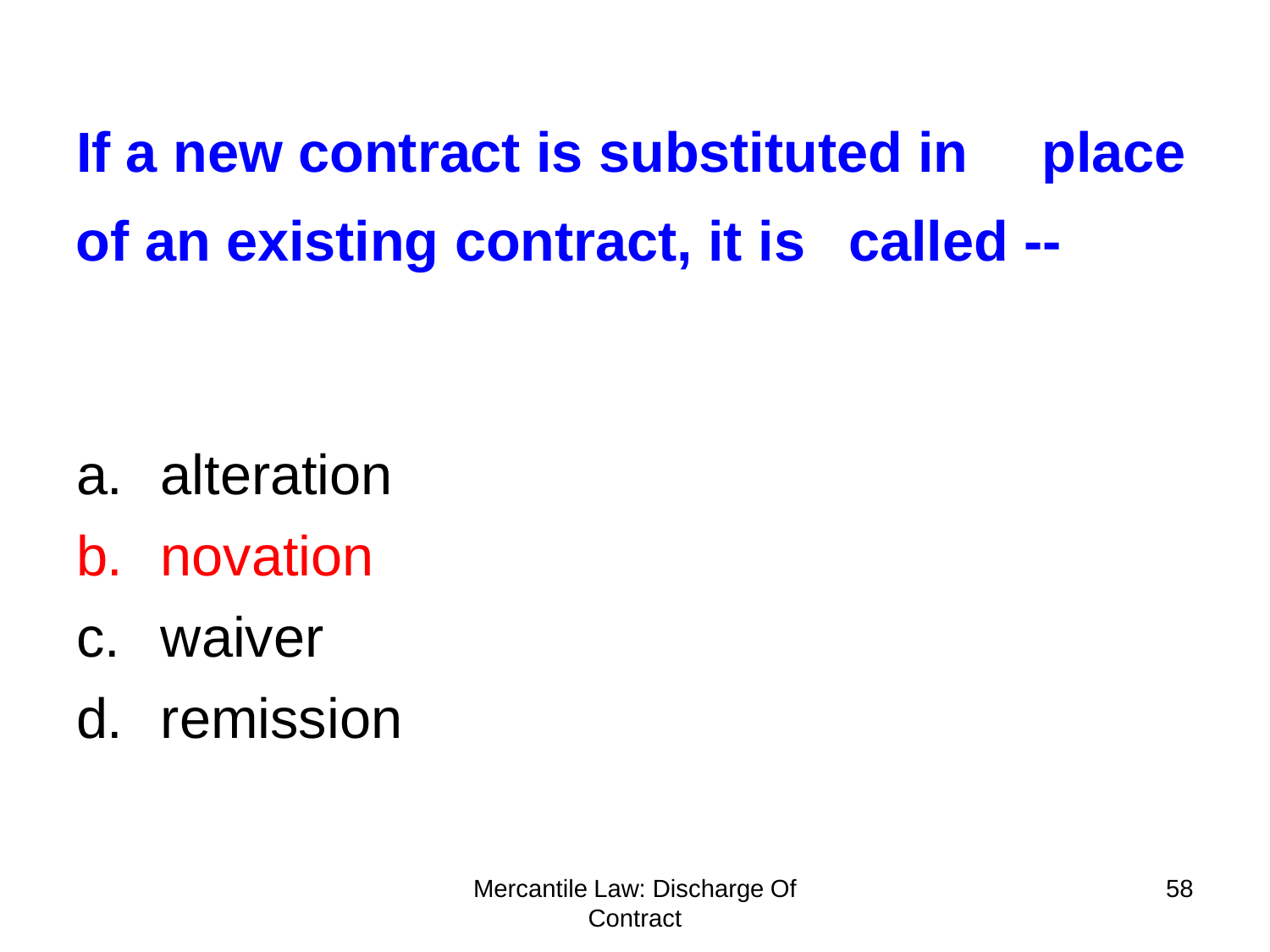**A lends Rs.500 to B. He later tells B that he need not repay the amount, the contract is discharged by -**

- a. Breach
- b. Waiver
- c. Novation
- d. Performance.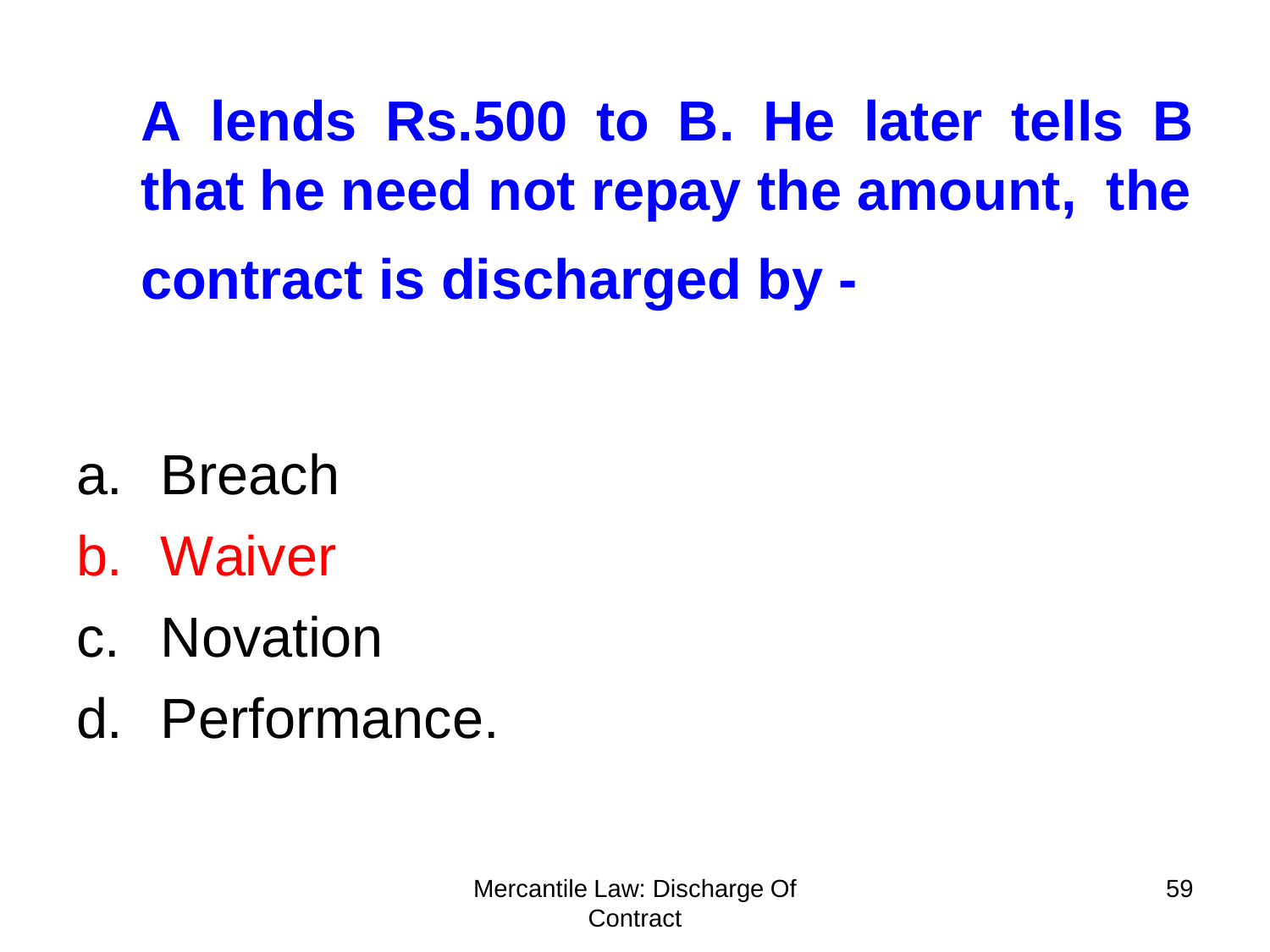**A contract has became more difficult of performance due to some uncontemplated events or delays. The contract -**

- a. is discharged.
- b. is not discharged.
- c. becomes void.
- d. Becomes voidable.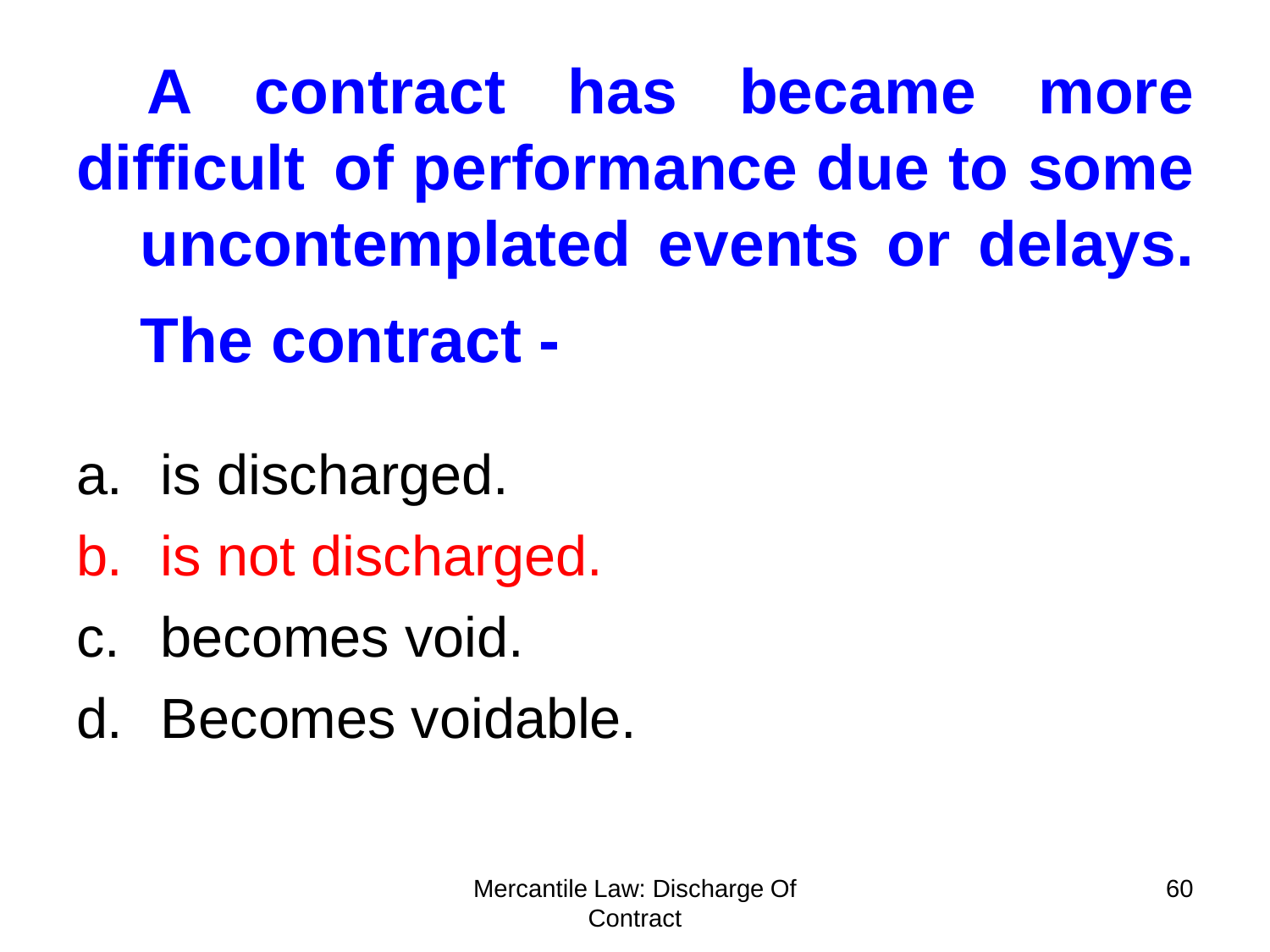**Where a contract could not be performed because of the default of a third person on whose work the promisor relied, it -**

- a. is not discharged.
- b. is discharged.
- c. becomes void.
- d. becomes voidable.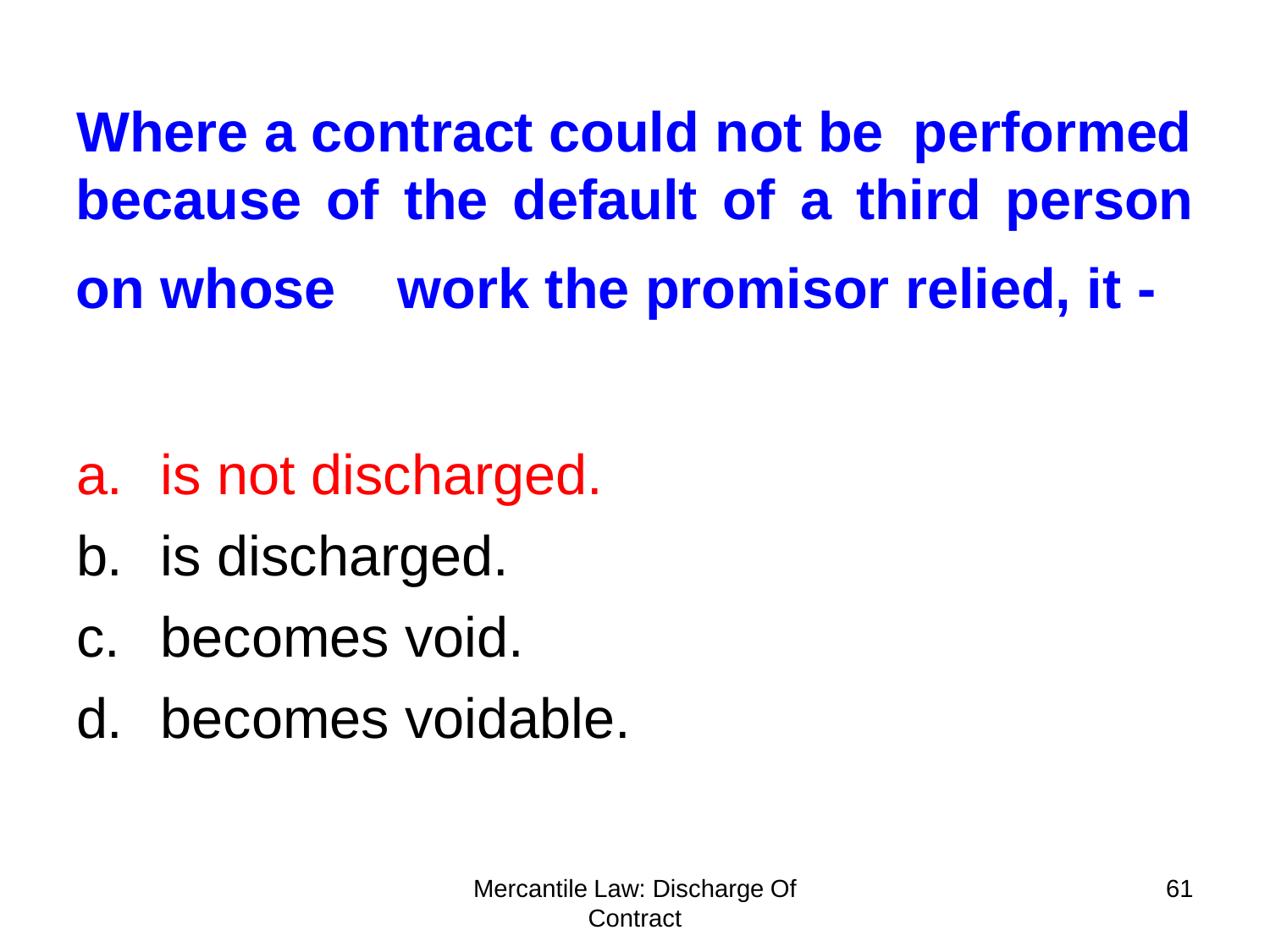**A creditor agrees with his debtor and a third party to accept that third party as his debtor. The contract is discharged by -**

- a. performance.
- b. alteration
- c. novation
- d. remission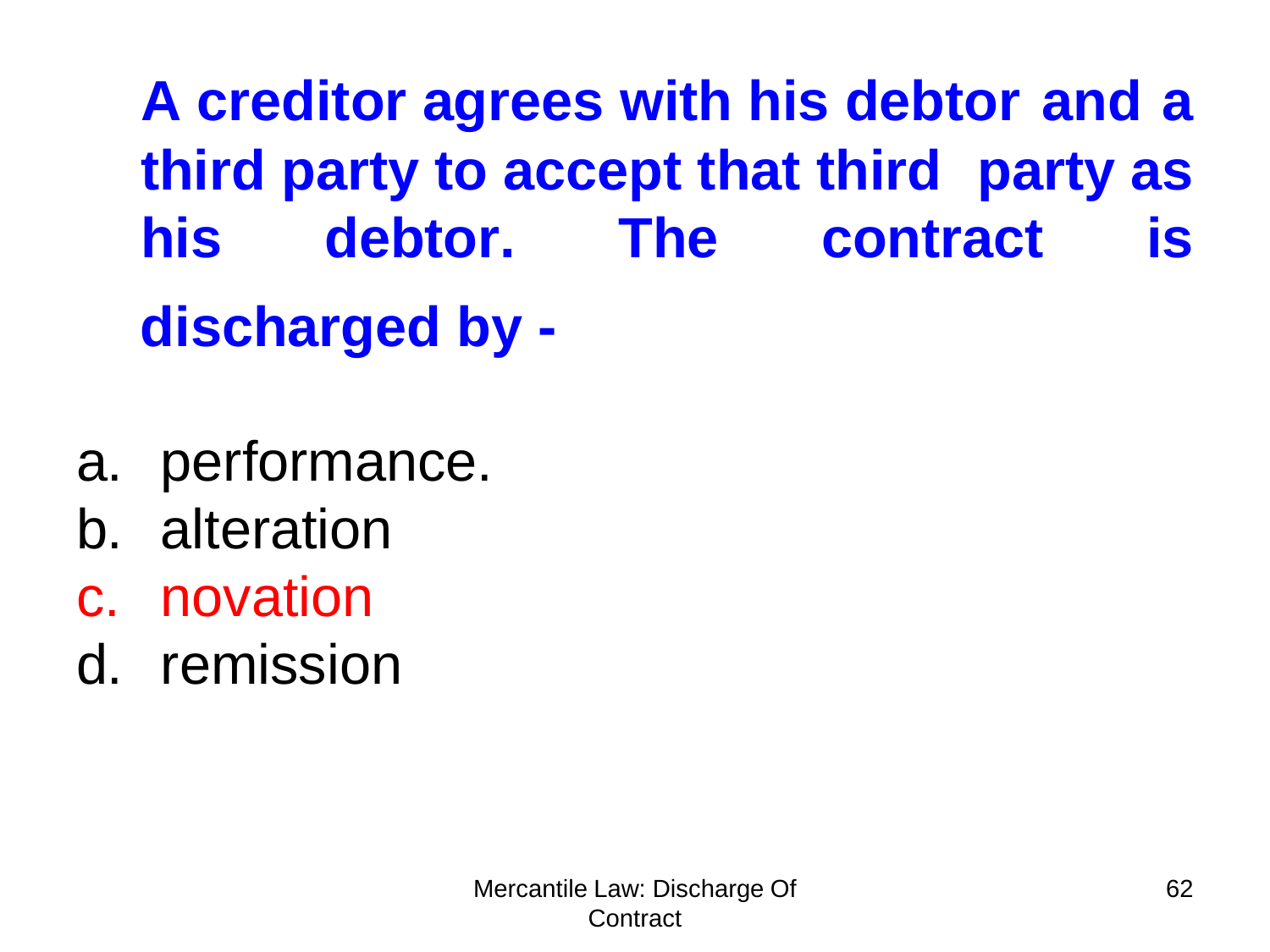**In which of the following cases, a contract is not discharged on the ground of subsequent impossibility?**

- a. Destruction of subject-matter.
- b. Death of the promisor in case of contract for personal service.
- c. Commercial hardships.
- d. Change of Law.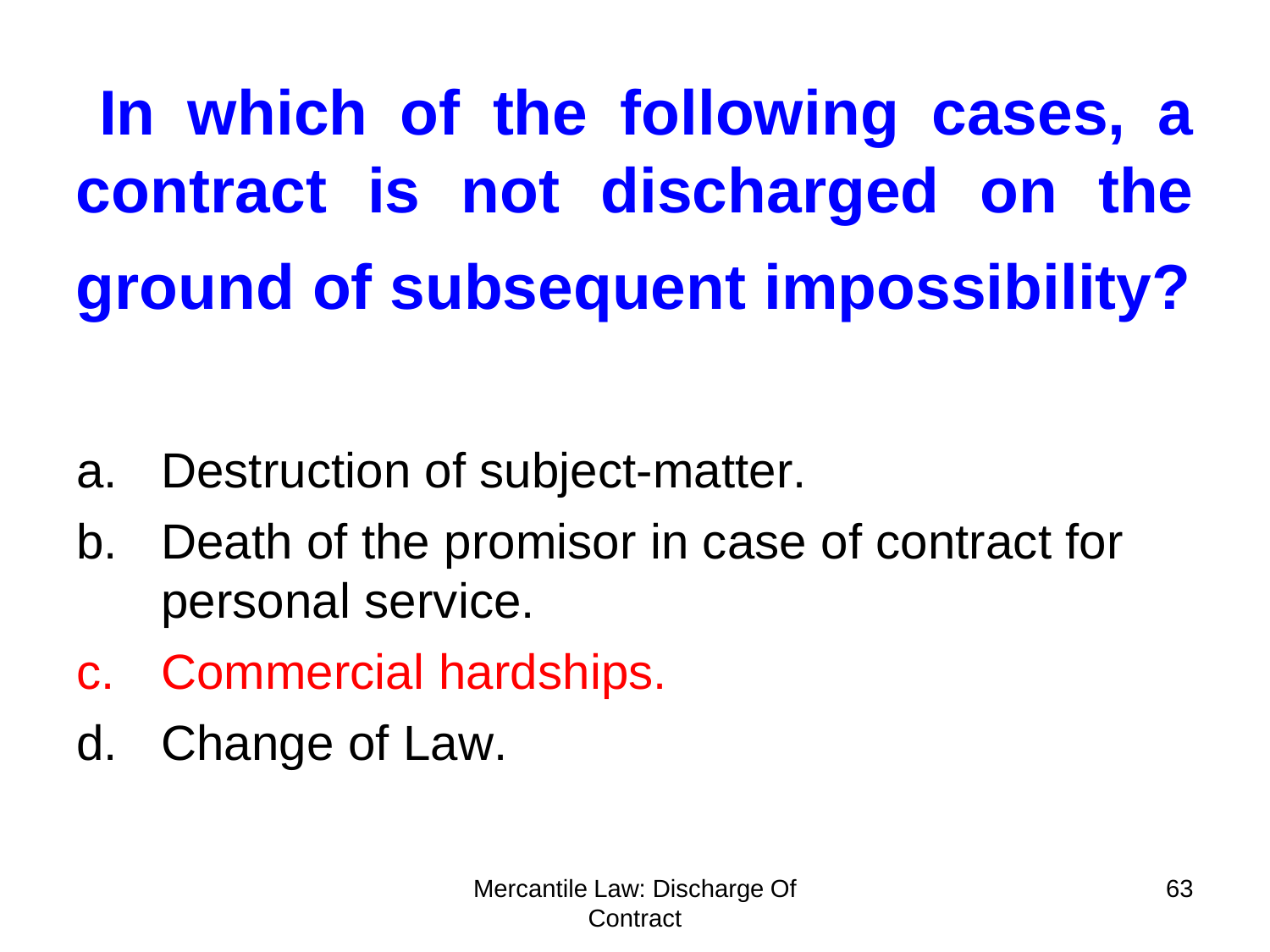**The period of limitation for enforcement of contractual rights ordinarily is -**

- a. 2 years,
- b. 3 years,
- c. 4 years,
- d. 5 years.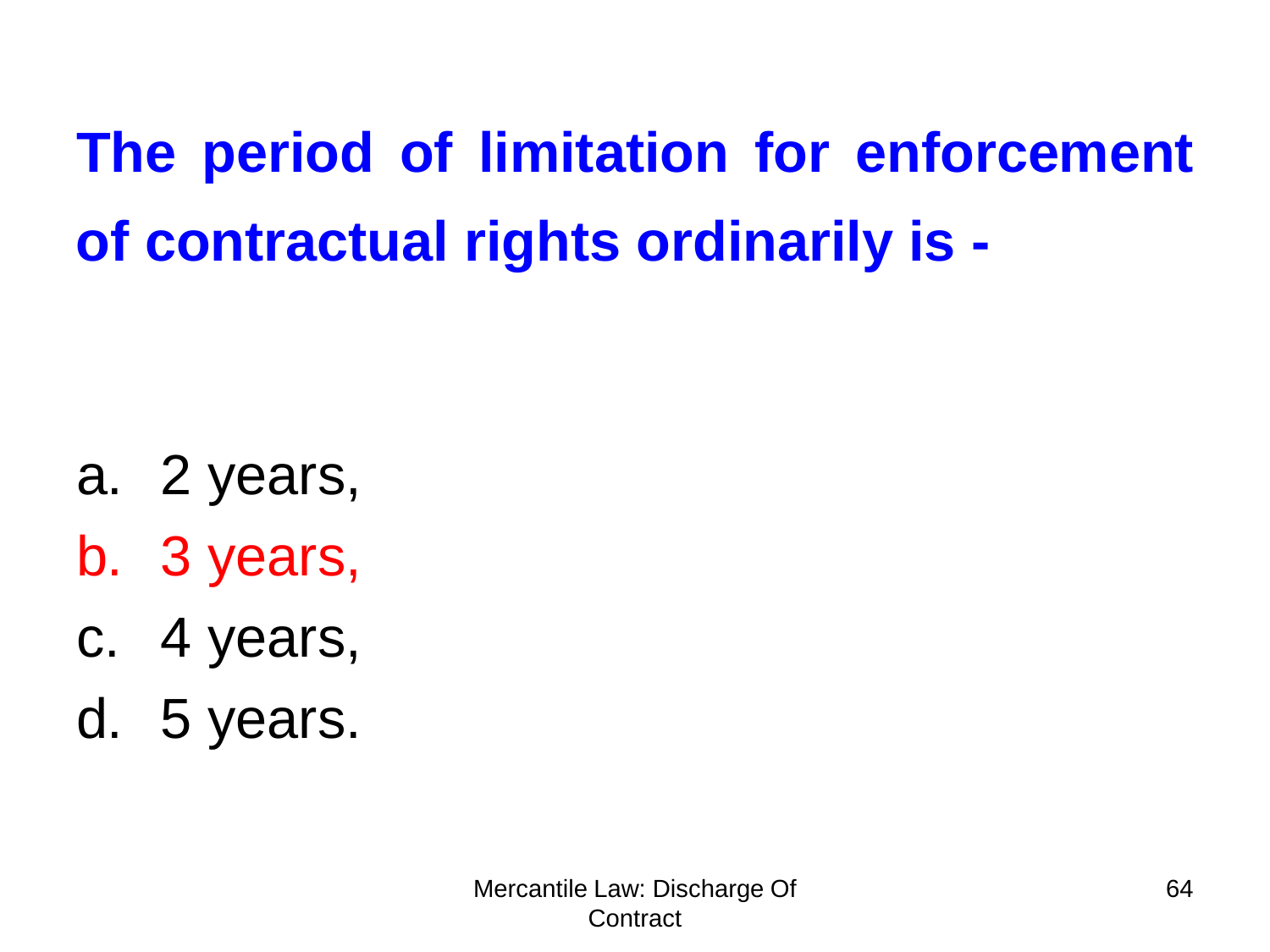- A relief of specific performance in case of breach contract is:
- a. at the discretion of the court,
- b. a basic right of an aggrieved party,
- c. specifically provided in the Indian Contract Act,
- d. none of these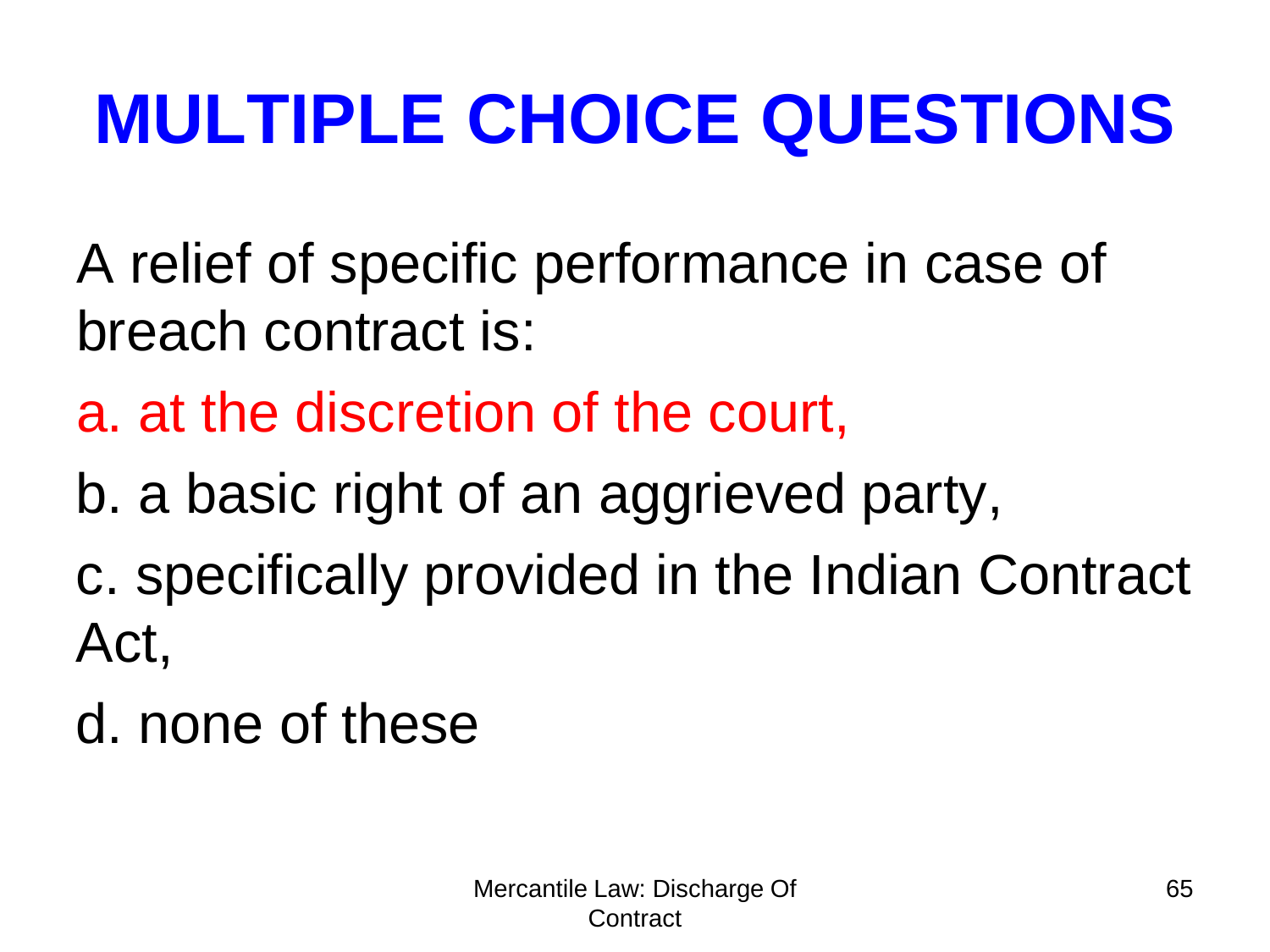In case of breach of contract, which of the following remedies is not available to the aggrieved party?

- a. suit for rescission
- b. suit for damages
- c. suit for specific performance
- d. suit under Indian Penal Code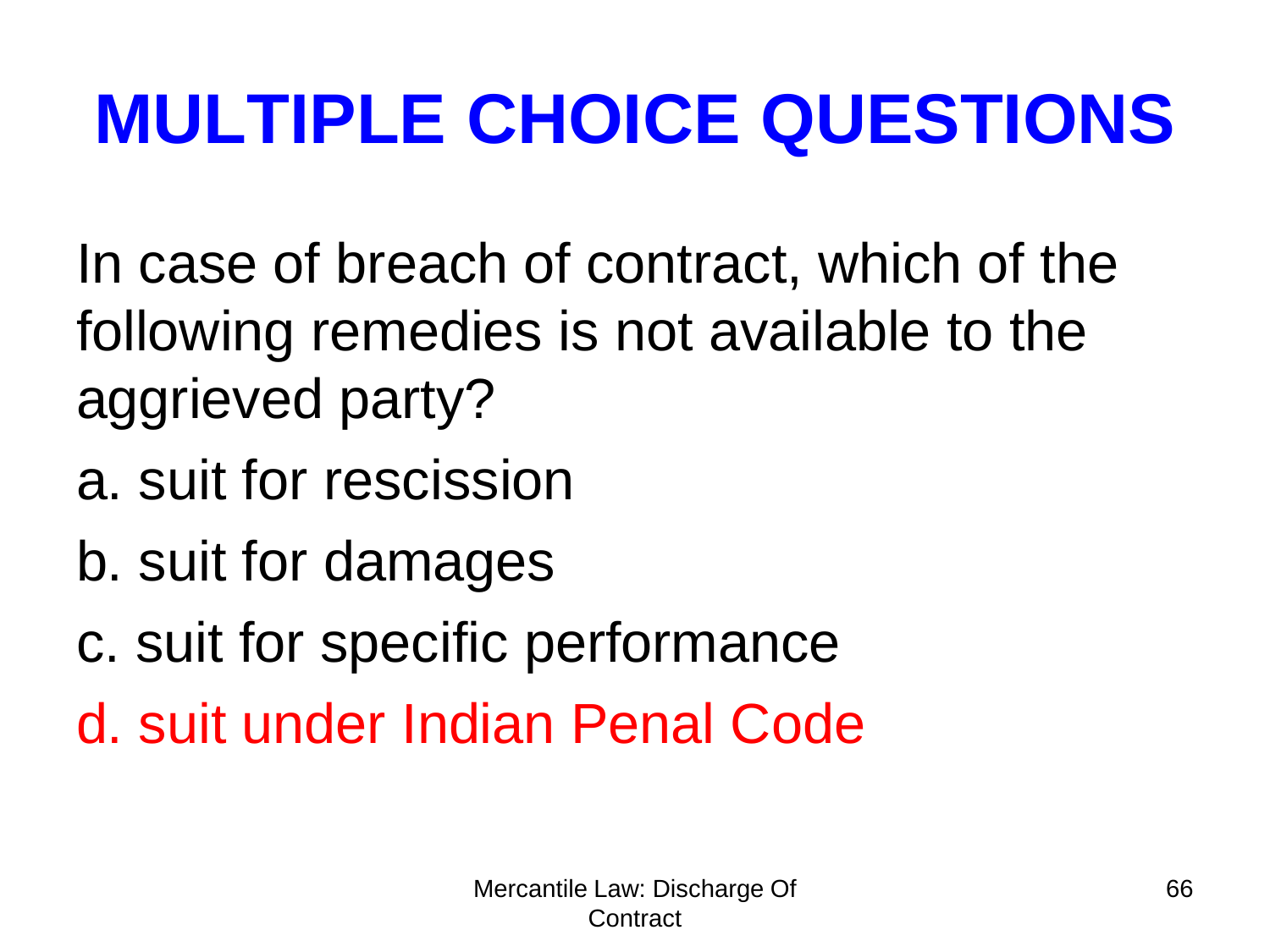An amount of compensation stipulated in the contract for breach and which is fair and genuine pre-estimate of probable loss, is known as:

- a. Liquidated damages,
- b. Special losses,
- c. Special damages
- d. Penalty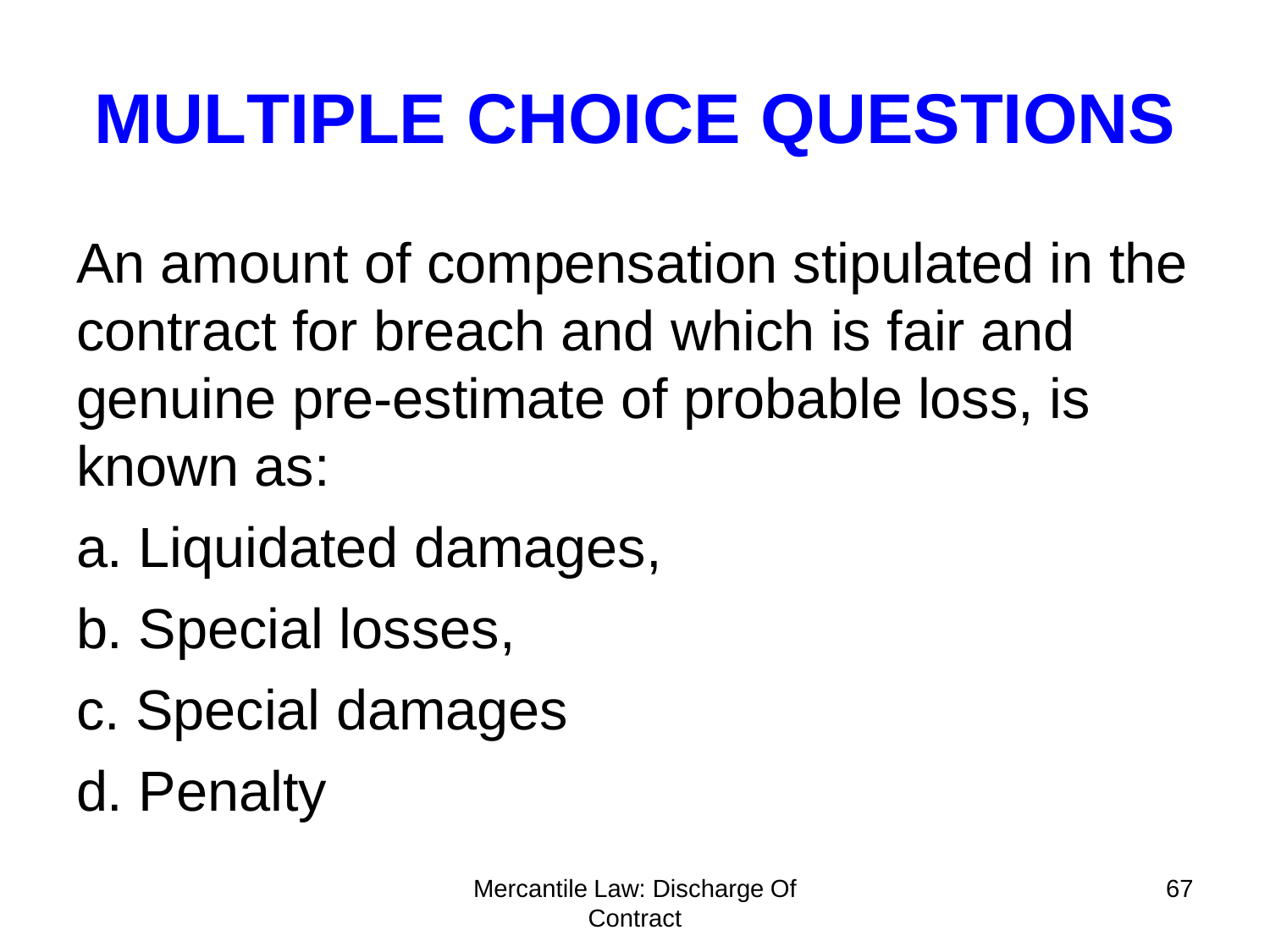Which of the following statements is incorrect?

a.Ordinary damages are recoverable,

b. Special damage are recoverable only if the parties knew about them,

c. Remote or indirect damages are recoverable.

d. Exemplary damages may also be allowed.